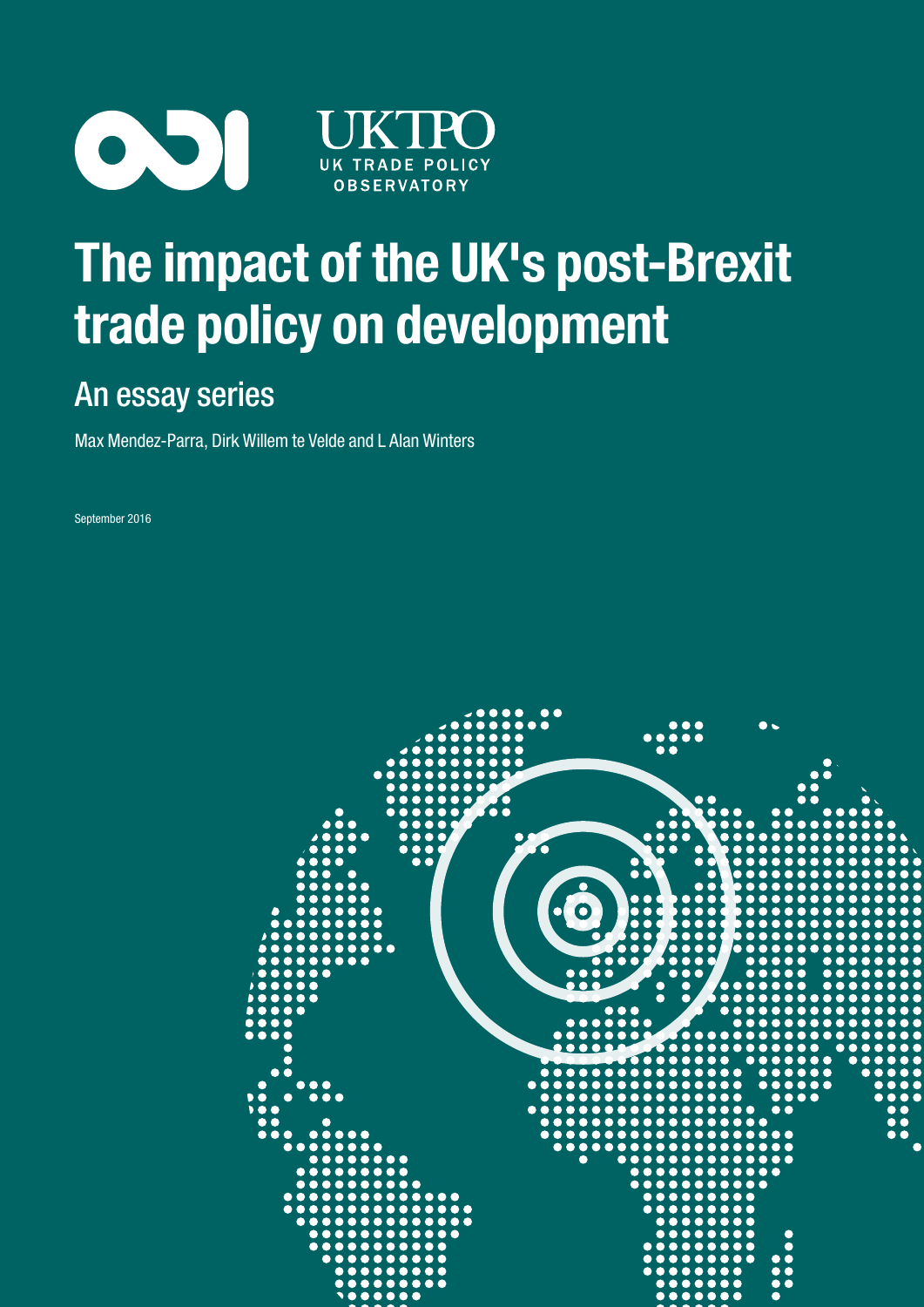Overseas Development Institute 203 Blackfriars Road London SE1 8NJ

Tel. +44 (0) 20 7922 0300 Fax. +44 (0) 20 7922 0399 E-mail: [info@odi.org.uk](mailto:info@odi.org.uk)

<www.odi.org> <www.odi.org/facebook> <www.odi.org/twitter>

© Overseas Development Institute 2016. This work is licensed under a Creative Commons Attribution-NonCommercial Licence (CC BY-NC 4.0). Readers are encouraged to reproduce material from ODI for their own publications, as long as they are not being sold commercially. As copyright holder, ODI requests due acknowledgement and a copy of the publication. For online use, we ask readers to link to the original resource on the ODI website. The views presented in this paper are those of the author(s) and do not necessarily represent the views of ODI.

The UK Trade Policy Observatory (UKTPO), an initiative of the University of Sussex, offers independent advice to assist the UK Government, industry and public in addressing the international trade policy challenges posed by the country's exit from the European Union.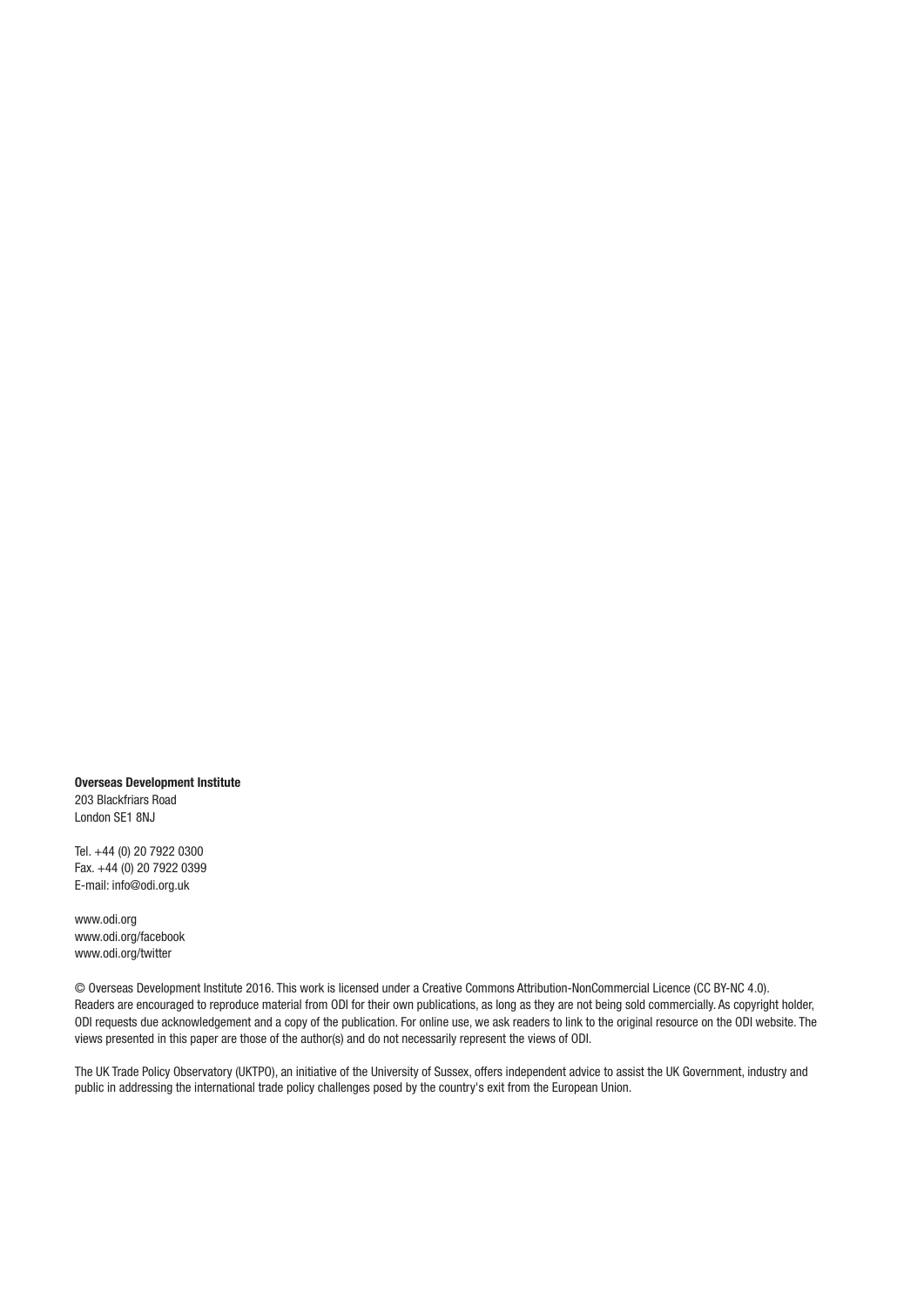# Acknowledgements

This is a joint ODI and UK Trade Policy Observatory publication. The editors are grateful to the authors of the essays for generously contributing to this publication. We would like to thank the ODI central communications team for support in the development and design of the publication. We would also like to thank DFID for funding. Any views expressed are those of the individual authors.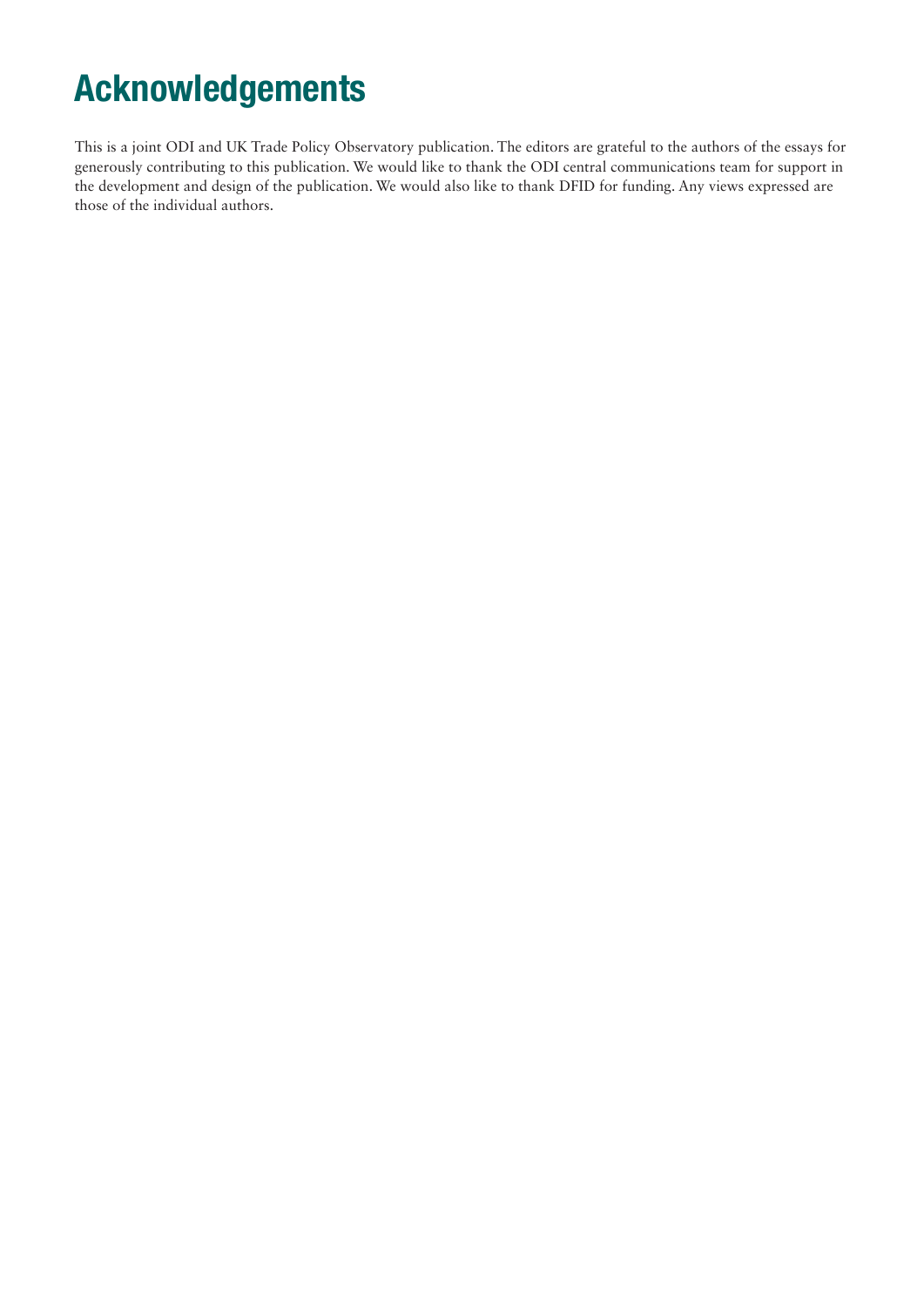# **Contents**

| <b>About the authors</b>                                                                                                                             | 6  |
|------------------------------------------------------------------------------------------------------------------------------------------------------|----|
| <b>Introduction and overview</b><br>Max Mendez-Parra, Overseas Development Institute                                                                 | 9  |
| Dirk Willem te Velde, Overseas Development Institute<br>L Alan Winters, UK Trade Policy Observatory, University of Sussex                            |    |
| 1. The UK's trade policy towards developing countries: some principles<br>L Alan Winters, UK Trade Policy Observatory, University of Sussex          | 14 |
| 2. Facing up to political realities<br>Adrian Wood, University of Oxford                                                                             | 16 |
| 3. How should developing countries respond to the break between the UK and EU?<br>Sheila Page, Overseas Development Institute                        | 18 |
| 4. Scenarios for UK trade policy towards developing countries after the vote to leave the EU<br>Dirk Willem te Velde, Overseas Development Institute | 21 |
| 5. A new UK trade policy towards developing countries: what sort of transition?<br>Jim Rollo, UK Trade Policy Observatory, University of Sussex      | 25 |
| 6. Beyond tariff preferences and trade deals<br>Simon J. Evenett, University of St. Gallen                                                           | 28 |
| 7. Brexit: opportunity or peril for trade with developing countries? <sup>1</sup><br>Emily Jones, University of Oxford                               | 30 |
| 8. Keeping the UK open for business post-Brexit<br>Barbara Crowther, Fairtrade Foundation<br>Liz May, Traidcraft<br>Matt Grady, Traidcraft           | 33 |
| 9. Brexit: a catalyst for EPA exit?<br>Christopher Stevens, Overseas Development Institute<br>Jane Kennan, Overseas Development Institute            | 36 |
| 10. Brexit and African, Caribbean and Pacific non-Least Developed Country trade with the UK<br>Jane Kennan, Overseas Development Institute           | 39 |
| 11. Foreign investment and UK trade policy post-Brexit<br>Stephen Gelb, Overseas Development Institute                                               | 44 |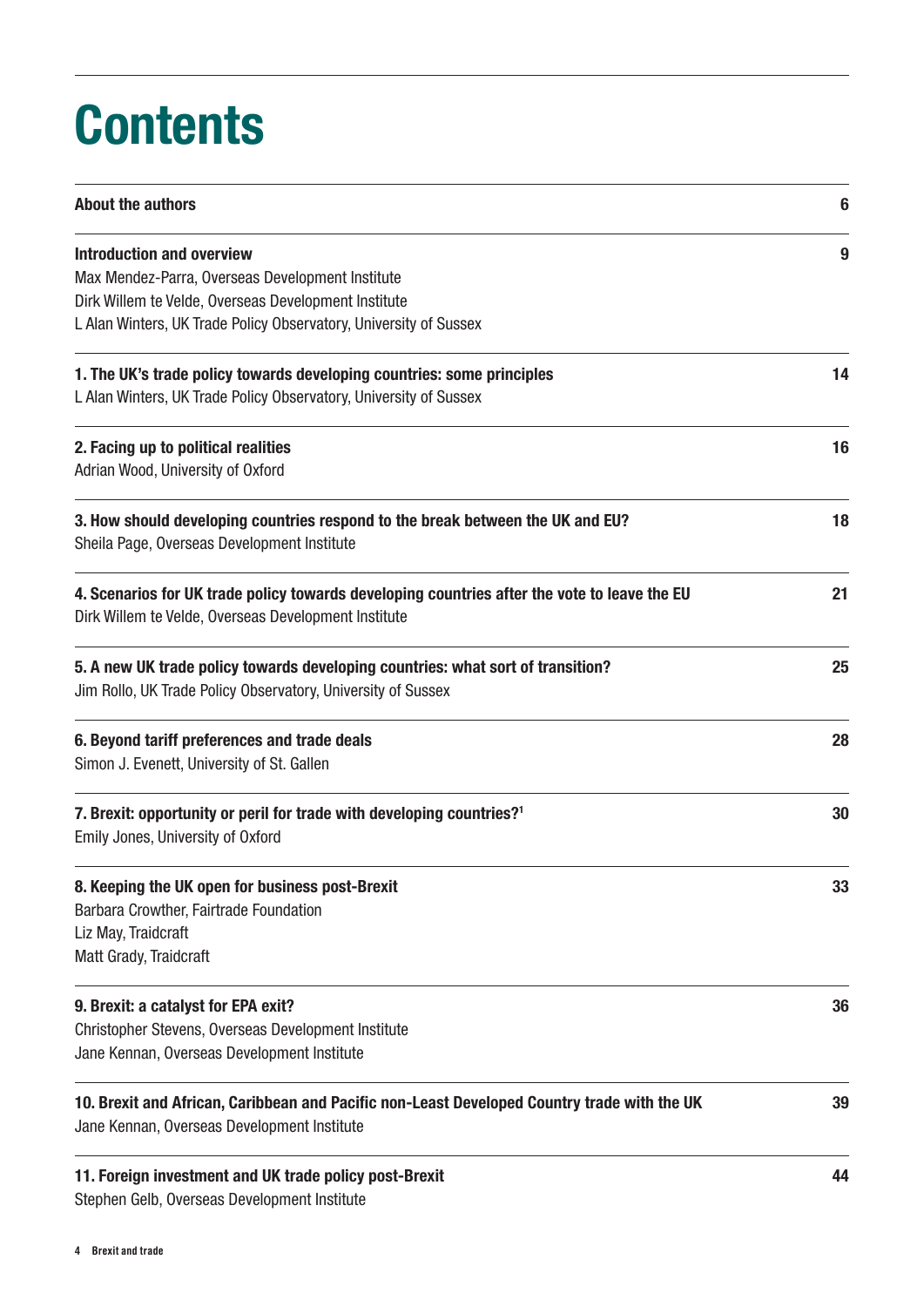| 12. Anti-dumping and gaps in the European Economic Area model: two neglected issues<br>Peter Holmes, UK Trade Policy Observatory, University of Sussex |    |  |  |
|--------------------------------------------------------------------------------------------------------------------------------------------------------|----|--|--|
| 13. Brexit and trade in services: securing future gains                                                                                                | 50 |  |  |
| Jodie Keane, Commonwealth Secretariat                                                                                                                  |    |  |  |
| 14. Aid for Trade as a complement to a new UK trade policy                                                                                             | 53 |  |  |
| Max Mendez-Parra and Dirk Willem te Velde, Overseas Development Institute                                                                              |    |  |  |
| 15. Options for UK preferential trade relations amid shifting contexts                                                                                 | 56 |  |  |
| Ricardo Meléndez-Ortiz, International Centre for Trade and Sustainable Development                                                                     |    |  |  |
| 16. Post-Brexit UK trade policy for international development: issues and way forward                                                                  | 60 |  |  |
| Mohammad Razzaque and Brendan Vickers, Commonwealth Secretariat                                                                                        |    |  |  |
| 17. Options for the UK's offer to developing countries on international trade:                                                                         |    |  |  |
| a perspective from Africa                                                                                                                              | 63 |  |  |
| David Luke and Jamie MacLeod, UN Economic Commission for Africa                                                                                        |    |  |  |
| 18. Why trade with Asia is vital to the UK economy                                                                                                     | 66 |  |  |
| Ganeshan Wignaraja, Asian Development Bank                                                                                                             |    |  |  |
| 19. Brexit and Latin America                                                                                                                           | 70 |  |  |
| Max Mendez-Parra, Overseas Development Institute                                                                                                       |    |  |  |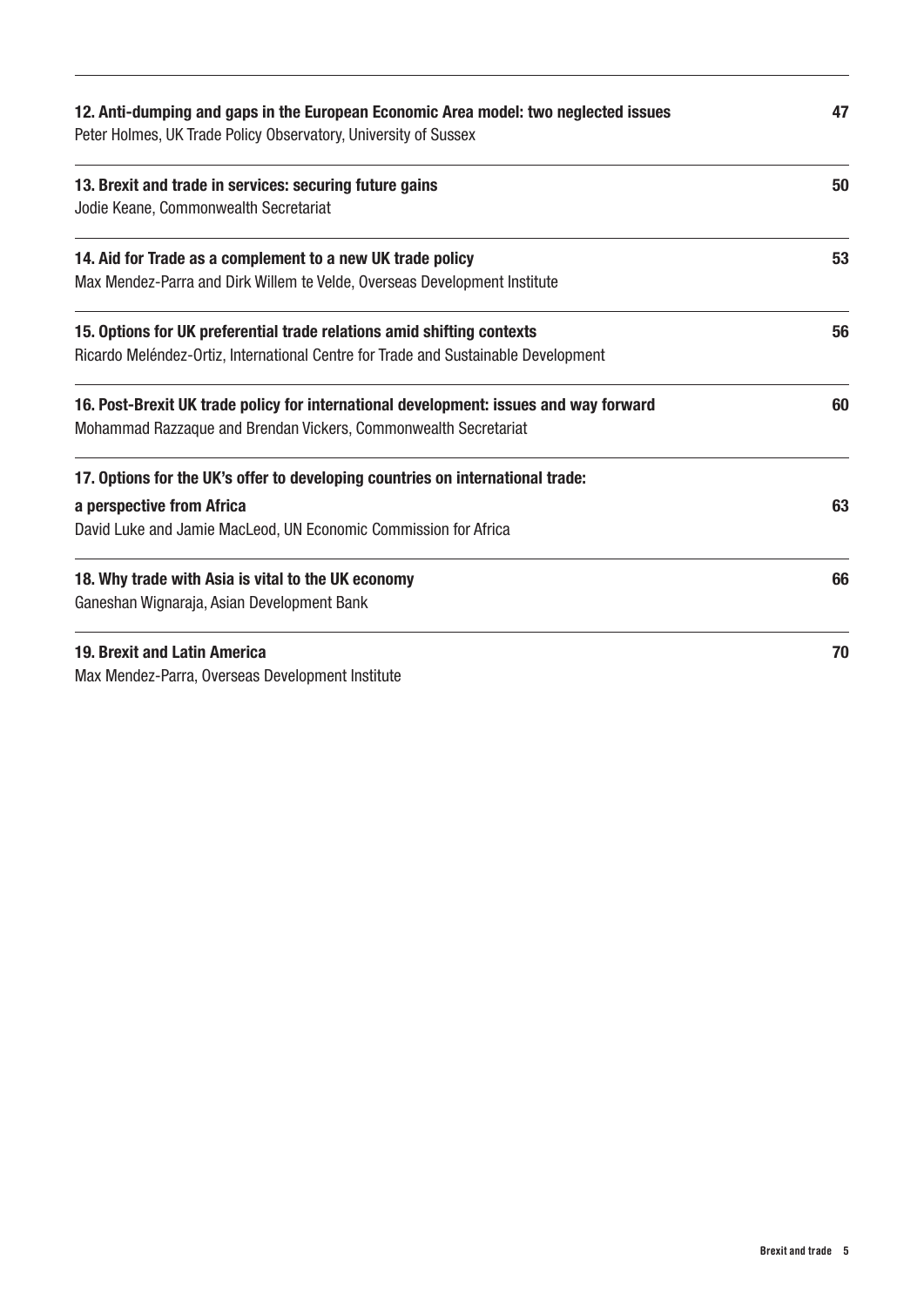# <span id="page-5-0"></span>About the authors

- **L. Alan Winters** is Professor of Economics at the University of Sussex and Director of the UK Trade Policy Observatory. He is a former Chief Economist at the UK Department for International Development (2008-2011) and Director of Research at the World Bank (2004-2007), and is currently Chairman of the Board of the Global Development Network. He is the Editor of the *World Trade Review*.
- **Adrian Wood** is Professor Emeritus of International Development at the University of Oxford. Previously, he was a Lecturer in Economics at the University of Cambridge (1973-1977), an Economist at the World Bank (1977-1985), a Professorial Fellow of the Institute of Development Studies (1985-2000) and Chief Economist at the UK Department for International Development (2000-2005).
- **Sheila Page** is a Senior Research Associate at the Overseas Development Institute (ODI). Previously, she was a Research Fellow at ODI, at the National Institute of Economic and Social Research and at Queen Elizabeth House, Oxford. She has also advised developing countries in multilateral and regional negotiations. Her publications include *The Potential Impact of the Aid for Trade Initiative, Trade and Aid: Partners or Rivals in Development Policy*, *Special and Differential Treatment for Developing Countries in the WTO* (with Peter Kleen), and *Developing Countries in GATT/ WTO Negotiations.*
- **Dirk Willem te Velde** is Head of ODI's International Economic Development Group, working on trade, private sector development, economic transformation and international macroeconomics. He is also Director of ODI's Supporting Economic Transformation programme. He was an advisor to the UK House of Commons inquiry into the future of development finance and CDC reform, and to the Trade out of Poverty All-Party Parliamentary Group on EU trade policy. He edited the ODI report, *The next decade of EU trade policy: confronting global challenges?* He has also led work on Aid for Trade, which culminated in a co-edited book that was launched at the OECD/WTO Global Aid for Trade Review.
- **Jim Rollo** is Professor Emeritus at the University of Sussex. He is Deputy Director of the UK Trade Policy Observatory, a Research Affiliate at the Centre for Analysis of Regional Integration at Sussex (CARIS), and an Associate Research Fellow at Chatham House. He is also a Founder and Director of InterAnalysis, a provider of innovative software for trade policy analysis. Previously, he was Professor of European Economic Integration at the University of Sussex and Co-Director of the Sussex European Institute (1999-2011), and editor of the *Journal of Common Market Studies* (2003-2010). Until December 1998, he was Chief Economic Adviser at the UK's Foreign and Commonwealth Office.
- **Simon J. Evenett** is Professor of International Trade and Economic Development at the University of St. Gallen, Switzerland.
- **Emily Jones** is Associate Professor at the [Blavatnik School of Government](http://www.bsg.ox.ac.uk/people/emily-jones), University of Oxford, where she is also Director of the Global Economic Governance Programme, and a Fellow of University College.
- **Barbara Crowther** is Director of Policy and Public Affairs at the Fairtrade Foundation, the UK member of Fairtrade International. Barbara joined the Fairtrade Foundation in 2004. She also sits on the Board of the Fair Trade Advocacy Office, a shared EU advocacy programme for the Fair Trade movement based in Brussels.
- **Liz May** is Head of Policy and Advocacy at Traidcraft. She has worked on trade and development issues for 20 years. At Action for Southern Africa, she lobbied on the EU-South Africa Trade, Development and Cooperation Agreement, and she has followed the EU-India talks and the EPA negotiations from the beginning, working closely with parliamentarians and civil society groups from across the African, Caribbean and Pacific group of states. At Traidcraft, she focuses on specific commodities as well as issues of competition policy and power in supply chains.
- **Matt Grady** is a Policy and Advocacy Adviser at Traidcraft. Previously, he worked for Christian Aid in Sierra Leone supporting national level advocacy programmes across a wide range of issues including trade, taxation and food security. He was also a Policy Adviser at the Stop AIDS campaign and co-ordinated the All-Party Parliamentary Group on HIV and AIDS. At Traidcraft, he specialises in issues relating to investment and international trade policy.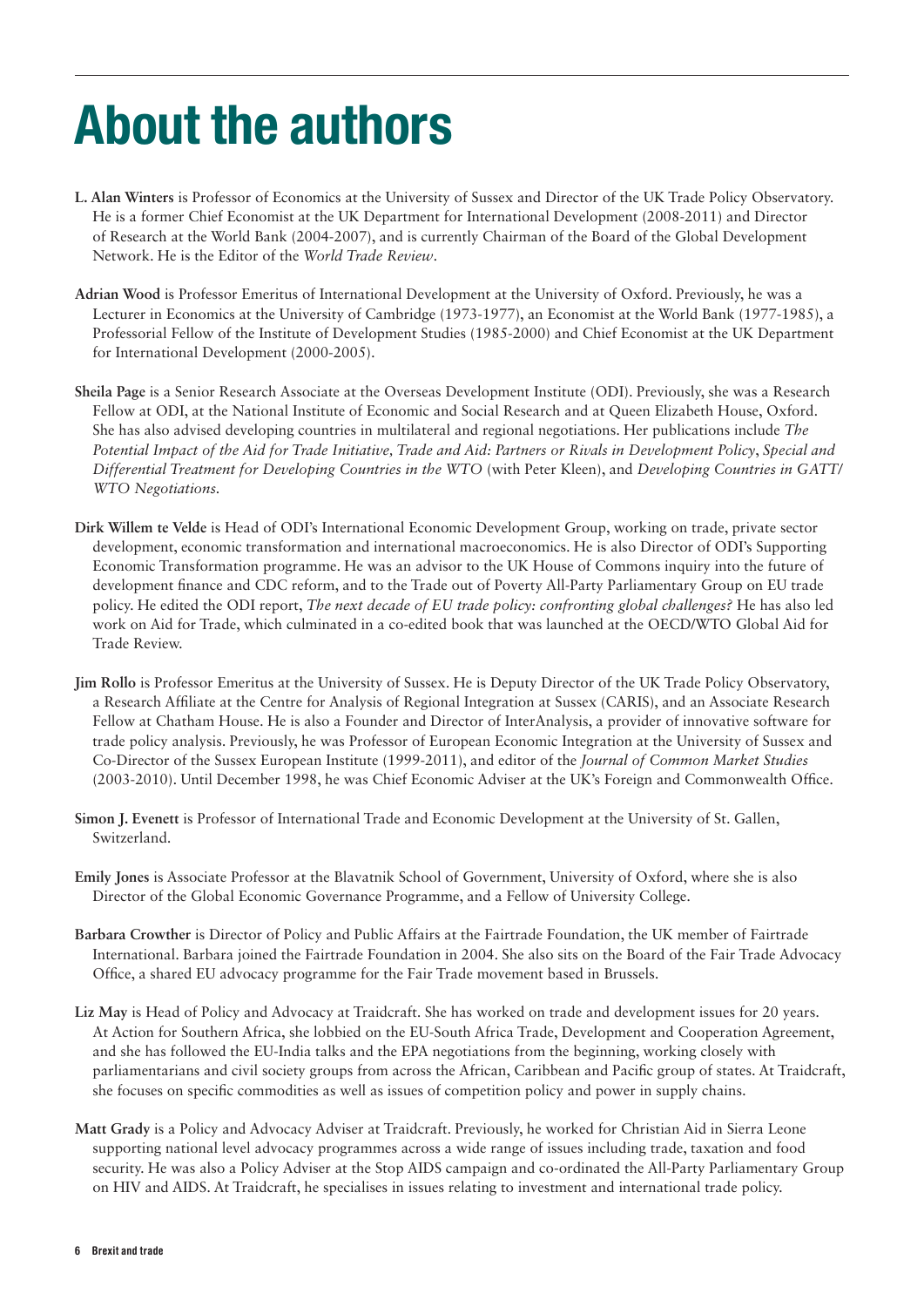- **Christopher Stevens** is a Senior Research Associate at ODI. He has over 35 years of experience working on trade, regional integration and trade agreements. He has provided research, training and policy advice to numerous governments and to regional and international organisations in south Asia, north and sub-Saharan Africa, the Caribbean and the Pacific.
- **Jane Kennan** is a Research Officer at ODI. She has over 25 years of experience in the analysis of statistical data to support studies on trade policy, Economic Partnership Agreements, regional trade agreements, the WTO, market access, preference schemes, trade and financial shocks, non-tariff barriers to trade, aid for trade, agriculture, climate change and the environment. She has undertaken research for a wide range of clients, including the UK Department for International Development, the European Commission, the European Parliament, the Netherlands Ministries of Foreign Affairs and Development Cooperation, the Commonwealth Secretariat, the South African National Treasury and Department of Trade and Industry, the Andean Group Secretariat, the African Development Bank, the Asian Development Bank, the Caribbean Regional Negotiating Machinery, UNCTAD, UNDP, and the Governments of Colombia, Mauritius, Moldova and Ukraine.
- **Stephen Gelb** is a Senior Research Fellow at ODI, where he leads the work on the private sector. He has written extensively on foreign direct investment, particularly in the context of South Africa.
- **Peter Holmes** is a Reader in Economics at the University of Sussex, a member of the UK Trade Policy Observatory and a Director of InterAnalysis. He has been a consultant for the UK Department for International Development, the World Bank, ODI and UNCTAD. In the 1980s, he was a member of the European Commission's 'Cecchini committee' evaluating the impact of the EU's internal market.
- **Jodie Keane** is an Economic Adviser at the Commonwealth Secretariat. Previously, she was a Research Officer (2007- 2012) and then Research Fellow at ODI (2012-2015). Before joining ODI, she was a Country Economist in Vietnam and Cambodia working on trade policy. Her main research interests include comparative global value chain analysis within the context of new trade/new growth. She has over 10 years of experience as a trade and development economist, and has provided trade policy/data analysis to inform trade policy negotiations between the EU and a number of African, Caribbean and Pacific countries, in addition to providing analytical support to emerging economies such as Vietnam. She has published in the *Journal of Development Studies* and the *Development Policy Review,*  and has contributed chapters on comparative global value chain studies to edited volumes published by the Asian Development Bank and IDE-JETRO.
- **Max Mendez-Parra** is a Research Fellow at ODI, where he leads the work on trade and trade policy analysis. He is a former trade official at the Ministry of Agriculture in Argentina, and has also worked for the Inter-American Development Bank, analysing the effects of the Doha Round and free trade agreements. He has participated in and led many research and consultancy projects on the effects of unilateral, bilateral and multilateral trade policy in developing countries. In addition, he has studied the effects of free trade agreements on excluded countries.
- **Ricardo Meléndez-Ortiz** is Chief Executive of the International Centre for Trade and Sustainable Development (ICTSD). He was formerly a delegate for Colombia in trade, investment, environment, and development negotiations. Since 1997, he has been the publisher of *BRIDGES* and its sister periodicals, and is currently a principal convener of the E15 Initiative, a major joint undertaking with the World Economic Forum that works with over 370 experts to propose options for the future of the global trade and investment system.
- **Mohammad Razzaque** is Head of International Trade Policy at the Commonwealth Secretariat. His main areas of work include empirical trade policy analysis and assessing trade negotiations. He has led numerous policy and advocacy projects on the WTO's Doha Round, Aid for Trade, regional trade deals and integration, and trade challenges of developing countries. He previously taught at Dhaka University and has been widely consulted on topical trade issues. He is the editor of the *Commonwealth Trade Hot Topics* series and was the lead author of *The Commonwealth in the Unfolding Global Trade Landscape: Prospects, Priorities and Perspectives*.
- **Brendan Vickers** is an Economic Adviser at the Commonwealth Secretariat. Prior to this, he was Head of Research and Policy and negotiator for the BRICS Dialogue Forum at the South African Department of Trade and Industry. His previous positions include Deputy Director for International Relations and Trade in the Office of the President and Head of the Global Economy and Development Programme at the Institute for Global Dialogue. He has written extensively on issues of international economic diplomacy.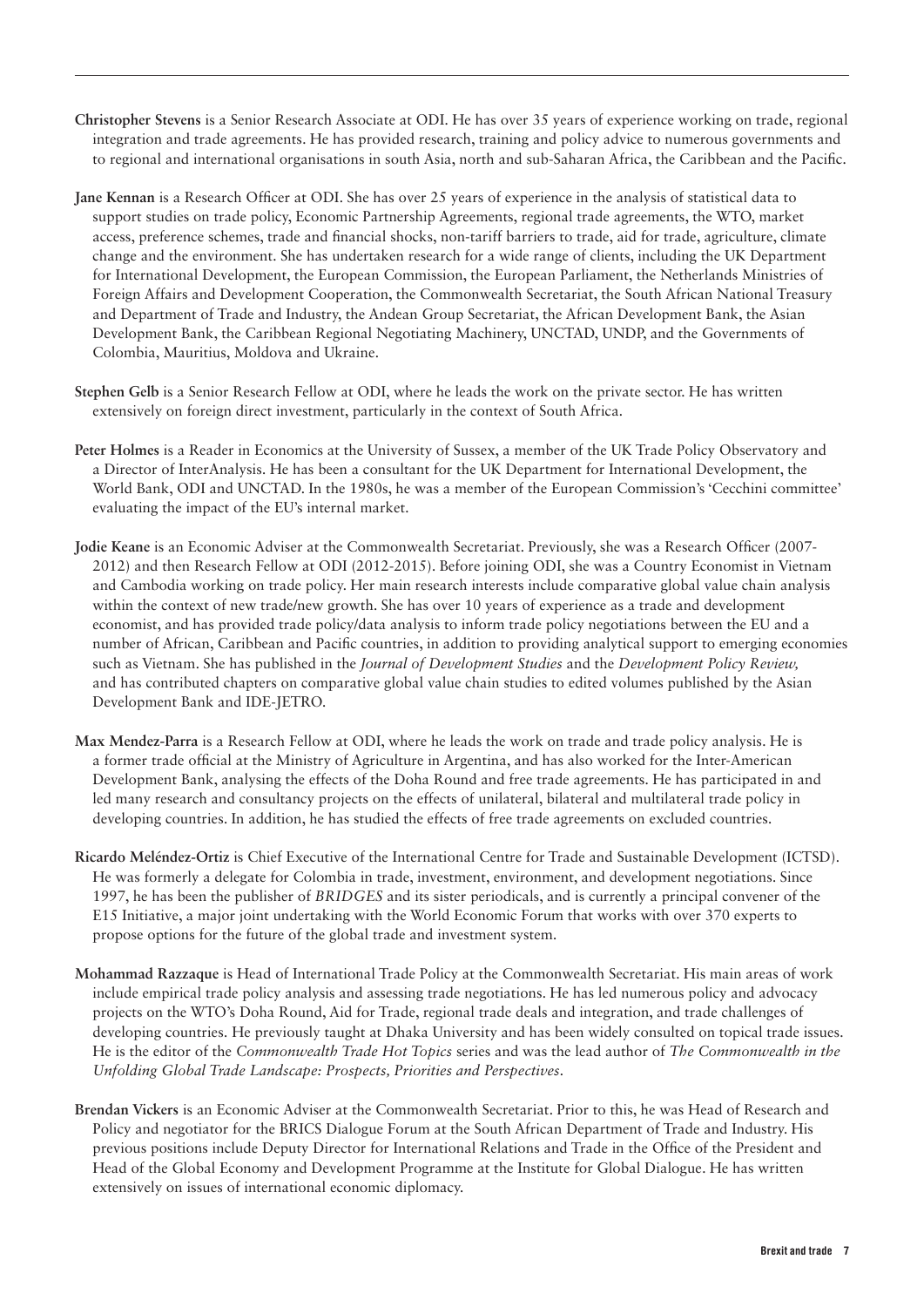- **David Luke** is Coordinator of the African Trade Policy Centre at the UN Economic Commission for Africa in Addis Ababa, Ethiopia. He previously taught at Dalhousie University in Halifax, Canada, and has served as Chief of the Trade Section at the African Union in Addis Ababa, Senior Economist at the African Union Geneva Office and UNDP Trade Adviser in Southern Africa and in Geneva. He was written widely on trade and development.
- **Jamie MacLeod** is a Trade Policy Fellow of the Africa Trade Policy Centre at the UN Economic Commission for Africa in Addis Ababa, Ethiopia. He has consulted with the World Bank, the European Commission and the Danish International Development Agency on trade policy issues, and was a Trade Economist at the Ghanaian Ministry of Trade and Industry for two years.
- **Ganeshan Wignaraja** is an Advisor in the Economic Research and Regional Cooperation Department of the Asian Development Bank (ADB) in Manila. He has been on the staff of the ADB since 2004, and was the Director of Research of the Asian Development Bank Institute in Tokyo from 2012 to 2015. He has also held positions at the Commonwealth Secretariat, the OECD, the University of Oxford and a UK consulting firm. He has published 15 books on trade and development, including *Asia's Free Trade Agreements: How is Business Responding?* and *Production Networks in East Asia: Industry and Firm-level Analysis*.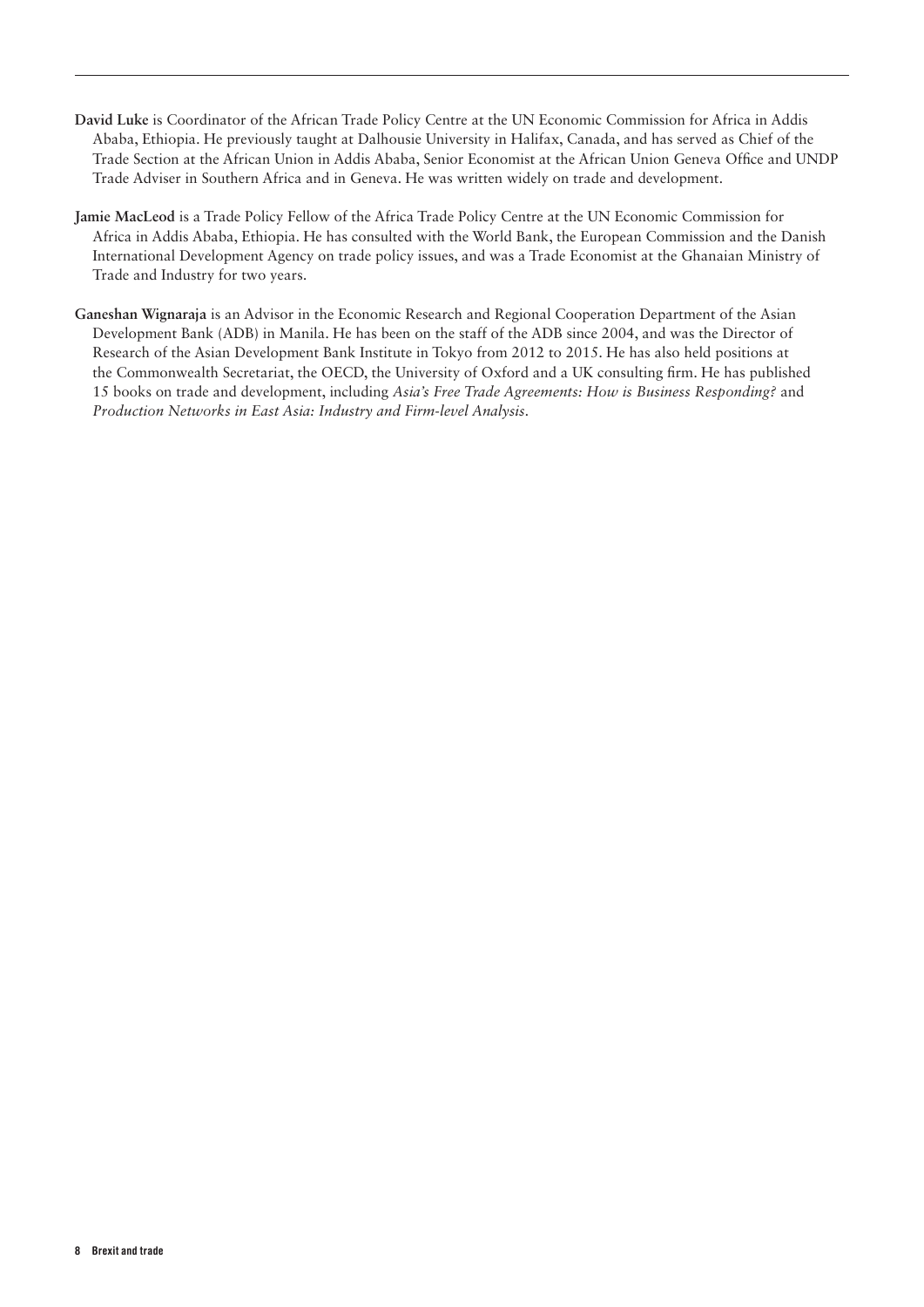# <span id="page-8-0"></span>Introduction and overview

Max Mendez-Parra, Overseas Development Institute Dirk Willem te Velde, Overseas Development Institute L Alan Winters, UK Trade Policy Observatory, University of Sussex

### Introduction

Following the vote to leave the EU on 23 June 2016, the UK is facing one of its most formidable policy challenges. A new trade policy will have to be designed to address its new strategic interests. Considering the different and frequently opposing interests, this task is far from straightforward. At the same time, the UK is presented with a unique opportunity to redefine policy objectives and design new tools to implement them.

Many of Brexit's supporters have argued for a need to redefine the role of the UK in international politics, with trade at the centre. From the use of international development assistance to the negotiation of trade agreements, trade is regarded as the basis on which to pursue national interests as well as retain global leadership.

Unfortunately, little attention has focused on how a new UK trade policy could contribute to development. This is surprising considering that much of the UK's global leadership is derived from its relationships with developing countries, and the cross-party consensus in the UK on the importance of global development. The UK has been a major advocate of using the EU's trade policy to deliver development, and has devoted a significant share of its aid to helping developing countries increase and diversify their trade.

The potential to define a new trade strategy, agree new trade agreements and use new aid and trade tools constitutes a major opportunity for the UK to continue championing the cause of trade and development. It is also an opportunity for the UK to make trade policy work more effectively and efficiently in delivering development opportunities.

At the same time, there are significant concerns over whether the UK is willing and able to assume such a role. The challenge of defining a new trade policy is considerable, and one for which the UK Government appears ill-prepared. Given the magnitude of the tasks and the number of negotiations that the UK will face in the next few years, there is a major risk that developing countries will be overlooked.

This collection of essays offers a number of perspectives on how a new UK trade policy towards developing countries and regions could be designed and implemented, in both the short and longer term. It also conveys the concerns, opportunities and expectations from a group of leading trade specialists from academia, international organisations and think tanks in the UK and elsewhere.

## Summary of essays

The essays and this introduction are structured into five sections:

- 1. Principles for a new UK trade policy and the relationship with developing countries
- 2. The potential effects of a new UK trade policy on developing countries: some scenarios
- 3. The value of preferential access to the UK market for developing countries
- 4. A new UK trade policy: opportunities beyond tariffs
- 5. Regional perspectives on a new UK trade policy

Following this introduction, we provide a summary of the essays. The next section then draws out some major commonalities and differences amongst the essays. This introduction and overview concludes with key messages and suggestions for UK policy makers faced with the task of designing the UK's new trade policy and trading relationship with developing countries and emerging economies.

#### 1. Principles for a new UK trade policy and the relationship with developing countries

*L. Alan Winters* discusses the principles that should underpin the new UK trade policy towards developing countries. He stresses the importance of recognising the heterogeneity among developing countries and calls for a simple, pragmatic approach, which includes the definition of a simple preferential regime with forgiving rules of origin. However, he argues that policy must be made while recognising that, as a small player, the UK may lose direct influence over policies in developing countries.

*Adrian Wood* discusses the internal challenges that the UK will face in defining its trade policy towards developing countries. Development assistance is unpopular among many supporters of Brexit and there will be pressure to impose trade restrictions. Advocates of development will therefore need to maximise the developmental benefits of trade policies in a context of limited resources and major scrutiny from certain groups. Wood recommends focusing on a limited number of valuable dimensions and not trying to do everything at the same time.

*Sheila Page* analyses the priorities and objectives for developing countries. Due to the uncertainty over the evolution of a new UK trade policy, it will be hard for these countries to assess what they want and can get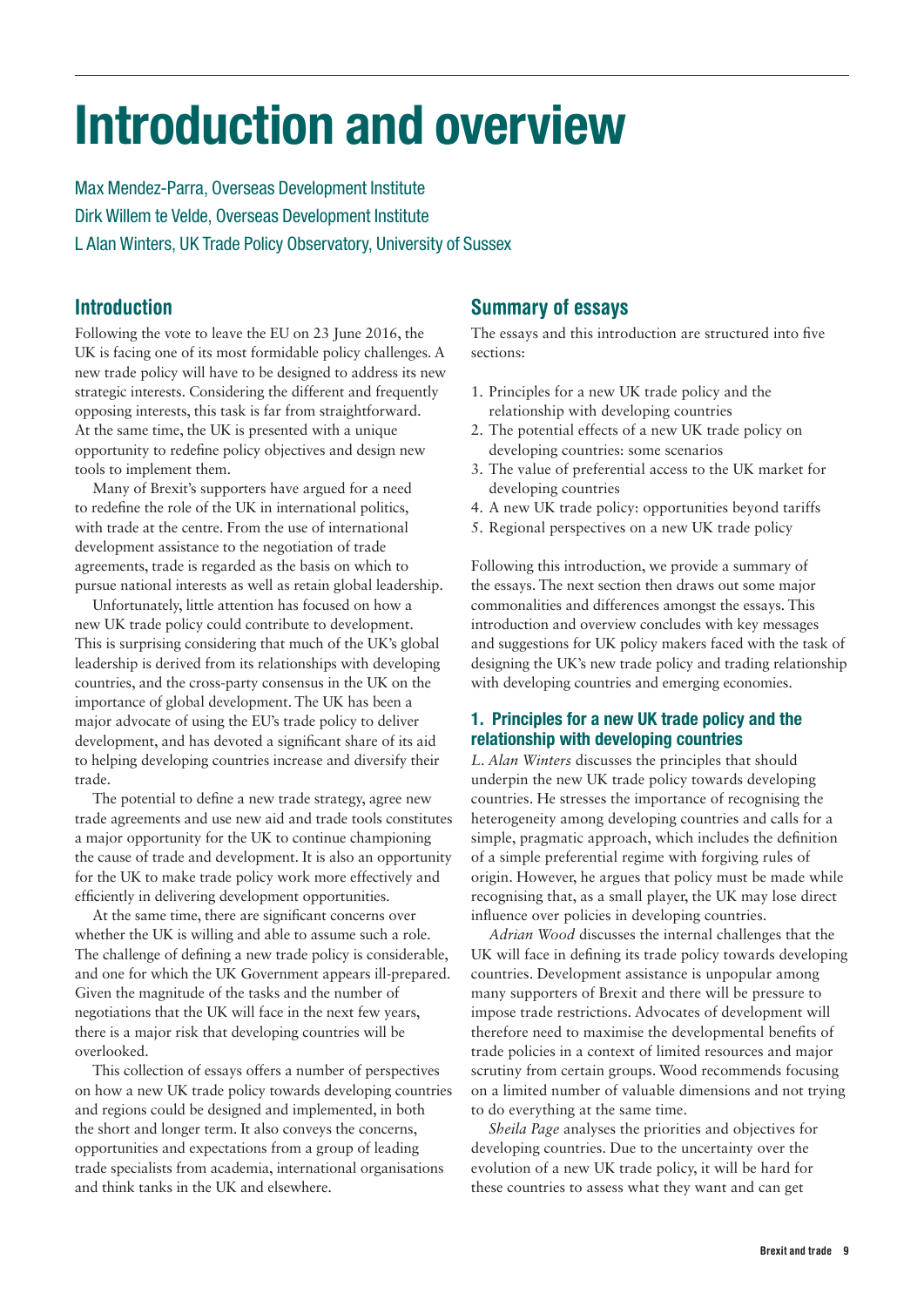out of negotiations with the UK. Moreover, developing countries will have little say in the negotiations between the EU and UK on issues such as the funding of the European Development Fund. Page concludes that, for now, developing countries should prioritise defending their interests in trade relationships with the EU and the World Trade Organization (WTO).

#### 2. The potential effects of a new UK trade policy on developing countries

EU–UK negotiations will play a major role in defining the new UK trade policy*. Dirk Willem te Velde* identifies a number of scenarios for relationships with developing countries depending on the stance the UK adopts towards trade and the nature of the agreement reached with the EU. Much is at stake for developing countries if the UK does not form part of a customs union with the EU and instead decides to offer and negotiate trade tariffs. If the UK were to reduce margins of preference for developing countries, for example, this will increase the duties paid by those countries dependent on such preferences. The value of concluding free trade agreements (FTAs) between the UK and major emerging markets (to which the EU does not already have duty-free access) in terms of lower duties paid on UK exports could amount to \$7.3 billion.

*Jim Rollo* also discusses different scenarios for the EU– UK negotiations and how they might affect the relationship with developing countries. He stresses that there is room to improve the arrangements that will be 'inherited' from the EU, but also notes the damage that uncertainty over the timing and content of the future UK trade policy is causing in developing countries.

#### 3. The value of preferential access to the UK market for developing countries

The issue of preferences is an important feature of many of the contributions. *Simon Evenett* highlights the problems of basing UK trade policy towards developing countries exclusively on preferences and FTAs. He suggests a move away from preferences towards a regime of uniformly low tariffs. However, there is potential for additional policy towards specific countries to lower trade costs using Aid for Trade (AfT).

*Emily Jones* highlights the importance of securing duty-free, quota-free access for Least Developed Countries (LDCs) to the UK. She highlights that the UK may need to devise its own unilateral preferences and replace the existing FTAs it has with the EU. As these new arrangements may take time, however, a waiver at the WTO must be requested as soon as the UK recovers its negotiation rights.

Urgent steps are needed to keep markets open for developing countries. *Barbara Crowther, Liz May* and *Matt Grady* highlight the importance of enhancing preferential regimes for LDCs and selected non-LDC developing countries, by allowing the maximum cumulation possible in rules of origin to allow more goods to meet the relevant

rules. They argue that the effects on the poorest countries should be included in analyses of FTAs with third countries, and call for a review of the UK's bilateral investment treaties and the inclusion of commitments on labour, human rights and the environment.

*Christopher Stevens* and *Jane Kennan* examine the potential effects on Economic Partnership Agreements (EPAs) of the UK's exit from the EU. They find that in general, very little changes in the cost–benefit analysis of EPAs for many African, Caribbean and Pacific (ACP) signatories. The importance of the UK for exports of certain sensitive products from the Caribbean, however, may compel some countries to seek to revise their agreements with the EU if the UK is no longer party to their EPAs.

*Jane Kennan* also discusses the effect of the potential change in market access resulting from Brexit on exports to the UK. She finds that non-LDC ACP countries may have to pay additional duties on their exports to the UK and estimates the effect of not granting preferences to these countries to be €205 million.

#### 4. A new UK trade policy: opportunities beyond tariffs

Trade policy today goes well beyond tariffs. It includes provisions on services, investment, rules of origin, antidumping, AfT and other issues. *Stephen Gelb* points out that investment and trade policy are increasingly hard to separate. After Brexit, the UK will need to define a new investment policy. This presents an opportunity to consider the development impact of investments in the context of global value chains and to create a more open and transparent dispute settlement mechanism.

There are certain other technical aspects with major effects on developing countries that need to be considered. *Peter Holmes* looks beyond tariffs to analyse the implications for developing countries of anti-dumping and trade-related standards. He also discusses how membership of the European Economic Association (EEA) would not grant the UK the same level of access to the Single Market as membership of the EU currently does. Access for developing countries to a UK that is part of the EEA will not necessarily translate into access to the EU.

*Jodie Keane* focuses on services, a key UK sector and one that is also of increasing importance in many developing countries. The EU's EPA with the Caribbean Forum (CARIFORUM) is the only comprehensive agreement in place that covers services, investment and e-commerce, and is more ambitious on services than the General Agreement on Trade in Services. It can therefore provide a benchmark against which to measure any future agreements. However, Keane also discusses the data limitations that make such assessments challenging.

*Max Mendez-Parra* and *Dirk Willem te Velde* discuss how AfT could complement a new UK trade policy. AfT will continue to play a key role in helping developing countries to reduce trade costs in the context of an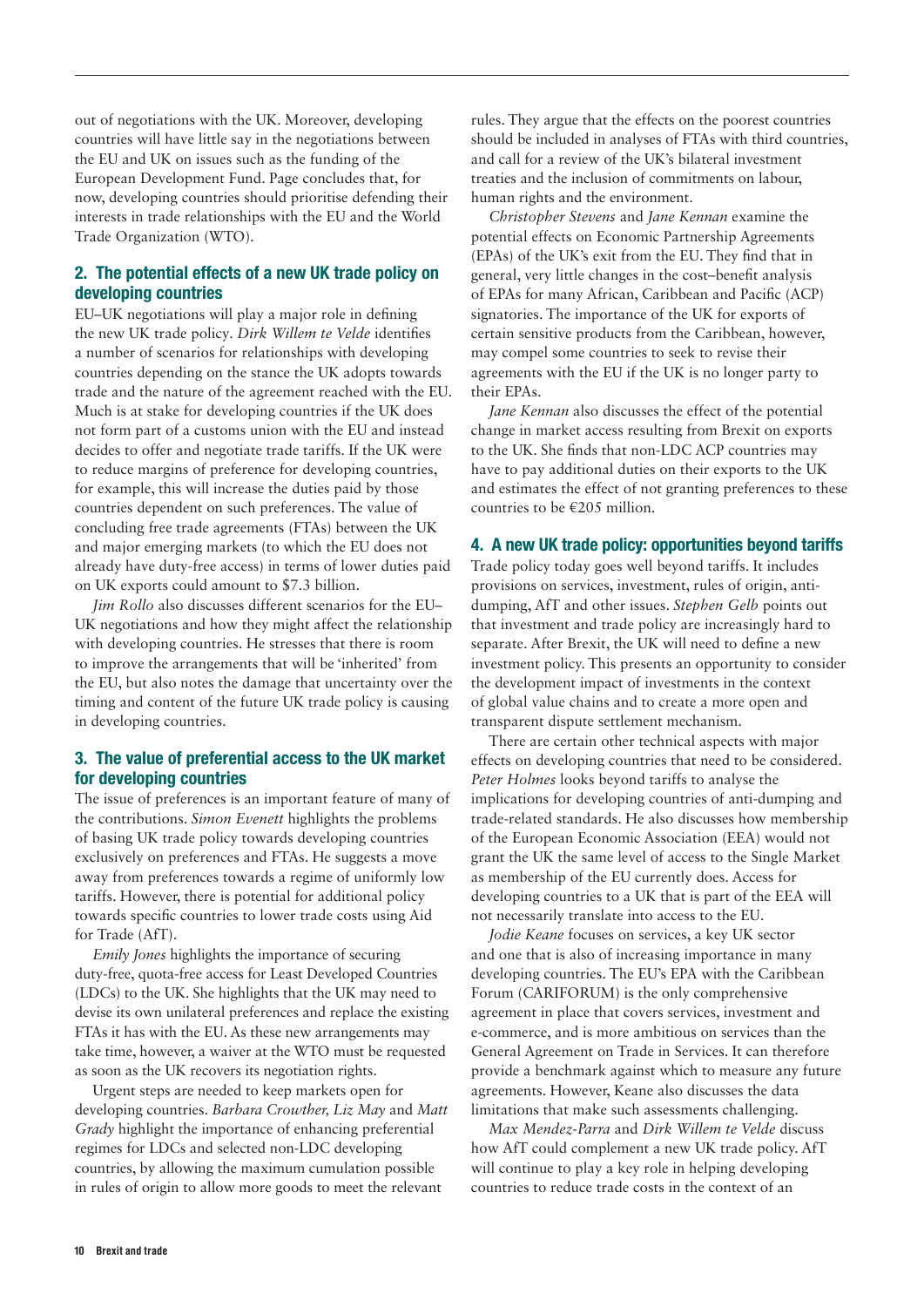independent trade policy. In addition, it can complement trade and investment agreements and compensate vulnerable countries whose preference margins are eroded. The risks include AfT being diverted away from the poorest countries and being used as a bargaining chip. However, these risks can be minimised by increasing the volume of AfT and using additional financial transfers, both of which can be justified on the grounds of national interest, as AfT benefits both recipients and providers.

#### 5. Regional perspectives on a new UK trade policy

*Ricardo Meléndez-Ortiz* examines specific options for the UK's preferential trade relations with a range of developing countries. Unilateral duty-free, quota-free access with improved rules of origin is suggested for LDCs; for non-LDC countries, there is a need to rethink the current EPAs to reflect the changes in regional configurations. Negotiations with Africa's Continental Free Trade Area (CFTA) are considered, as is a UK engagement with the Trans-Pacific Partnership and other major G20 emerging countries.

*Mohammad Razzaque* and *Brendan Vickers* ask whether the UK should use the existing EPA framework or devise a completely new framework in negotiations with non-LDC countries. Using the EPA framework may imply a re-opening of the negotiations and, as the UK will not be in the same bargaining position as the EU, this may prolong talks. The authors recommend that the UK request temporary WTO waivers for its ACP partners to ensure continuity of preferential treatment and the recent developments in ACP countries' policy such as the CFTA.

There are specific principles that should guide the design of policy towards certain regions or countries. *David Luke*  and *Jamie McLeod* analyse the implications of Brexit from an African perspective. They argue that the post-Brexit approach to Africa must be pro-poor and pro-development, and must ensure certainty for Africa's exports. The UK should also take a continent-wide approach, in alignment with the CFTA and Africa's other plans for continental regional integration.

*Ganeshan Wignaraja* highlights the potential in the trade relationship between the UK and developing Asia, where engagement in regional value chains plays a key role. While recognising the challenges and the likely length of the negotiations, he argues that an FTA with China should be attempted, and points to the complementarities that exist between the two countries. In addition, the UK should look to engage more with the plurilateral agreements to which southeast Asian economies, China and India are parties.

Finally, the UK should also pay more attention to Latin America. *Max Mendez-Parra* argues that, although the extent of bilateral trade is small, the UK could obtain quick, concrete results from negotiating agreements with some countries in the region. He points out that while an FTA with Brazil would be beneficial, Brazil's membership of Mercosur makes this unlikely in the short to medium

term. The UK may need to work harder to re-engage with the region.

#### Common messages

The essays in this collection offer some initial thoughts from a number of leading trade experts. Despite the breadth and complexity of the issues, a number of common messages have emerged.

Perhaps the most frequent of these is the value of the preferential access that LDCs receive to the UK market through the EU's Generalised System of Preferences (GSP), and particularly its Everything But Arms (EBA) element. *Kennan* estimates that they save LDC exporters €385 million annually and non-LDC ACP exporters €205 million. *Te Velde* reports that preferences save Commonwealth exporters €715 million per year. The preferences not only give the LDCs an advantage relative to exporters facing most-favoured nation (MFN) tariffs, but also reassure them that exporting will be relatively hassle free.

Some commentators, including *Jones* and *Crowther et al.*, suggest that the margins of preference are the key advantage of EBA, and that the UK should take all possible steps to preserve them. Developing countries (both their governments and businesses) need certainty, so the UK should move quickly to confirm that existing arrangements will remain in place for a certain period of time following the UK's departure from the EU. Others, including *Evenett* and *Winters*, argue instead that preferences are not the way forward and that the focus should be on liberalising imports to developing countries in general, reducing trade costs and, where necessary, offering adjustment assistance to LDCs that lose out significantly from reduced preferences.

A second common theme is the need to seek transition arrangements that extend current market access regimes well beyond the two-year horizon associated with the UK leaving the EU via Article 50 of the Treaty on European Union. For some, this stems from a desire to extend preferences indefinitely; others would like to offer developing countries some security in order to reduce uncertainty and prevent them from undertaking major adjustments unnecessarily. A third group maintain a simple pragmatic argument that the UK will not get around to dealing with most developing countries for several years. *Page* cautions that continuing with current regimes would preserve current patterns of advantage and disadvantage, which are more the product of historical accident than careful tailoring to current conditions. She suggests that any continuations should be no more than temporary expedients.

A number of essays – especially those in the section on regional perspectives – highlight the differences between developing countries, and note that the right approaches for the UK to adopt and the prospects for striking new trade deals differ accordingly. This suggests that UK trade policy will need to be somewhat differentiated and that it will take time to renew the whole range of relations,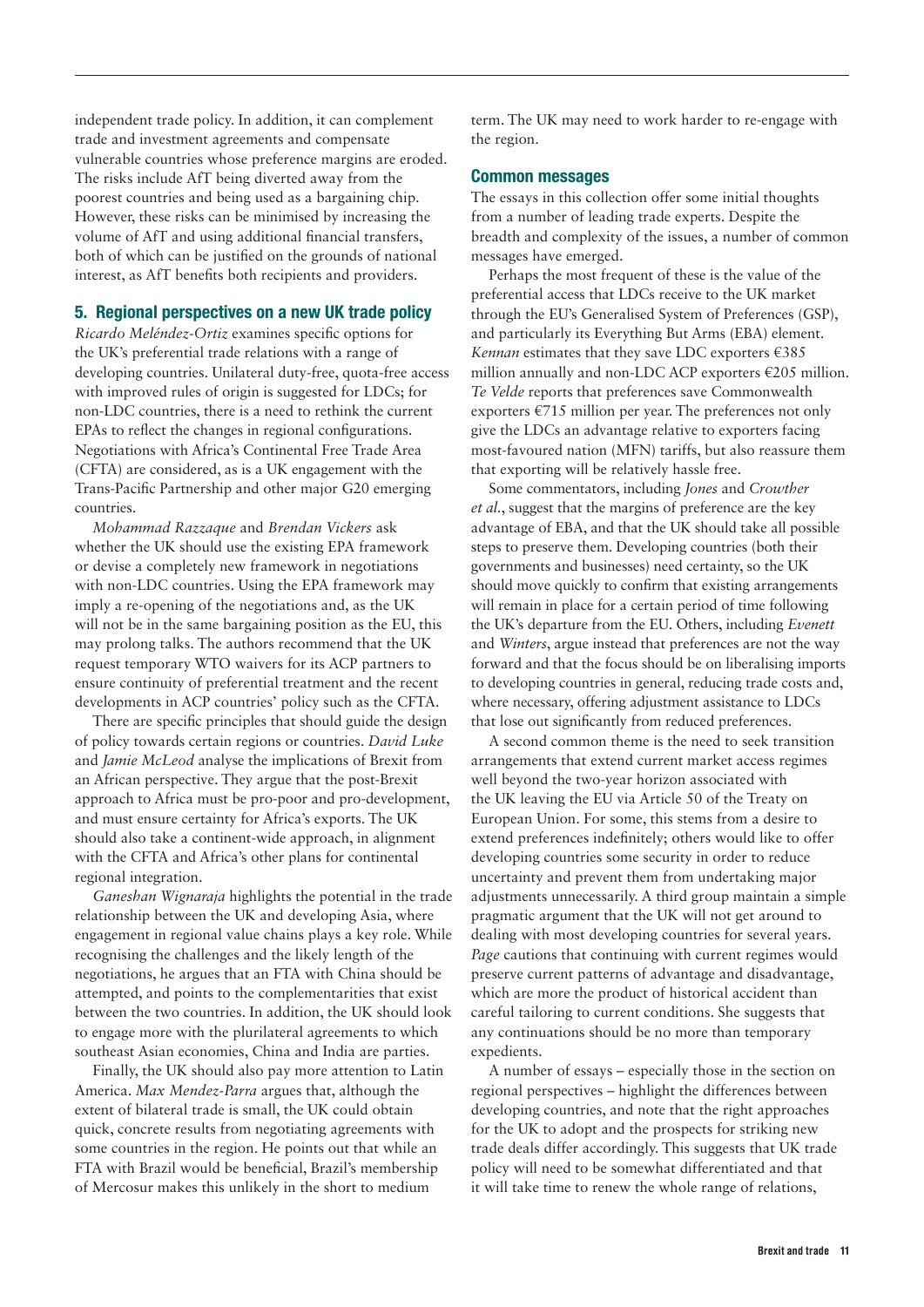although some authors (e.g. *Winters*) caution against allowing the regime to become too complex. There are some strong arguments for signing an FTA with China (see, for example, *te Velde*'s estimate of a significant reduction in duties paid on UK exports) and for thinking about a pan-African arrangement, but there is also a strong sense for realism regarding the prospect of deals with certain other large emerging markets.

A special element of EU trade policy for the last two decades has been the large-scale effort to sign EPAs with the ACP countries. The preferential access these agreements grant to UK markets is seen by many as useful, but attempts to encourage the developing countries to liberalise their own imports have not been overtly successful. Now the UK will be on its own, it may no longer be sensible to try to leverage trade liberalisation from most ACP partners. The UK will have much less influence than the EU over trade policies, and it is likely that any reciprocity that it demands of developing country partners will result in discrimination between different sources of imports in their schedules, with the consequential dangers of welfare-reducing trade diversion. The only exceptions are likely to be the few ACP countries for which the UK is the predominant trade partner, such as Ghana and Guyana (see the essays by *Stevens* and *Kennan*) or Fiji (see the essay by *Jones*).

Another common theme is that trade policy is now about far more than just tariffs. The UK can consider Brexit as an opportunity to go beyond tariffs and develop a 'gold standard' trading policy that benefits both developing countries and the UK. Investment is intimately tied up with trade and there are many challenges arising from trade defence instruments and standards. Moreover, with services becoming ever more significant in countries' trade bundles,

it is necessary to consider their regulation and how one might weave them into development-friendly packages. The other non-tariff issue that needs to be considered is migration. We do not consider it here – not because it is not important either for trade or for development, but because it is deeply sensitive politically and there is, as yet, no indication of how the UK Government will define its overall stance on migration. All we do here is note that it is a subject to which we must return in the context of the UK's relations with developing countries.

AfT features in several of the essays and should certainly continue to be a core theme of UK trade relationships with developing countries. *Evenett* advocates the use of AfT in efforts to reduce trade costs, and *Winters* argues for its role in adjustment to new trade realities. *Mendez-Parra* and *te Velde* both argue that AfT can be good for recipients and providers, without the aid being tied to exports of the aid providers.

#### Conclusion

Due to the significant value of preferential access to the UK market for developing countries, transitional arrangements will be needed while a new UK trade policy is put in place. This new UK trade policy can be made more developmentfriendly by going beyond tariffs to include new provisions on services, investment, rules of origin, standards and AfT. It will also need to differentiate amongst different types of developing countries, including, for example, seeking an African FTA, concluding a FTA with China and paying more attention to the Latin American region. There is much to contemplate in what could be a short period of time, but the essays in this volume argue that it is worth getting it right.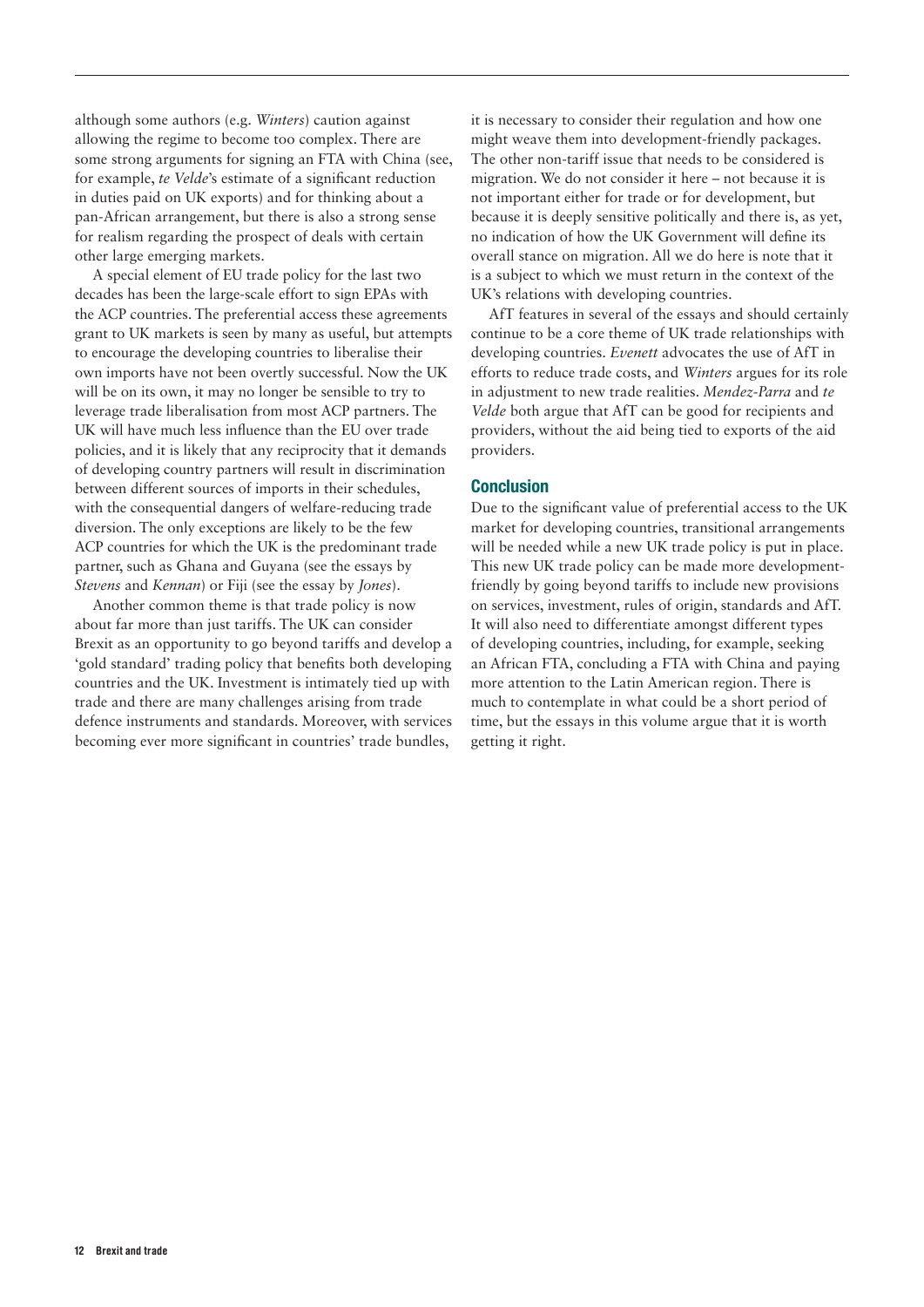#### Key messages

Following the vote to leave the EU on 23 June 2016, the UK is facing one of its most formidable policy challenges. A new trade policy will have to be designed. Much more attention needs to focus on how a new UK trade policy can contribute to development. The new UK trade policy and the relationships with developing countries will need to address the differences that exist among developing countries.

- **•** Some developing countries, such as LDCs, depend on preferences in the UK market. They need certainty so the UK should move quickly to confirm that existing arrangements will remain in place for a certain period of time following the UK's departure from the EU. Linked to this, the UK needs to put 'transitional arrangements' in place to minimise disruption.
- **•** The value of the preferential access that developing countries receive to the UK market through the EU's GSP, and particularly its EBA element, is considerable. They save LDC exporters €385 million per year, non-LDC ACP exporters  $\epsilon$ 205 million and Commonwealth exporters  $\epsilon$ 715 million.
- **•** Other developing countries are likely to be regarded mainly as valuable export markets with whom the UK may struggle to negotiate new trade agreements (e.g. Brazil, China, India) or hope to maintain current free trade access (e.g. Korea, Mexico, Turkey). The UK needs transition agreements for all of these given the time it takes to conclude new trade arrangements. The right approaches for the UK to adopt and the prospects for striking new trade deals differ, and it will take time to renew the whole range of relations.
- **•** There are strong arguments for signing FTAs between the UK and major emerging markets (to which the EU does not already have duty-free access) – worth \$7.3 billion in terms of lower duties paid on UK exports – and for considering a pan-African arrangement.
- **•** A new UK trade policy can be made more development-friendly by going beyond tariffs to include new provisions on services, investment, rules of origin and standards.
- **•** Preserving preferences should not take priority over lowering tariffs more generally if that makes sense for the UK and other partners. AfT may ease the strain of adjustment, especially in those countries dependent on preferences. AfT should continue to be a core theme of UK trade relationships with developing countries, in order to reduce trade costs and help adjustment to new trade realities in developing countries. AfT benefits both recipients and providers, without aid being tied to exporters of aid providers. UK AfT is highly valued, but its level is currently below that of the US and major EU countries.

## **Notes**

1 The essay by *Jane Kennan* in Part III addresses this issue for the non-Least Developed Countries among the African, Caribbean and Pacific countries. Duties saved are  $\epsilon$ 205 million annually. In separate calculations available elsewhere, Kennan estimates the amount of duties saved for LDCs as  $\epsilon$ 385 million annually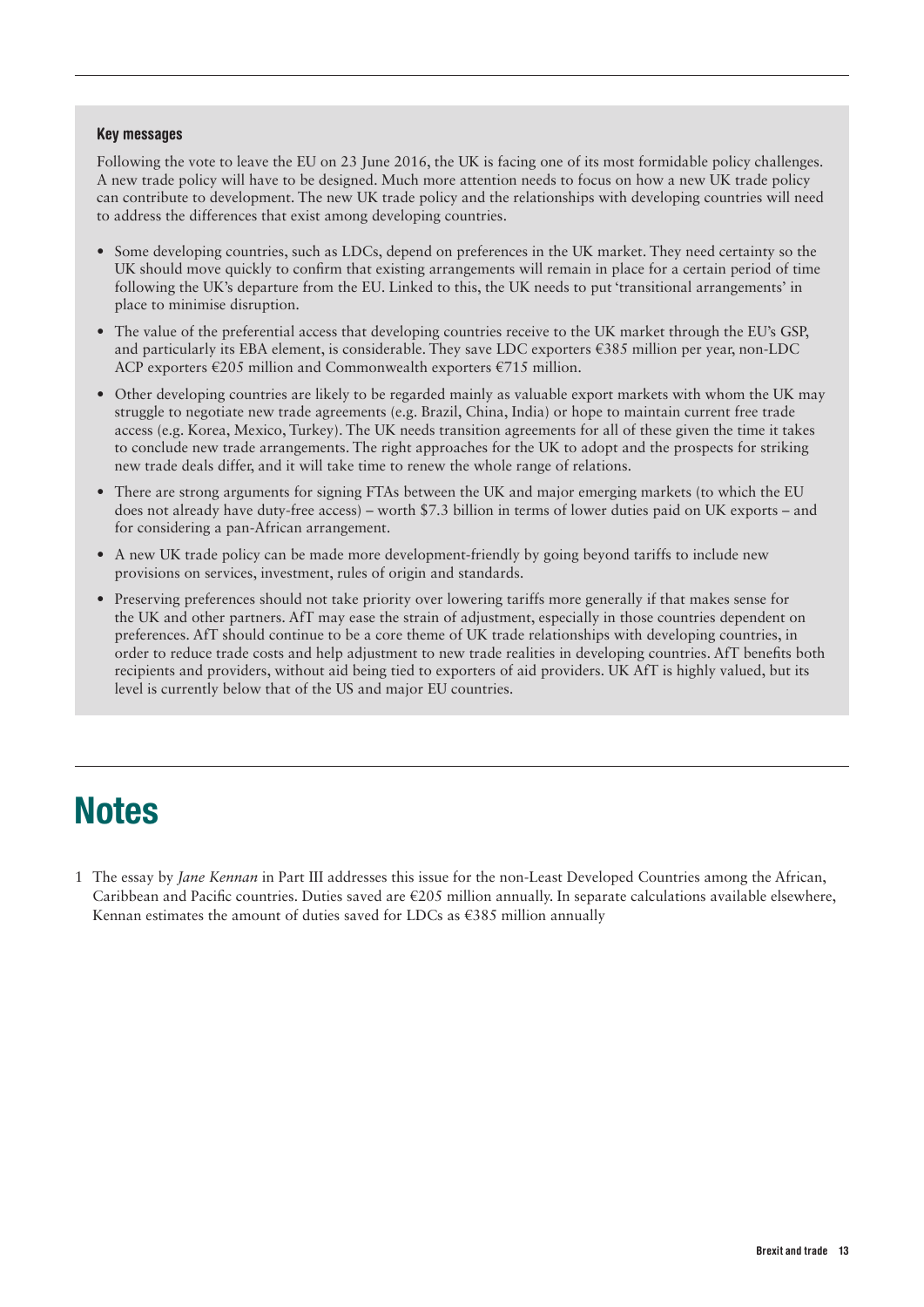# <span id="page-13-0"></span>1. The UK's trade policy towards developing countries: some principles

L Alan Winters, UK Trade Policy Observatory, University of Sussex

### **Abstract**

Constructing a development-friendly UK policy is quite different from trying to influence EU policy in that direction. This essay sets out four principles to guide the process: recognise differences between developing countries; forget about influencing the EU; accept that the UK will have much less influence than the EU on developing country policies; and keep policies simple and pragmatic.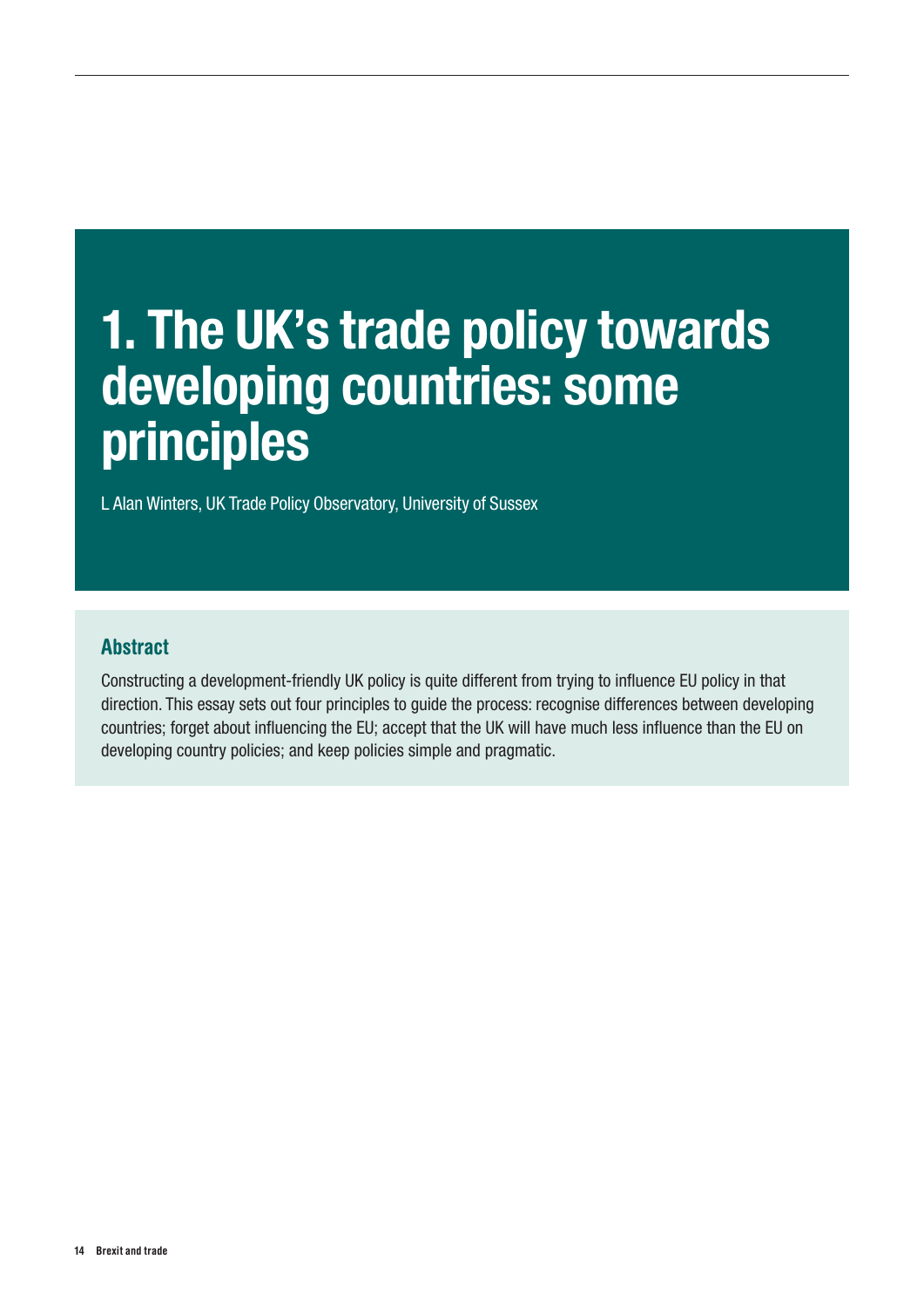Following the decision in the referendum to leave the EU, the UK needs to devise its own trade policy towards developing countries. The UK has a fine record on development aid and other support for development, so this process can be expected to be development-friendly. Designing a trade policy is complex, however, and this essay sets out four principles that should guide UK thinking about how to set about doing so.

#### Developing countries are not homogeneous

The UK must develop policies for several classes of countries – ranging from Least Developed Countries (LDCs) to major emerging economies, such as China and India. The latter group will require tailor-made agreements whose principal drivers will be trade rather than development. However, these are not dealt with in this essay.

#### The focus will no longer be on moulding EU policy

Much of the past 40 years' effort on trade and development policy has been devoted to trying to mould EU policies – usually in a relatively market-friendly direction. There is now no role for this, and so a major shift in focus is required among UK trade and development officials. The UK may well retain influence on trade and development policy through global institutions such as the World Bank Group and the World Trade Organization (WTO), and indeed it should seek to exercise this to a greater extent than previously. As a smaller player, however, the UK will have less influence than the EU has had collectively.

#### The UK will lose most of its direct influence over developing countries

This represents the largest change required in the UK mind-set. Despite being the fifth or sixth largest economy in the world, the UK will effectively become a small open economy that will have to take its environment as given. Thus, whereas the EU designed policies such as the Generalised System of Preferences+ (GSP+) and Economic Partnership Agreements (EPAs) to influence developing country governance and economic policies, this is not realistic for the UK, except in a small number of cases with very small economies that are highly dependent on the UK.

This principle has two implications. First, using UK trade policy for broader policy leverage is likely to be ineffective unless it is explicitly combined with EU policy or that of several other players. Given the focus on sovereignty in the UK referendum debate, sinking policy discretion into a collective does not seem very likely, so broad political influence seems likely to be greatly reduced. That is, trade policy will become trade policy, not foreign policy.

Second, and as a consequence of the first, one needs to recognise that any quid pro quo the UK extracts from developing countries for access to its market will be exceptions to the developing country's policies, not the mainstream. Thus, for example, if the UK insists, as do the EPAs, that its developing country partners offer zero tariffs on most of its exports, this will not liberalise the partners' trade policy so much as create a distortion that could lead to costly trade diversion away from more efficient suppliers. This potentially increases the tensions between the trade promotion and the development policy aspects of policy towards developing countries.

### Trade policy should be simple and pragmatic

I have advocated the former rule for decades, for the sake of economic and administrative efficiency, but the latter is now equally important. Simplicity suggests that the UK should aim to have only a few columns in its tariff schedule – perhaps one for EBAs (Everything But Arms) and one for non-LDC GSP recipients. Rules of origin should be forgiving and easy to administer for both exporters and the UK customs authorities. Likewise, using international standards for imported goods will allow developing country exporters to avoid producing solely for the UK.

Over the next few years, the UK, with a whole new trade policy to invent, will lack the capacity to develop detailed trade policies with many (or maybe even a few) developing countries. Therefore, it needs not only to keep things simple and modest, but also to seek the means to continue existing policies, even less than perfect ones, until it has time to work on them properly. For a transitional period of, perhaps, four years after its exit from the EU, the UK should consider offering developing partners exactly the same market access as, or obviously better access than, they currently have under EU auspices. One sequencing issue that may arise is, if the UK improves its access for imports from developing countries in general, the margins of preference for the LDCs will tend to decline. If this is a major problem for particular LDCs, the aid budget should be used to compensate and facilitate adjustment for a finite time period. This may be of particular relevance where (certain) developing countries are permitted to export into restricted, high-priced EU markets (for example, in sugar).

#### Conclusion

Devising a new trade policy for the UK is quite different from contributing to the formulation of an EU trade policy. Officials will have to be brutally clear-headed and disciplined if they are to achieve it successfully. This essay has suggested four principles to help; the most important of which are that the UK will not be able to influence developing countries' policies in the way the EU could and, given limited capacity in the UK and its partners, the policy must be simple and pragmatic.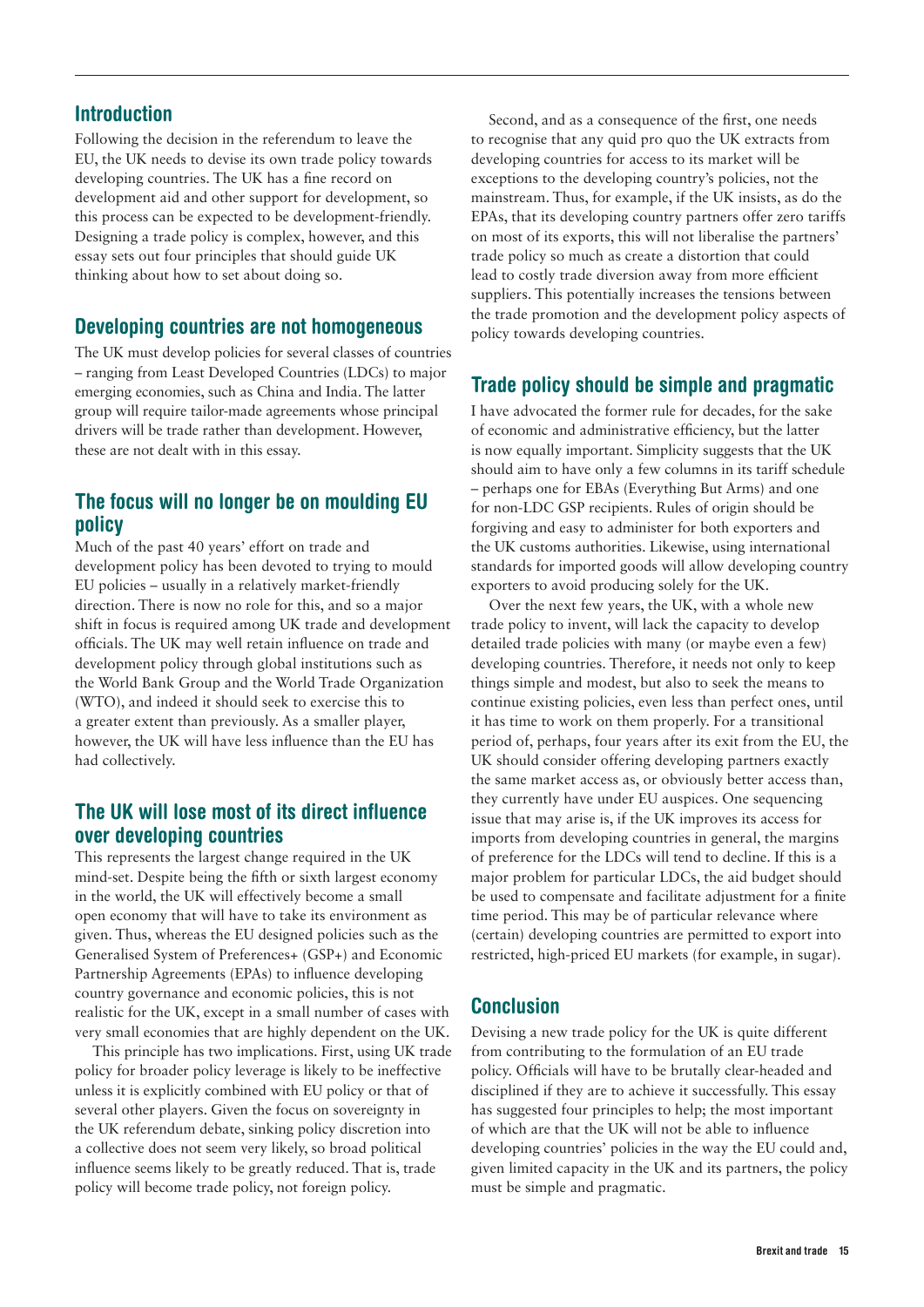# <span id="page-15-0"></span>2. Facing up to political realities

Adrian Wood, University of Oxford

#### Abstract

This essay argues that the recent referendum not only requires the UK to define its trade policy towards developing countries but has also made British politics less development-friendly and more protectionist. It will therefore be important to identify ways in which UK trade policy can benefit developing countries with minimal costs to opposed groups in the UK.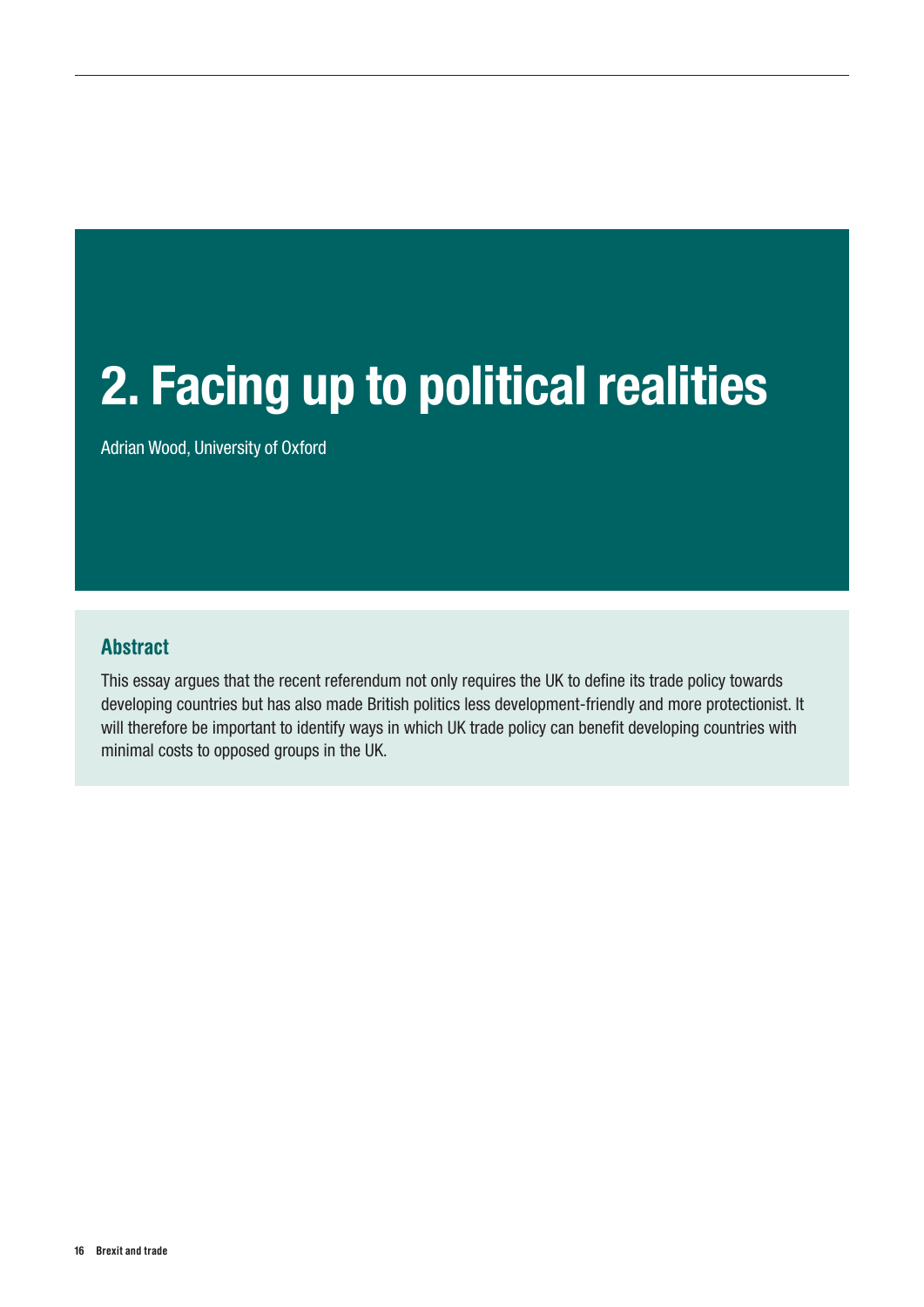As an advocate of global development, I know what I want the UK's post-Brexit trade policy offer to developing countries to be: at least as favourable to them as what we now offer as an EU member, including Everything But Arms (EBA). I also want us to remain in the Economic Partnership Agreements (EPAs) with the African, Caribbean and Pacific (ACP) countries, and to use our membership to encourage more trade within Africa. Indeed, I would prefer to go further, by relaxing EBA rules of origin to match the US African Growth and Opportunity Act, lowering barriers to agricultural imports, de-escalating tariffs on primary products, removing tariff peaks on manufactures and easing access for Mode IV services.

None of this will strike other trade-oriented advocates of development as surprising or original; these are things for which we have been pressing for decades. But it has become less likely to happen. The balance of political forces in the UK has shifted in the opposite direction, and we are now in the world of Lewis Carroll's Red Queen, where 'it takes all the running you can do, to keep in the same place'.

### Political analysis

Development assistance has for many years been as unpopular in the UK as membership of the EU. Its unpopularity has also been concentrated in the same groups and the attacks on it concentrated in the same newspapers (and in the same style) as those that successfully fought for Brexit. For 20 years, there was cross-party consensus on development, with Tony Blair, Gordon Brown and David Cameron all committed to increasing aid and giving the UK a leading global development role. But, as with the EU, that cross-party consensus concealed deep divisions within both the main parties, with large numbers of Conservative and Labour voters convinced that aid wastes money which could better be spent on deprived groups and other urgent needs in the UK. Those previously disenfranchised opponents of development assistance will now have more influence on government policy.

It is excellent that the new Secretary of State for International Development has in the past advocated more UK trade with the developing world (and the replacement of the Department for International Development by a Department for International Trade and Development). Among the supporters of the successful Brexit vote, however, are some potentially powerful protectionist groups. The people in the East Midlands, West Midlands and North East who voted overwhelmingly to leave remember the disappearance of their manufacturing jobs to East Asia and want more restrictions on developing country access to the UK market, not further relaxation. The rural communities that also voted overwhelmingly to leave the EU will likewise not want easier access for temperate agricultural imports, let alone reduction of trade-distorting agricultural subsidies. And the Prime Minister's Joint Chief of Staff is a great admirer of Joseph Chamberlain, who founded the Tariff Reform League and was a consistent (though ultimately unsuccessful) advocate of protection against 'unfair imports'.<sup>1</sup>

#### Conclusion

Trade-oriented advocates of development should continue to fight for trade policies that help developing countries. Nor is this cause without allies. Important groups within the main political parties – especially those in Westminster – still support such policies; there is a strong non-governmental organisation lobby for development. On some issues, support will come from the private sector as well. There are powerful external allies too: World Trade Organization rules would make it difficult for the UK to become more protectionist, and the UK would not want to reduce EU goodwill in the crucial negotiations over future UK access to the Single Market by upsetting the EU's developmental status quo.

However, those who wish to maintain, and preferably improve, the development-friendliness of the UK's trade regime will need to think carefully about how to deploy their limited forces. Efforts will need to be concentrated on the battles that are most worth fighting and that there is most chance of winning. Success therefore first requires economic and political analysis to identify those areas of trade policy where the largest gains for developing countries could be achieved with the smallest costs to opposed groups in the UK.

## **Notes**

1 G. Parker, K. Allen and O. Ralph (2016) 'Joint chief of staff gives May her policy edge', *Financial Times*, 16 July.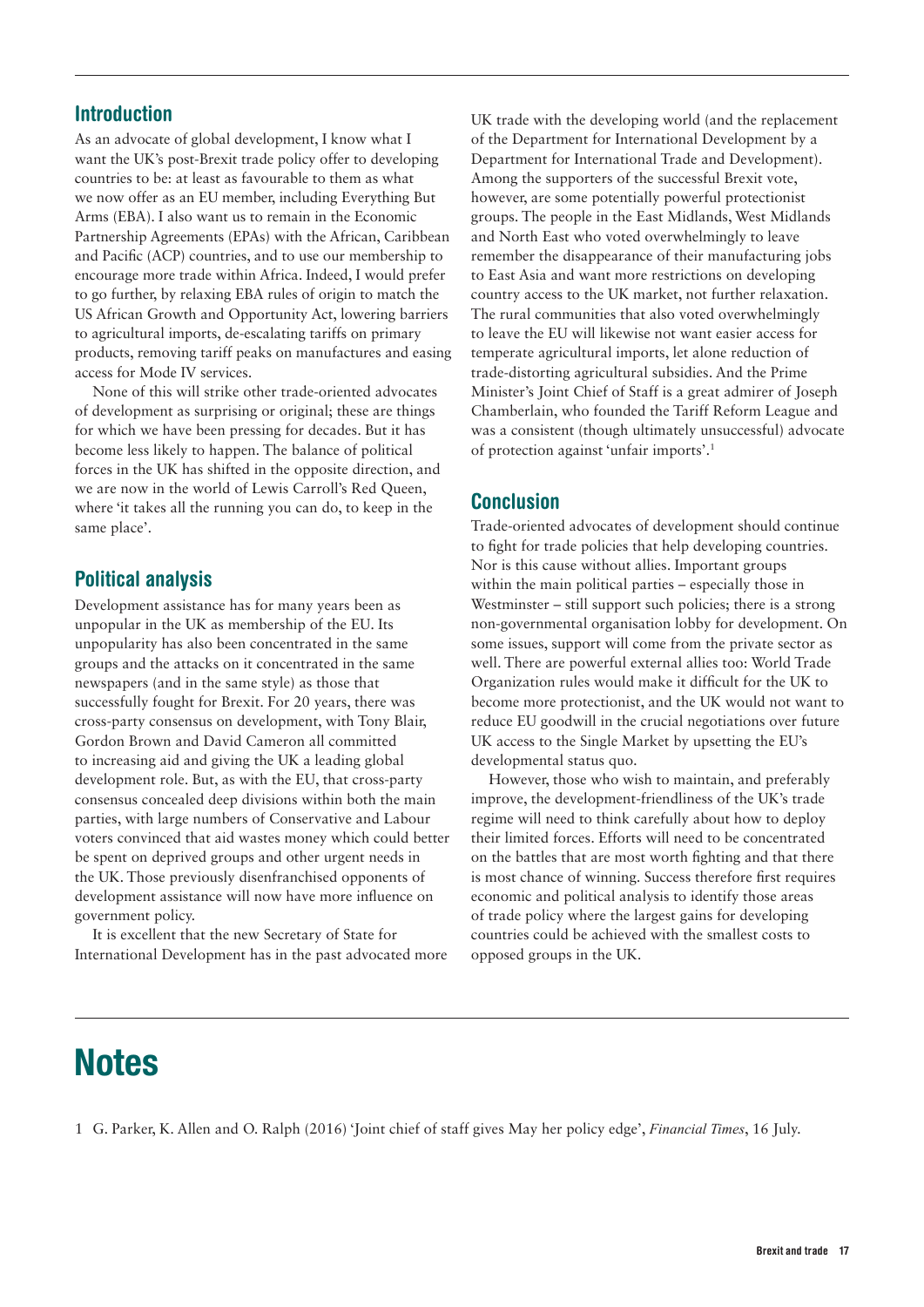# <span id="page-17-0"></span>3. How should developing countries respond to the break between the UK and EU?

Sheila Page, Overseas Development Institute

#### Abstract

The UK's trade objectives and future relations with the EU following Brexit are unclear. So too are the implications for developing countries. This essay argues that faced with this uncertainty, developing countries should focus instead on their relationships with the remaining EU members and the Word Trade Organization.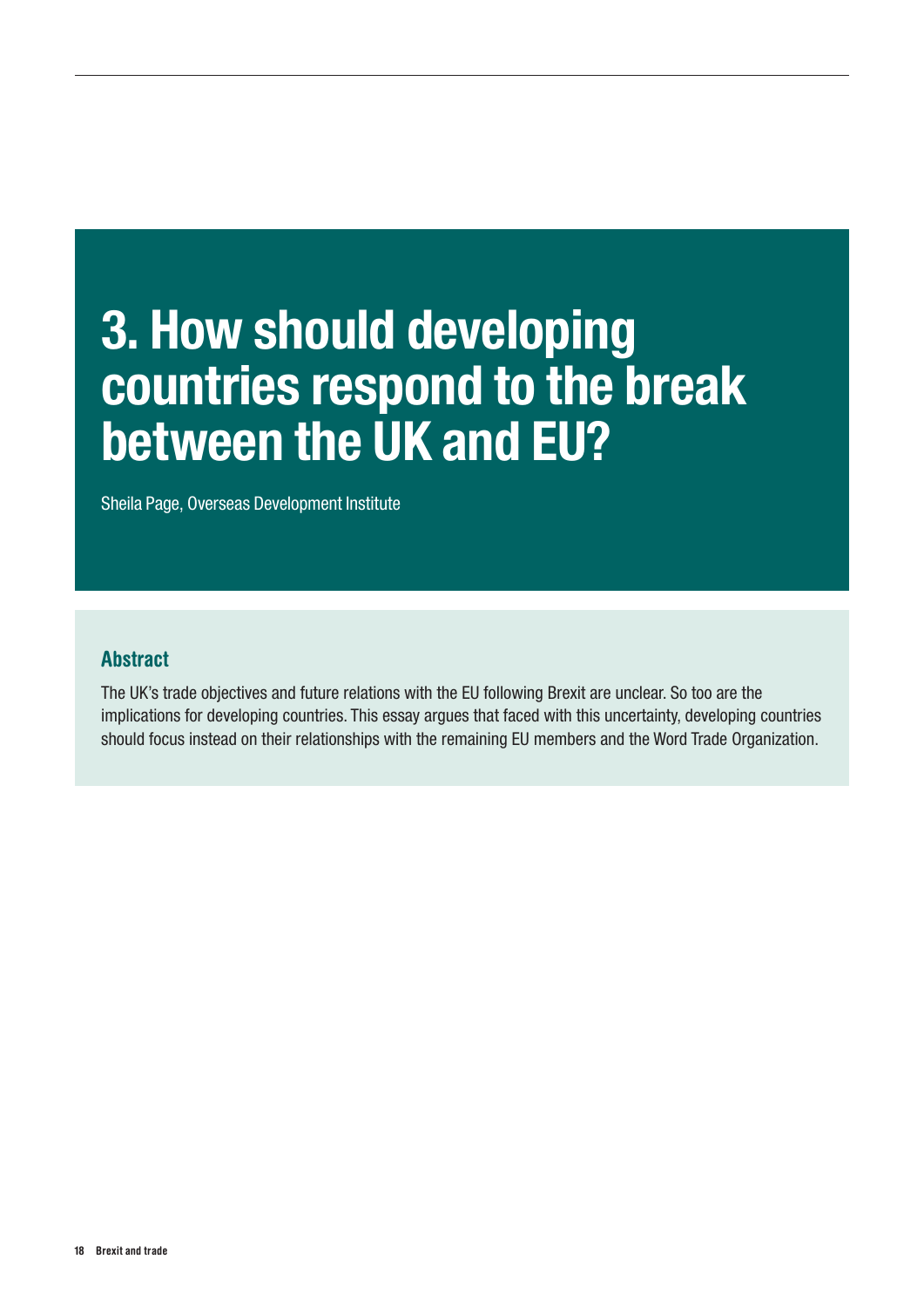Until the UK has clarified its trade objectives and its relations with the EU, it will be difficult for developing countries to assess either what they want or what they can get out of their own negotiations with the UK. Faced with this uncertainty, developing countries must decide how best to focus their efforts to protect their interests.

### What do we know about the UK's intentions?

We don't yet know the UK's objectives in its negotiations with the EU or other countries. The Brexit objective to **'**take back control' is hard to interpret, but some definition of it must be added to the normal objectives of policy before we can predict the UK's negotiating position. Then we can try to predict the answers to the three questions we normally advise a developing country to ask when setting its own trade policy.

What are the UK's national objectives? The answer here includes economic welfare plus 'control', but also, for example, national security. Security may influence which countries the UK will negotiate with first. Neighbours like the EU? China?

What are the roles of trade and trade policy in achieving the national objectives? At a time when inflation is already a risk because the pound has fallen, and is potentially a greater risk if the UK restricts low-skilled migration (imposing the type of minimum salary requirement that exists for non-EU migrants would raise costs), the UK may be unlikely to raise tariffs, but the interests of industrial policy could counter this.

What other policies will affect trade? Possible changes in regulation are an obvious example, but these are so entwined with the arrangement the UK negotiates with the EU that other countries will have to wait for the outcome of this.

One unfortunate characteristic of the UK approach that is emerging is the influence of what the Australian economist, Werner Max Corden, referred to as the 'conservative social welfare function' (Corden, 1974). 'Preserving access' for developing countries that currently have special preferences would benefit those countries, but at the expense of other developing countries – that is, it gives a very high weight to losses of welfare over gains. Similarly, if preserving the rights of existing EU migrants in the UK and UK migrants in the rest of the EU were the alternative to maintaining modest continuing flows, one would be implicitly assuming that the welfare of incumbents has a greater weight than that of intending and potential migrants

Another near certainty is that world trade is growing only slowly, if at all. This implies that protectionism will constrain all negotiations more than is usual. Negotiating simple adjustments to the UK's trade regime quickly depends on 'goodwill' – in a zero sum world, this may be scarce.

#### Negotiation priorities for developing countries

Most developing countries have special trade arrangements with the EU; some are intrinsic to the UK's EU membership. Unilateral arrangements will need to be reset (or not) by the UK. Arrangements that were negotiated between developing countries and the EU will need to be replaced (or not) with new arrangements negotiated with the UK, and countries will need to consider if they also want to renegotiate the existing ones with the EU.

#### Existing arrangements

The Cotonou Agreement and the European Development Fund (EDF) – commitments by the UK as part of their EU membership – will form part of the UK–EU negotiations. Developing countries benefiting from them need to find a way of having a voice in these negotiations. This has never been easy for countries affected by EU negotiations to which they are not parties, as evidenced by the erosion of preferences and existing free trade agreements (FTAs) by subsequent FTAs. While this is an important issue, there is little developing countries can do about it.

Existing FTAs signed with the EU will not apply automatically to the UK. For developing countries with a high proportion of trade with the UK, particularly in products subject to trade barriers, the expected net benefits of these FTAs with the remaining EU members may have changed. If the benefits of an agreement with the reduced EU are no longer greater than the costs, a renegotiation should be requested. Developing countries should also ask if they would benefit from a similar (or different) agreement with the UK.

#### New arrangements

The UK will need to decide whether to have its own Generalised System of Preferences (GSP), whether to allow any extra concessions for the least developed countries (LDCs) such as the EU has under Everything But Arms (EBA), and also whether to allow any special preferences for services.

The only World Trade Organization (WTO) constraints here are that the UK should offer duty-free, quota-free entry for goods from the LDCs and that any other differentiation should be for clear categories of countries. Geographic discrimination (such as the US offers to African countries) would require a waiver – something that would not be impossible for developing countries to negotiate, but would be one more addition to an already full negotiating agenda.

There are, however, negotiating constraints. Anything the UK offers to developing countries, just like anything it negotiates with the EU, will affect the value of the offers it can make in negotiations with other countries. As all these decisions will need to be made at once, the preferences offered by the UK could become issues when negotiating with India and Brazil, for example. Developing countries will therefore need to watch all negotiations carefully. Important, but little can be done.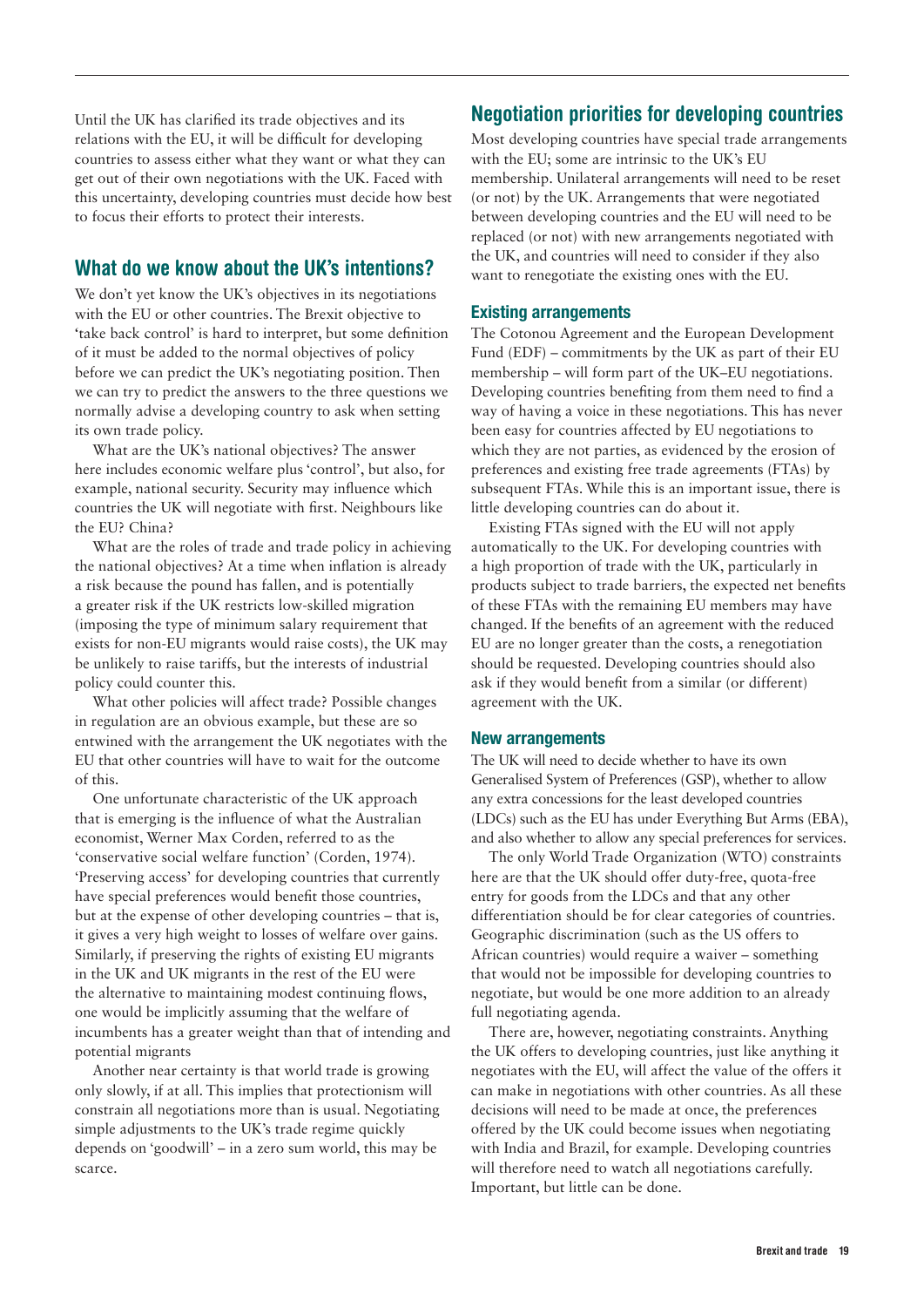#### The priority for developing countries: negotiations with the EU

Negotiation with the UK should not be a priority for developing countries at this time. The net benefits of any negotiation are uncertain until the UK has indicated what its most-favoured nation (MFN) and GSP trade policies will be, what it will agree with its principal trading partner (the EU), and with which other countries it will sign FTAs.

In contrast, developing countries can start their negotiations with the EU now because the EU's trading approach is known and because it has greater capacity to negotiate than the UK. This should therefore be a priority for all developing countries with agreements with the EU.

### The role of the WTO

One outcome of all these actual and potential changes in trade access is that the role of the WTO will become more important. It has been side-lined recently because there have been no urgent market access issues; now there are. Informal management and soft rules for world trade are sufficient when the basic structure is there; now two of the principal traders, the EU and the UK, need to change their trade regimes. For the UK and for all its trading partners, the WTO will be the fall-back regime until or unless new agreements are negotiated. Small countries, at the back of the negotiating queue, are particularly unlikely to have an alternative ready within two years. Regular and informed participation at the WTO by these countries will be a priority.

## References

Corden, W.M. (1974) *Trade Policy and Economic Welfare*. Oxford: Clarendon Press.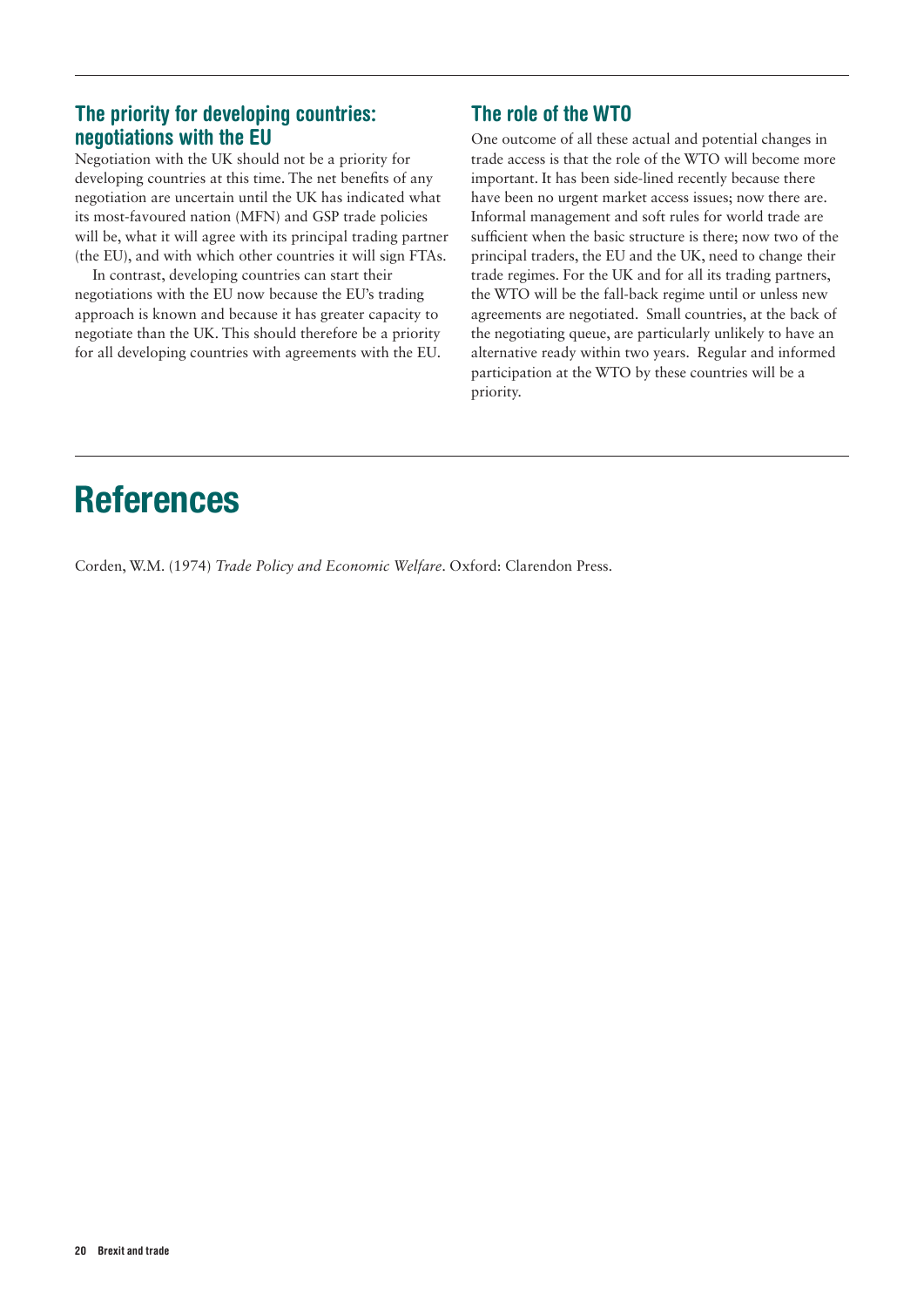# <span id="page-20-0"></span>4. Scenarios for UK trade policy towards developing countries after the vote to leave the EU

Dirk Willem te Velde, Overseas Development Institute

### Abstract

Uncertainty surrounds almost every aspect of UK trade policy after the vote for Brexit. With potentially very large losses or gains from various different policy options, this essay considers the scenarios and the potential effects on developing countries.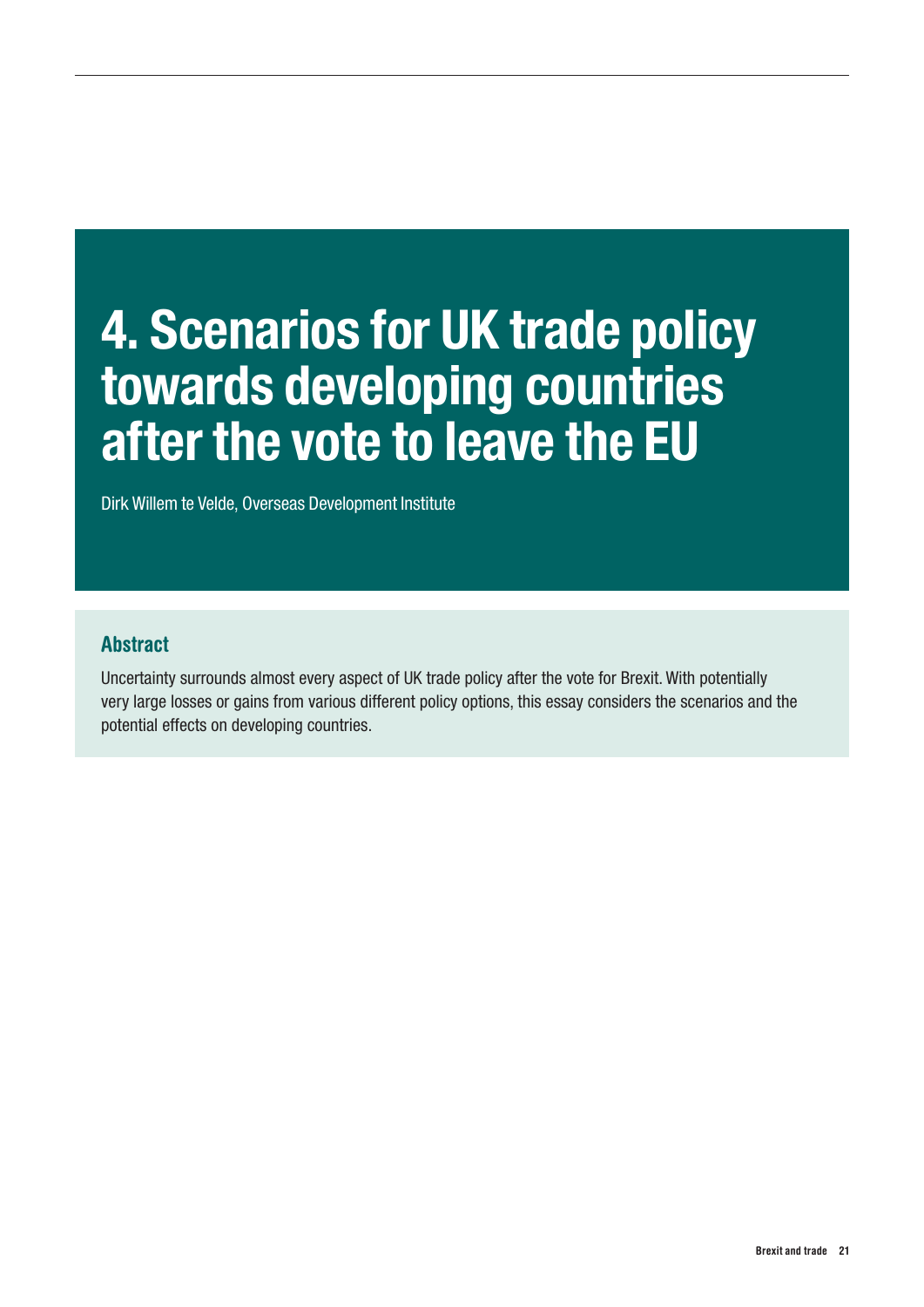The vote by the UK to leave the EU has already affected developing countries. The effects of the devaluation of the pound are being felt by developing countries through reductions in the dollar value of trade, aid, investment and remittances (Mendez-Parra et al., 2016). Moreover, uncertainty exists around almost every aspect of UK trade policy after the vote for Brexit, including the Article 50 procedures to leave the EU, UK access to countries with which the EU has concluded FTAs, and continued access to the UK for developing country exporters. This combination of potentially large effects and heightened uncertainty lends itself to scenario-building.

#### Designing scenarios for UK trade policy

Possible scenarios for UK trade policy towards developing countries need to take various dimensions into account:

- 1. *The type and response of developing countries,*  including Least Developed Countries (LDCs), non-LDC African, Caribbean and Pacific (ACP) countries, and large middle-income countries.
- 2. *The stance of UK trade policy*. The UK is long believed to be a strong supporter of free trade, but free trade is being challenged globally, including by supporters of Brexit. We need to consider whether the UK trade policy stance will be protectionist, or mercantilist based on negotiations or free trade.
- 3. *The outcome of UK–EU negotiations*. Whether the UK is in the Single Market, a customs union with the EU or a free trade agreement (FTA) with the EU will determine the options available for UK trade policy towards developing countries. A key deciding factor will be whether the UK remains part of the customs union.

Table 1 sets out strategic options for UK trade policy based on these dimensions.

#### Three possible outcomes

A full discussion of all the options and effects is beyond the scope of this essay, so we consider three options here.

First, suppose the UK turns more protectionist and/or offers fewer preferences, and does not stay in the customs union (bottom-right in Table 1). In this scenario, new UK trade arrangements have potentially large negative effects for developing countries exporting to the UK. Unpublished analysis by Stevens and Kennan for the Commonwealth Secretariat (and made available to us) suggests Commonwealth developing countries' goods could face €715 million in additional duties – which we estimate to be equivalent to 3.2% of their exports – if subjected to EU most-favoured nation (MFN) tariffs (this includes Bangladesh, India and Pakistan, which together face duties of up to €479 million). If LDCs get an Everything But Arms (EBA) agreement, the effects will be lower. For the non-LDC ACP countries as a group, the potential losses could be up to €205 million (see the essay by Kennan in this series).

There are both potentially large positive and negative effects for UK exporters from new FTAs if the UK leaves the Single Market and is not in a customs union with the EU (middle-right in Table 1). Among the 27 largest export partners outside the EU are eight countries with an existing EU FTA (Chile, Egypt, Israel, Korea, Mexico, Norway, South Africa and Turkey) which could levy a total of €1.2 billion more on UK goods if the UK were not party to a new FTAs with them. But the UK could gain \$7.3 billion from signing FTAs with Australia, Azerbaijan, Brazil, Canada, China, India, Japan, Malaysia, Nigeria, Qatar, Russia, Saudi Arabia, Taiwan, Thailand, the United Arab Emirates and the US (see

| UK trade                           | Scenarios for UK-EU relations                                                                                 |                                                                                                                       |                                                                                                         |  |  |  |
|------------------------------------|---------------------------------------------------------------------------------------------------------------|-----------------------------------------------------------------------------------------------------------------------|---------------------------------------------------------------------------------------------------------|--|--|--|
| policy stance                      | UK in Single Market and FTA with EU                                                                           | UK in custom union with EU                                                                                            | World Trade Organization option, not in<br>Single Market/customs union with EU                          |  |  |  |
| Open/free                          | Devise a UK GSP more liberal than the EU GSP                                                                  | EU trade policy reform (goods)                                                                                        | Zero barriers (e.g. tariffs, quotas) for goods,                                                         |  |  |  |
| trade stance                       | in goods                                                                                                      | UK liberal approach to services standards                                                                             | including for non-LDC developing countries                                                              |  |  |  |
|                                    | Introduce UK (and EU) GSP for services                                                                        |                                                                                                                       | Preferential services access                                                                            |  |  |  |
|                                    |                                                                                                               |                                                                                                                       | Ask for FTAs                                                                                            |  |  |  |
| Neutral/<br>mercantilist<br>stance | Follow EU offer and hope other countries<br>agree to give UK same access as EU                                | Follow EU trade policy towards developing<br>countries and hope other countries agree to<br>give UK same access as EU | UK GSP between current EU trade policy and<br>zero barriers to trade                                    |  |  |  |
|                                    |                                                                                                               |                                                                                                                       | Negotiate FTAs (in return) worldwide                                                                    |  |  |  |
| Protectionist<br>stance            | Reluctantly offer same access to developing<br>countries as EU and minimise quotas in<br>agriculture/services | Follow EU trade policy towards developing<br>countries and hope other countries agree to<br>give UK same access as EU | Less than EU access for all developing<br>countries (e.g. UK MFN access for non-LDC<br>ACP <sub>s</sub> |  |  |  |
|                                    | Hope other countries agree to give UK same<br>access as EU                                                    |                                                                                                                       | Hope other countries agree to give UK same<br>access as EU                                              |  |  |  |

#### Table 1: Options for UK trade policy towards developing countries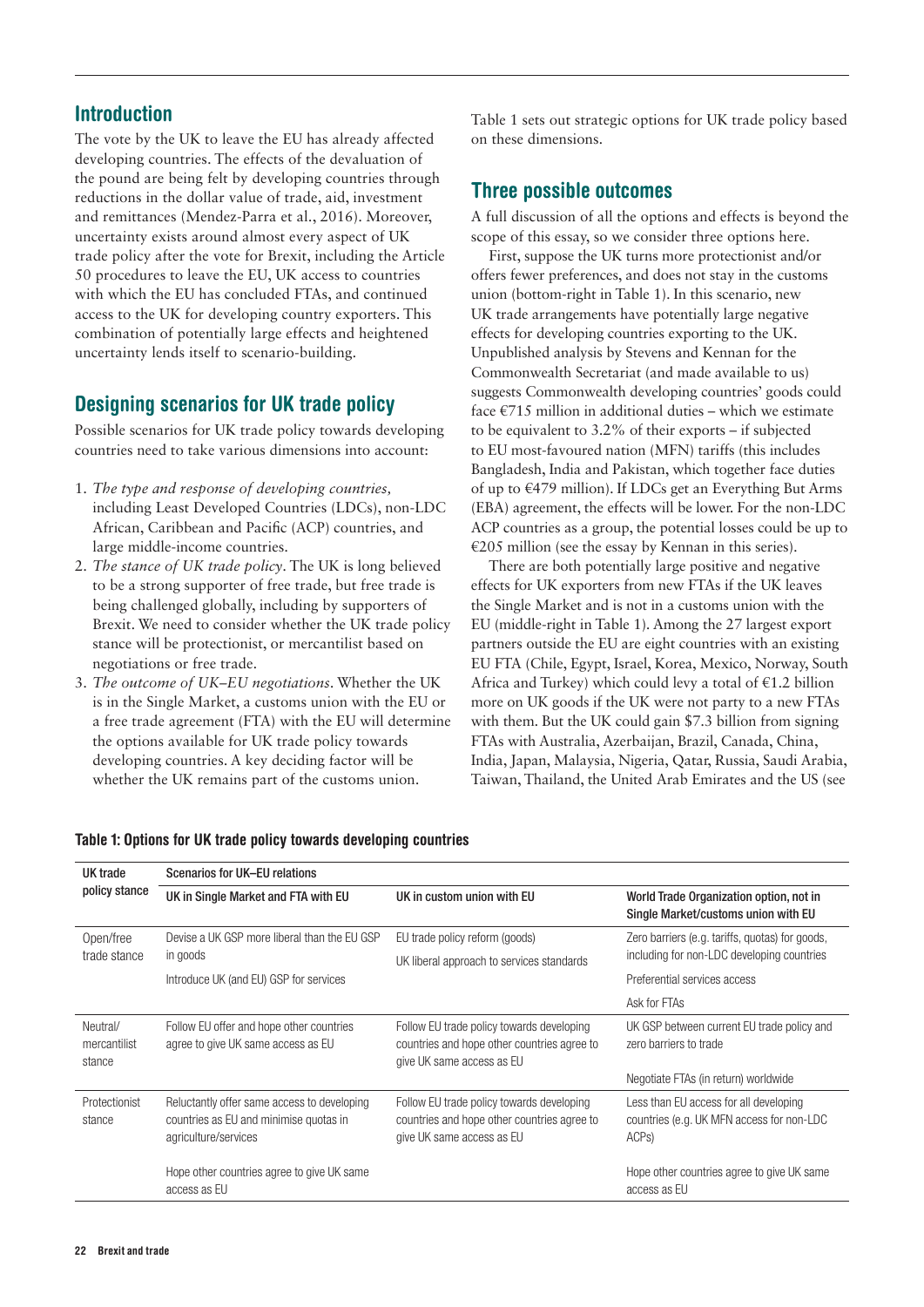Table 2). If realised – which is very doubtful given the time it would take and the interests of large countries such as Brazil and China (as discussed by Wignaraja and Mendez-Parra in this series) – this gain could be more than the UK would lose if the EU levied MFN taxes on UK exports (our own estimates suggests this is around \$6.6 billion). Developing

countries also gain through cheaper imports, assuming there is no trade diversion.

Finally, if the UK stays inside a customs union (first column in Table 1), there would be very little it could do to enable better (or indeed, worse) access for developing countries to its market, whatever its stance.

| <b>Market</b>        | Value of imports from the UK <sup>a</sup> (annual<br>average 2013-2015, \$000) <sup>b</sup> | Duty payable <sup>c</sup>  |                              | Extra duty that would have been<br>payable if the UK had not been |  |
|----------------------|---------------------------------------------------------------------------------------------|----------------------------|------------------------------|-------------------------------------------------------------------|--|
|                      |                                                                                             | \$000                      | Applicable regime for the EU | eligible for EU preferences <sup>d</sup>                          |  |
| China                | 20,435,551                                                                                  | 2,663,673                  | <b>MFN</b>                   |                                                                   |  |
| Egypt                | 1,629,800                                                                                   | 1,227,339                  | <b>FTA</b>                   | 39,753                                                            |  |
| US                   | 50,959,672                                                                                  | 1,172,823                  | <b>MFN</b>                   |                                                                   |  |
| India                | 5,475,123                                                                                   | 735,766                    | <b>MFN</b>                   |                                                                   |  |
| <b>Brazil</b>        | 3,224,158                                                                                   | 491,890                    | <b>MFN</b>                   |                                                                   |  |
| Russia               | 6,524,742                                                                                   | 329,938                    | <b>MFN</b>                   |                                                                   |  |
| Nigeria              | 2,174,557                                                                                   | 313,729                    | <b>MFN</b>                   |                                                                   |  |
| United Arab Emirates | 9,802,284                                                                                   | 312,078                    | <b>MFN</b>                   |                                                                   |  |
| Thailand             | 2,877,394                                                                                   | 304,712                    | <b>MFN</b>                   |                                                                   |  |
| Saudi Arabia         | 4,470,994                                                                                   | 202,053                    | <b>MFN</b>                   |                                                                   |  |
| Australia            | 5,577,499                                                                                   | 192,115                    | <b>MFN</b>                   |                                                                   |  |
| Malaysia             | 2,076,326                                                                                   | 149,543                    | <b>MFN</b>                   |                                                                   |  |
| Norway               | 5,447,951                                                                                   | 126,774                    | <b>FTA</b>                   | 11,246                                                            |  |
| Canada               | 7,721,355                                                                                   | 118,177                    | <b>MFN</b>                   |                                                                   |  |
| South Africa         | 2,888,279                                                                                   | 116,919                    | FTA <sup>e</sup>             | 142,177                                                           |  |
| Azerbaijan           | 933,256                                                                                     | 99,209                     | <b>MFN</b>                   |                                                                   |  |
| Taiwan               | 1,746,807                                                                                   | 82,447                     | <b>MFN</b>                   |                                                                   |  |
| Qatar                | 1,619,601                                                                                   | 73,276                     | <b>MFN</b>                   |                                                                   |  |
| Japan                | 6,393,213                                                                                   | 67,717                     | <b>MFN</b>                   |                                                                   |  |
| Republic of Korea    | 6,817,505                                                                                   | 38,883                     | <b>FTA</b>                   | 447,053                                                           |  |
| Turkey               | 5,628,454                                                                                   | 29,992                     | Customs union                | 277,501                                                           |  |
| Mexico               | 2,285,585                                                                                   | 9,514                      | <b>FTA</b>                   | 178,460                                                           |  |
| Israel               | 2,311,076                                                                                   | 2,085                      | <b>FTA</b>                   | 91,530                                                            |  |
| Chile                | 951,733                                                                                     | 122                        | <b>FTA</b>                   | 56,686                                                            |  |
| Hong Kong            | 10,753,695                                                                                  | $\overline{\phantom{a}}$ f | <b>MFN</b>                   |                                                                   |  |
| Singapore            | 6,398,125                                                                                   | $\_$ f                     | <b>MFN</b>                   |                                                                   |  |
| Switzerland          | 44,994,616                                                                                  | $\_$ f                     | <b>FTA</b>                   |                                                                   |  |
| Total                | 222,199,351                                                                                 | 8,860,773                  |                              | 1,244,406                                                         |  |

| Table 2: Summary of duty payable on imports from the UK to the UK's main export markets |  |  |  |  |  |  |  |
|-----------------------------------------------------------------------------------------|--|--|--|--|--|--|--|
|-----------------------------------------------------------------------------------------|--|--|--|--|--|--|--|

*Notes:*

*a) As reported by the UK's export partners.*

*b) For most markets, 2012–2014 where 2015 data not available. The figures for Republic of Korea are an annual average for 2012–2013 only, and those for Egypt for 2014 only.* 

*c) The figures in this table are calculated on simple ad valorem tariffs only. The amounts are probably overstated because the maximum ad valorem rate applicable to any item within an HS 6-digit subhead has been used in the calculation, and definitely understated for all countries listed (except Brazil and Chile) because specific and compound duties are not taken into account and/or tariff rates are unavailable. The figures are therefore indicative only. d) In other words, the difference between the duty calculated under the MFN and EU preferential rates.*

*e) The duty calculations are based on the rates applicable under the Trade, Development and Cooperation Agreement rather than the Southern African Development Community EPA, as tariff details of the latter are not yet available from the sources used.*

*f) In Hong Kong and Singapore, all imports enter duty free other than a very small number of items subject to a specific duty. The share of the value of imports from UK subject to these specific duties was maximum 1.6% for Hong Kong and 0.02% for Singapore. All Switzerland's imports are either duty free or (a large number) subject to specific duties. Under the EU preference, 99.8% of the value of imports from UK was duty free; under MFN, this percentage would have been 90%.*

*Sources: Based on analysis provided by Jane Kennan, calculated using data from UN Comtrade, the WTO Tariff Download Facility, UNCTAD TRAINS and FTA schedules.*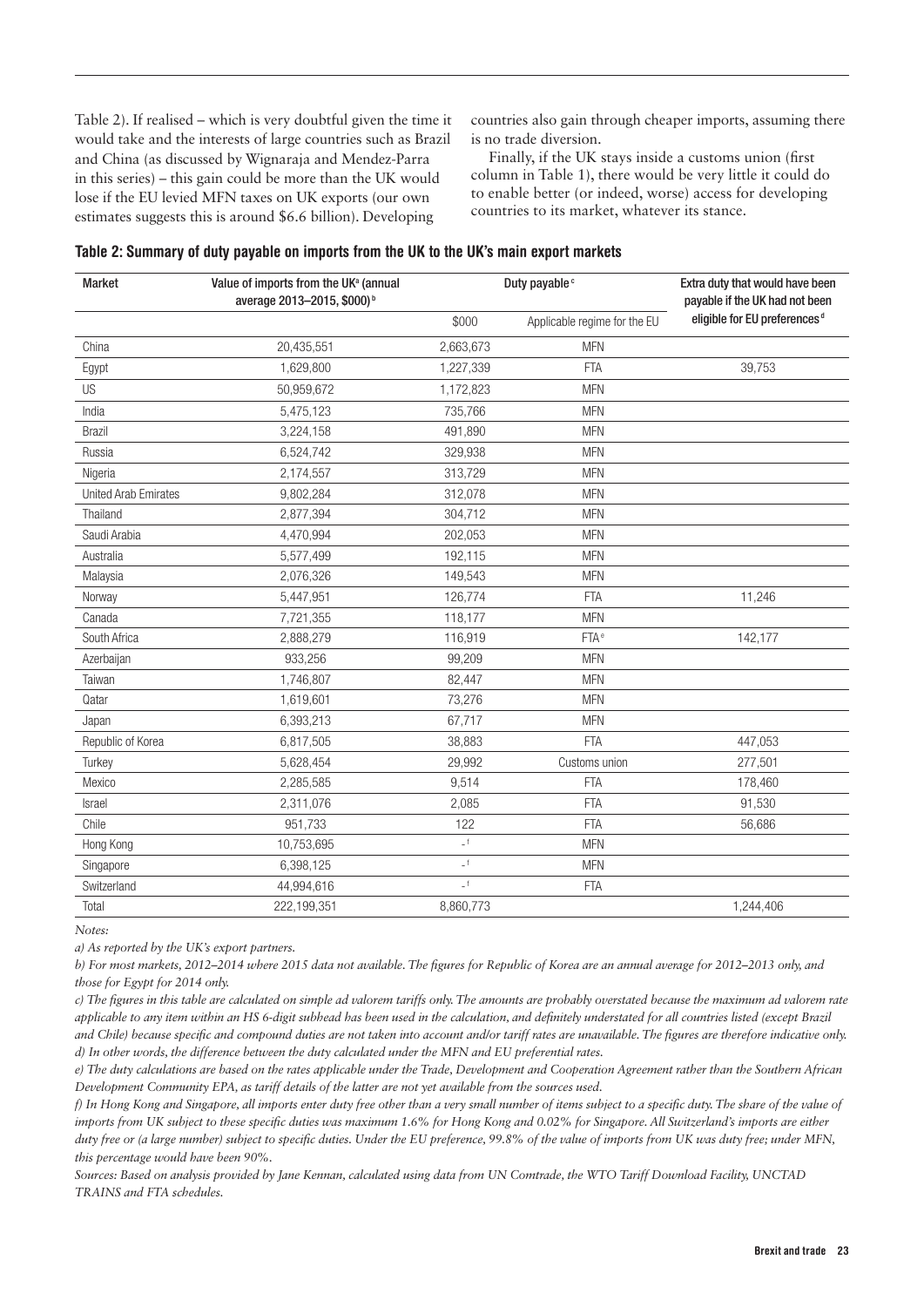#### **Conclusion**

This scenario analysis suggests that different developing country groups are likely to be affected differently. Large middle-income developing countries will increasingly be seen as export markets and therefore need to prepare for negotiations. Small non-LDC ACP countries will be vulnerable to UK policy options, depending on whether preferences are extended to them unilaterally (see the

essay by Kennan in this series). LDCs are likely to keep preferential access, but they (and other preferencedependent countries) may find that the competitive advantage of these preferences provide are eroded if UK MFN tariffs are low. This means that UK (regional) Aid for Trade will become more important than ever to compensate for the loss of preference erosion (see essay by Mendez-Parra and Te Velde in this series).

## References

Mendez-Parra, M., Papadavid, P. and te Velde, D.W. (2016) *Brexit and development: how will developing countries be affected?* London: Overseas Development Institute (www.odi.org/publications/10480-brexit-and-developmenthow-will-developing-countries-be-affected).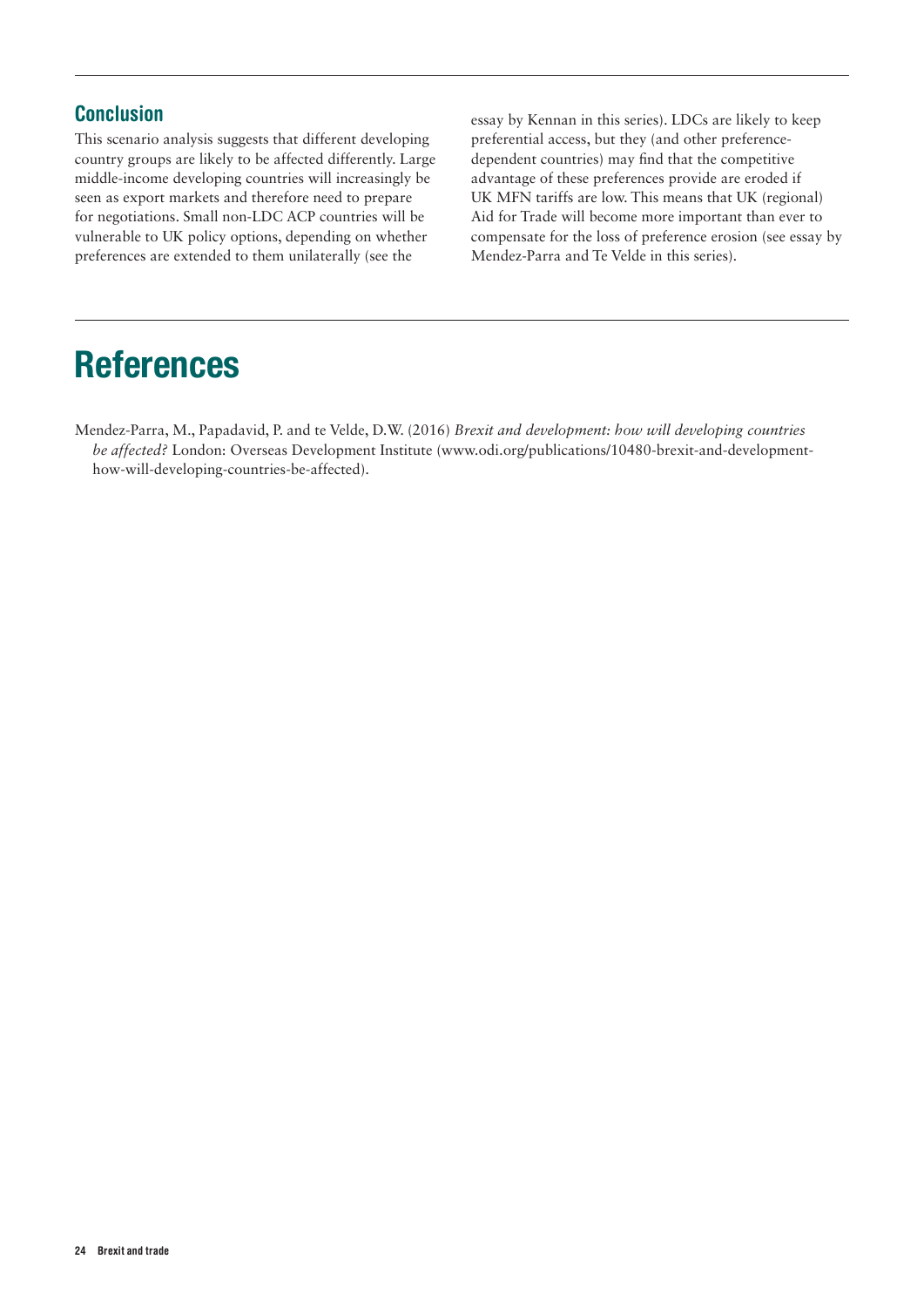# <span id="page-24-0"></span>5. A new UK trade policy towards developing countries: what sort of transition?

Jim Rollo, UK Trade Policy Observatory, University of Sussex

### Abstract

Renegotiating the UK's post-Brexit trade relations with the EU and with the rest of the world will be complex and time-consuming. The process may cause particular uncertainty among the UK's developing country trading partners. This essay examines these complexities and suggests some transitional arrangements to offer certainty to traders and governments of these countries.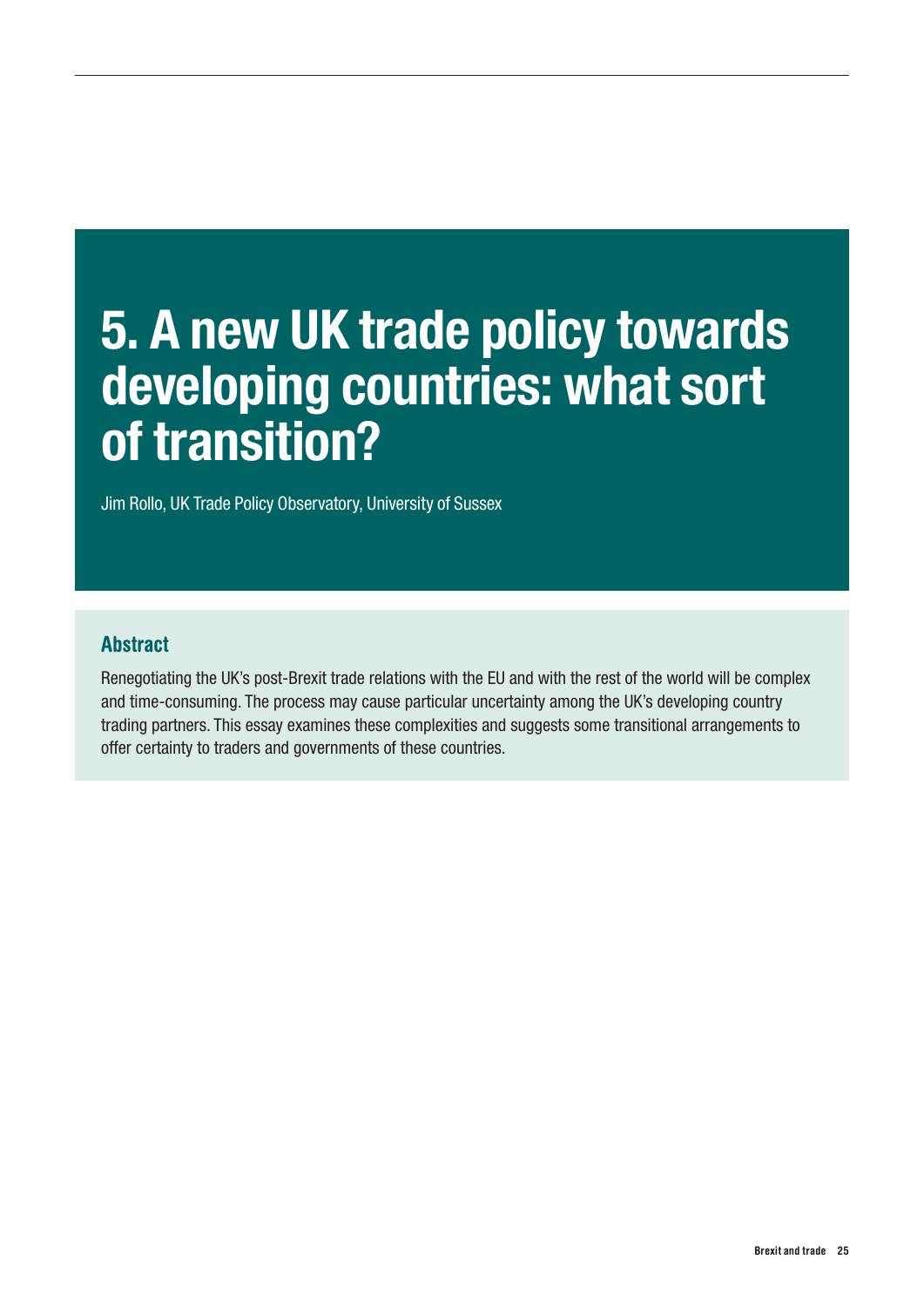The trade relationship between developing countries and the UK is complex and has been largely governed by EU policy. The process of the UK exit from the EU will be similarly complex and of an as yet indeterminate duration. The uncertainty generated by this could have significant negative consequences for trade between developing countries and the UK. This essay explores some of the complexities and proposes that the UK offer developing countries a continuation of existing arrangements after Brexit until any alternatives can be negotiated.

### Reinventing UK trade policy

UK trade policy is currently mainly made, directed and implemented at the EU level. As a result of its decision to leave the EU, the country will have to reinvent its trade policy. This could entail:

- **•** continuing with essentially the same policy as now but with purely UK management and perhaps a resulting drift towards a somewhat different policy over time and in response to changing policy pressures
- **•** a systematic and radical shift towards either a much more liberal or a much more protectionist trade policy or
- **•** a shift towards a mosaic of explicitly differentiated trade policy strategies depending on market, sector and domestic political imperatives.

Whatever happens may not emerge quickly. The UK and the EU need to agree on the terms of the divorce under Article 50 of the Lisbon Treaty, which could take two years or more. The EU and the UK also need to agree how the schedule of commitments agreed by the EU on behalf of the UK (and other member states) in the World Trade Organization (WTO) should apply to the UK. This might take place as part of the Article 50 negotiations, or separately and later.

Finally, the UK and the EU need to agree on the terms of their trade relationship, which could range from one governed by WTO most-favoured nation (MFN) schedules and agreements, to differing variants on a free trade agreement (FTA) all with some form of rules of origin requirements, to some form of customs union (less likely).

Until it emerges from the Article 50 negotiations, the UK remains part of the EU and will implement any changes in trade policy agreed by the EU. It is possible, however, that there might be some form of 'hard' Brexit, which might entail an exit from the EU customs union before formally exiting the EU. This would mean that any products from third countries, and specifically developing countries, that have landed in the UK would no longer be in free circulation in the EU and might face the EU Common External Tariff and other trade policy rules and regulations reported to the EU27, depending on how origin is determined.

#### Implications for developing countries

All of these complexities suggest that it could take some time before the UK emerges from the EU and has full control of its own trade policy, and even longer before any changes to this inherited trade policy are agreed upon and then implemented. Developing countries face a varied set of trade regimes with the EU that any new UK trade policy might affect.

The UK will need to implement its own Generalised System of Preferences (GSP) for unilateral preferences. The system is composed of:

- **•** the Everything But Arms (EBA) scheme with (UNdefined) Least Developed Countries (LDCs), which allows duty-free, quota-free access to the EU market for all imports (except weapons) from LDCs
- **•** standard GSP status, which allows selected developing countries unilateral preferences
- **•** GSP+, which grants more advantageous unilateral preferences to countries that meet selected human rights and other policy conditions.

There is also a set of regional relationships with members of the African, Caribbean and Pacific (ACP) group of countries. These Economic Partnership Agreements (EPAs) take the form of reciprocal FTAs (the ACP countries offer reciprocal preferences to EU countries). This is complicated because the regional structure of the ACP partners means that LDCs (which already get unreciprocated free trade with the EU) and non-LDCs with quite different interests are bundled together – notably in Africa. Despite long negotiations, not all of the EPAs have been completed, although they might be within the timeframe of the UK's withdrawal negotiations.<sup>1</sup> However, it is not clear if the agreements will still apply on Brexit day even if the UK desires them to continue. Some or all of the ACP states may no longer wish to continue with the agreements as they currently apply to the UK.

The structure and form of these agreements with the ACP countries are widely criticised, and there is room for the UK to offer improved versions. In the longer term, the UK could offer LDCs better rules of origin on duty-free, quota-free terms to encourage value chain formation. It could move from a regional EPA structure to one with individual ACP countries, allowing LDCs to retain dutyfree, quota-free terms. It could also offer more liberal rules of origin to remaining EPA states to encourage value chain formation.

The real problem is uncertainty: even with transitional arrangements to maintain current access, there remain uncertainties about the nature of the UK's new arrangements with the EU, how long they will take to negotiate and what they might imply for developing countries when the UK finally negotiates with them. Such residual uncertainty is likely to affect trade and investment adversely in developing countries.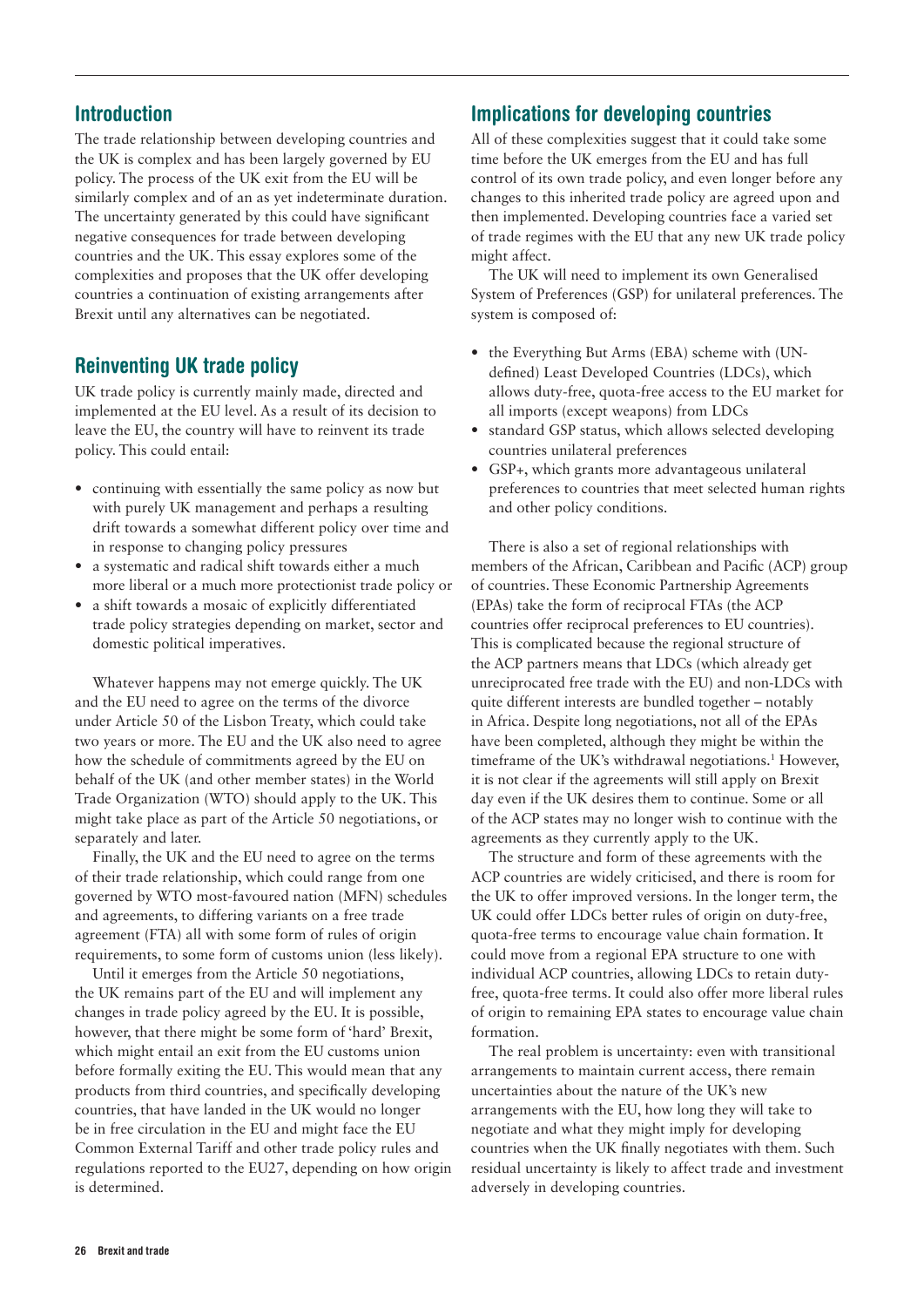#### **Conclusion**

To reassure governments and traders, the UK should offer developing countries a transition period, starting immediately on the date of exit from the EU, during which trading conditions remain exactly the same as on the day before exit. This would continue until the UK, in negotiation with the relevant countries, agrees an alternative set of arrangements in exchange for equivalent guarantees that any preferences given to the EU will continue to apply to imports from the UK after Brexit. This is not to argue that current EU trade policies towards developing countries are the best possible, but rather that, for developing country governments and traders, predictability is preferable to uncertainty over the timing or content of future British trade policy.

## **Notes**

1 There are other EU agreements, notably with developing countries around the Mediterranean, which the UK will also potentially inherit where similar uncertainties might arise.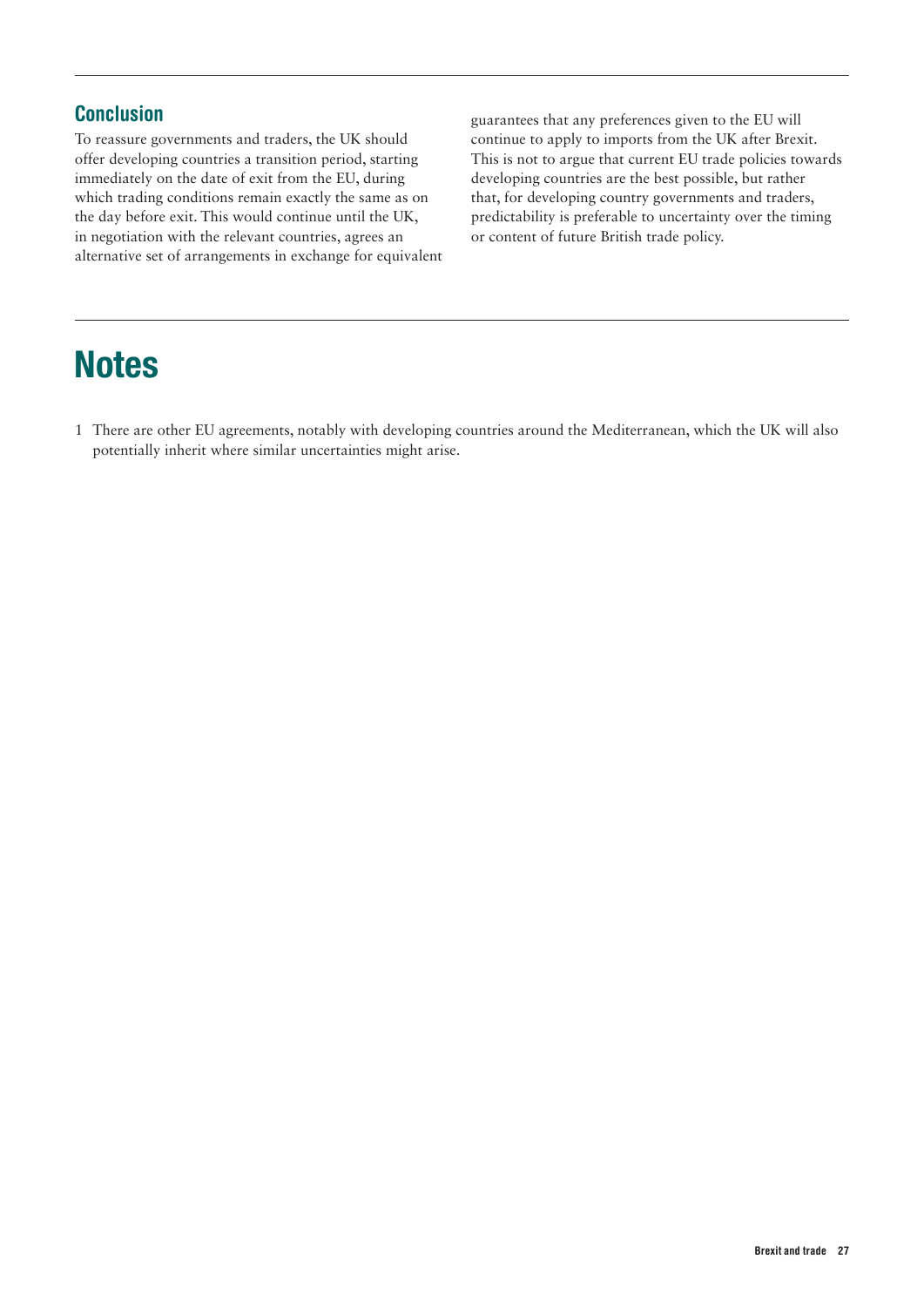# <span id="page-27-0"></span>6. Beyond tariff preferences and trade deals

Simon J. Evenett, University of St. Gallen

#### Abstract

Following Brexit, the UK can shift the focus of trade and development initiatives away from tariff preferences – which have limited value in an era of very low duties – towards measures that promote lower trade costs within and between developing countries. This essay makes the case for the UK to adopt a policy of equal treatment of imports from developing countries.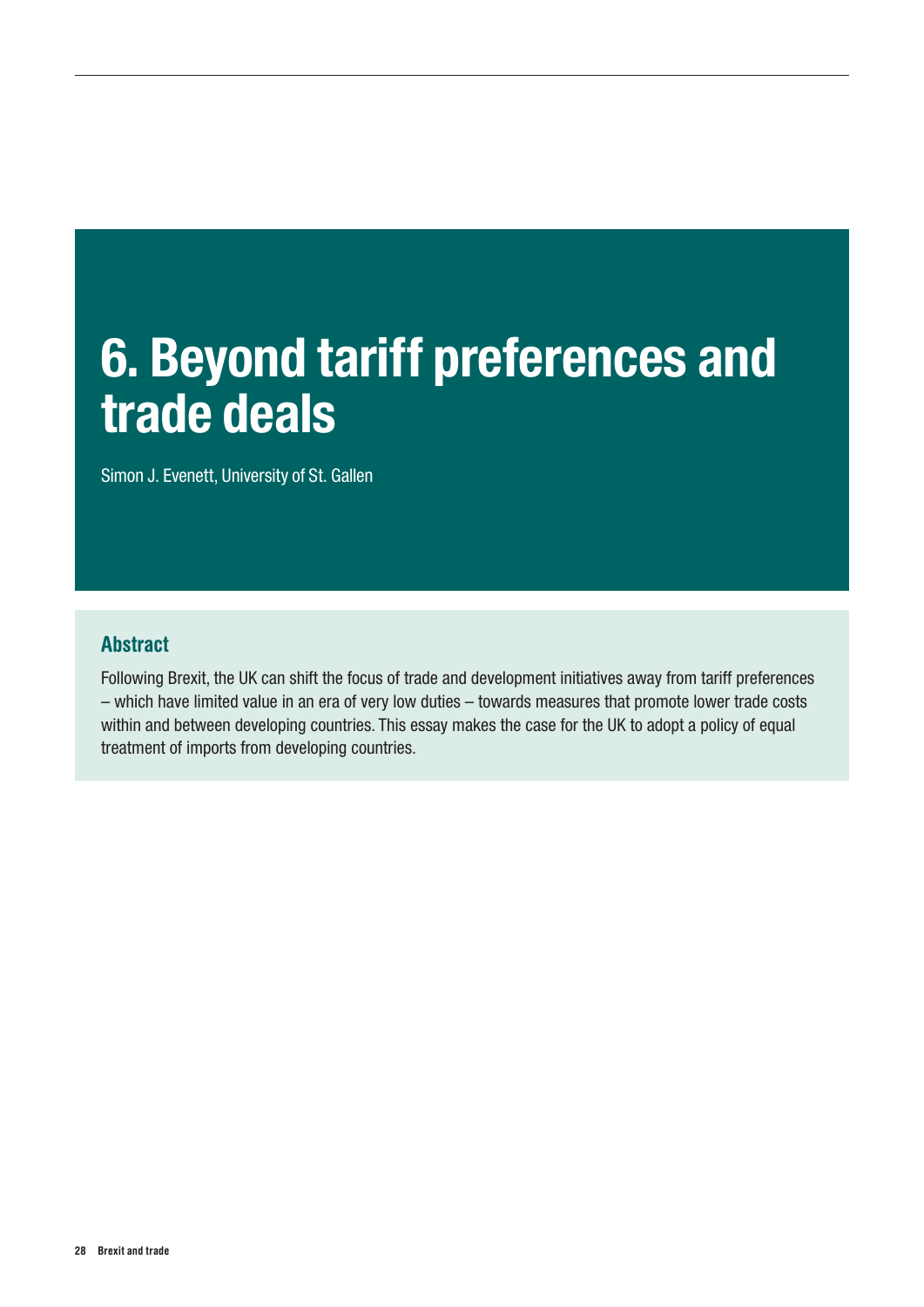Acting as a member of the EU or unilaterally, the UK has employed a range of measures in the conviction that greater integration of developing countries into world markets fosters progress. Free from the constraints of collective European action, what, if anything, should the UK do differently?

#### Preferences or equal treatment?

A starting point is that the Brexit vote has not overturned the key underlying logic that greater integration fosters development. Those sceptical that the UK aid budget delivers value for money do appear to have gained in influence, but this important matter is distinct from the enduring logic relating to the integration of developing countries into the world economy.

How best to advance such integration? Preferences – of one type or another – have been a central part of the EU approach to promoting development through trade. It is curious, then, that the beneficiaries of such European largesse have not been that grateful, as the painful negotiations of the Economic Partnership Agreements have shown. Something else is clearly going on, and future UK policy should be informed by the travails of EU trade and development policy.

EU regional trade agreements became a Christmas tree that every influential development ministry and non-governmental organisation tried to adorn, often confusing ends and means, emoting over European values and frequently advancing proposals in the absence of supporting evidence. No wonder some governments in developing countries found this approach heavy-handed and not fit for purpose.

EU tariff preferences didn't just favour developing country imports over those from industrialised countries, they also discriminated between them. In practice, the EU Generalised System of Preferences ended up punishing successful exporters in some emerging markets and alienating their governments, required frequent adjustments that created uncertainty for businesses and muddled commercial and foreign policy goals. This is a classic example of the road to hell being paved with good intentions.

In light of this mixed record, UK policy-makers should reflect on how effective trade preferences are in integrating developing countries into the world economy. Or, put differently, should the principle of equal treatment in commercial policy be the foundation for UK trade and development policy?

One practical reason for adopting a principle of equal treatment is that a more open UK trade regime and lower import tariffs will result in smaller tariff preferences anyway. If tariff preferences are tiny, they generate little reward for developing country governments for complying with whatever conditions a UK government might demand of beneficiaries, limiting the value of preferences as a foreign policy tool as well. Discussions about pursuing free trade agreements with, or a UK system of tariff preferences for, developing countries could become moot if the current UK Government adopts a more open import tariff regime.

Some may wish to pursue trade deals with the large emerging markets to advance the UK's commercial interests. Leave aside the matter of whether doing so can be genuinely labelled 'trade and development policy', the number of years it takes to prepare and conclude such negotiations, let alone implement the results (assuming full implementation actually happens), raises the practical question of whether there are other powerful tools available to the UK Government that can be put to work sooner.

#### Other policy options

Fortunately, trade deals and tariff preferences aren't the only games in town as far as trade and development policy is concerned. The UK has been a leader in development policy-making circles in promoting the Aid for Trade initiative and, in light of implementation of the World Trade Organization Agreement on Trade Facilitation, there is still plenty of work to be done here.

More generally, the focus on lowering trade costs within developing countries and between those countries and potential export destinations – through improving transport infrastructure and encouraging governments to tackle market power and paperwork requirements that create pinch points – can provide the basis for sound policy. Supporting the development of supply-side capabilities in developing countries to meet standards of western buyers is another worthwhile goal.

#### Conclusion

Tariff preferences – whether unilateral or part of regional trade agreements are the *cul de sac* of UK trade and development policy. UK trade policy should treat imports from developing countries equally. There is plenty of good work to be done lowering trade costs and enhancing business capabilities in emerging markets – and the UK has the tools, experience and resources to deliver.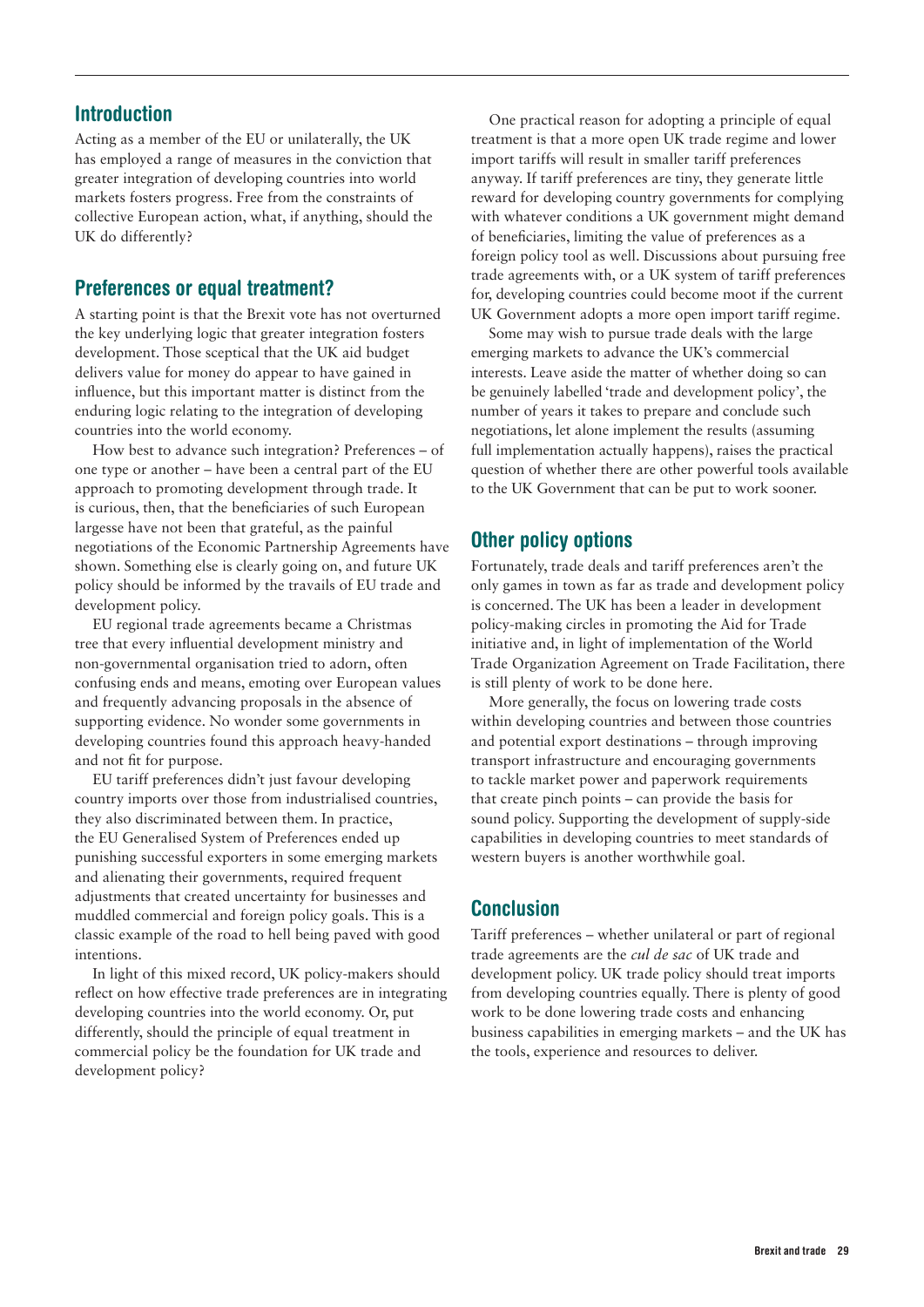# <span id="page-29-0"></span>7. Brexit: opportunity or peril for trade with developing countries?1

Emily Jones, University of Oxford

#### Abstract

Following Brexit, the UK will need to develop its own scheme of preferences and negotiate free trade agreements to replace those it currently has through the EU. This essay argues for a 'bridging arrangement' to avoid trade disruption for developing countries, and highlights the opportunity Brexit offers to make UK trade policy work for development.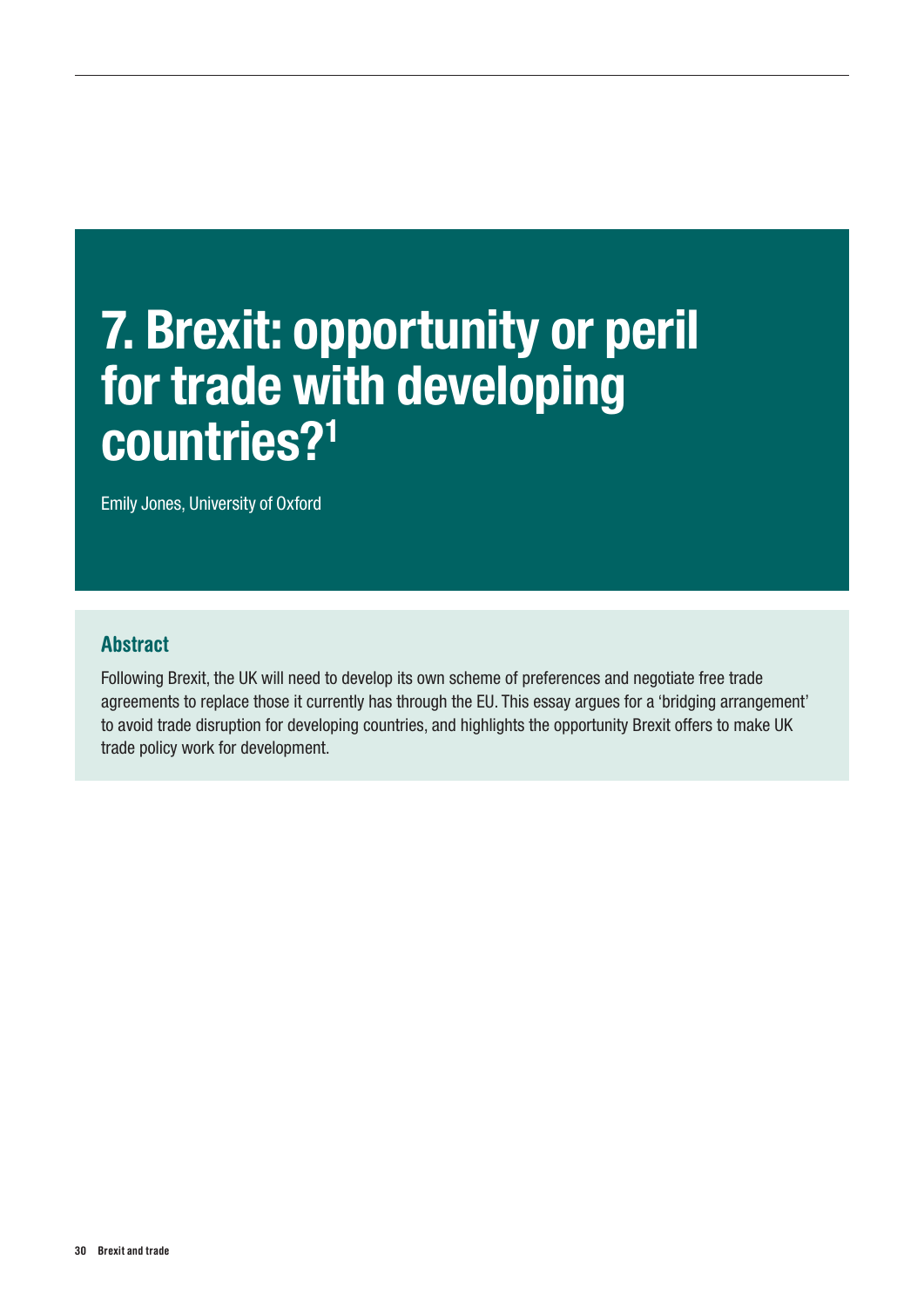The UK is rethinking its position in global trade. Following the vote to leave the EU in the recent referendum, the Government has created a new Department for International Trade and is re-deploying several hundred civil servants to staff it. After more than 40 years, trade negotiations are seeing a revival in the UK. They are suddenly all the talk in town.

The UK Government is understandably preoccupied with reconfiguring trade relations with its major trading partners. Equally important for development, though, is how the UK will reconfigure trade relations with those developing countries for whom it is a major trade partner. For these countries, Brexit poses a real risk of substantial trade disruption. At the same time, Brexit offers a new opportunity to ensure UK trade works for development.

#### Brexit puts trade preferences at risk

Preferences that are key for developing country access to the UK market will expire if (or when) the UK leaves the EU. At present, nearly all developing countries have preferential access to the UK market under the EU's Generalised System of Preferences (GSP). By far the most valuable aspect of the EU's GSP is the Everything But Arms (EBA) programme, which has provided dutyfree, quota-free access to the EU market to all Least Developed Countries (LDCs) since 2001. This scheme has been particularly important for cultivating new revenue streams in some of the world's poorest nations, including Bangladesh and Cambodia, which depend on the scheme to export garments. Many developing countries also have valuable preferential access to the UK market through EU free trade agreements (FTAs). At present, the EU has trade agreements with just over 50 countries, most of them developing.

Following Brexit, the EU's GSP and its FTAs would no longer apply to trade between the UK and developing countries. In the absence of new arrangements, developing country exporters would no longer have preferential access to the UK market.

Although in general the UK is not a major trading partner for developing countries,<sup>2</sup> some small developing countries rely heavily on the UK market. Belize, for instance, has sent nearly one quarter of its goods exports to the UK over the past five years. Other countries that rely heavily on the UK for their exports include Mauritius (20%), Fiji (15%), Gambia (14%), Sri Lanka (11%), Bangladesh (10%) and St Lucia (9%).

Many of these countries export a narrow range of products that rely on preferences. With no post-Brexit mechanism in place to safeguard these preferences, garments and textiles factories in Bangladesh, cane sugar producers in Mauritius, Fiji and Belize and smallholder banana farmers in St Lucia could go out of business.

#### How can preferential access be safeguarded?

Post-Brexit, a new arrangement will need to be agreed for UK–EU trade relations, and trade relations between the UK and developing countries will also need to be reconfigured. The debate in the UK is focusing on the differences between the various scenarios, which range from the 'Norway model', where the UK stays part of the Single Market, to the 'WTO model', where the UK relies on World Trade Organization tariffs to access the EU market. Yet, as far as preferential access to the UK market is concerned, all the scenarios have similar implications for developing countries, as the UK would manage its own external trade relations.

The UK will need to take two steps to safeguard preferential access for developing countries. First, it will need to develop its own GSP. Norway, for instance, has its own scheme, modelled on that of the EU, which includes duty-free, quota-free access for LDCs (Norwegian Ministry of Foreign Affairs, 2013). Second, the UK will need to negotiate FTAs and economic partnerships to replace those it currently has through the EU, including the Economic Partnership Agreements (EPAs) it has with several groups of African, Caribbean and Pacific (ACP) countries.

The UK would also have discretion over the mostfavoured nation (MFN) tariffs it sets, as it would no longer be party to the EU's Common External Tariff. The most extreme scenario, advocated by some Brexit supporters, is for the UK to eliminate all tariffs. This would create winners and losers among developing countries: while many would welcome increased market access, countries that currently enjoy high margins of preference into the UK market would face an erosion of the competitive advantage these preferences provide.

#### A bridging arrangement is needed

Devising a new GSP scheme and brokering new FTAs with developing countries will take time. To ensure trade is not disrupted, a creative 'bridging arrangement' will be needed. For instance, it may be possible for the UK to simply replicate the EU's GSP for a limited period, pending the development of its own. Similarly, the UK could offer temporary, unilateral preferential access to developing countries that currently have access to the UK market through FTAs and EPAs. While such a move would violate WTO rules, it can be done – the EU has provided such access since 2007 for ACP countries pending the conclusion of EPAs.3

Given how stretched the UK Government will be, any solution will need to be relatively simple and quick to implement. Developing countries have ready allies in the UK for this task, ranging from the UK's Department for International Development to non-profit groups that have championed fair trade and British businesses whose supply chains would be disrupted.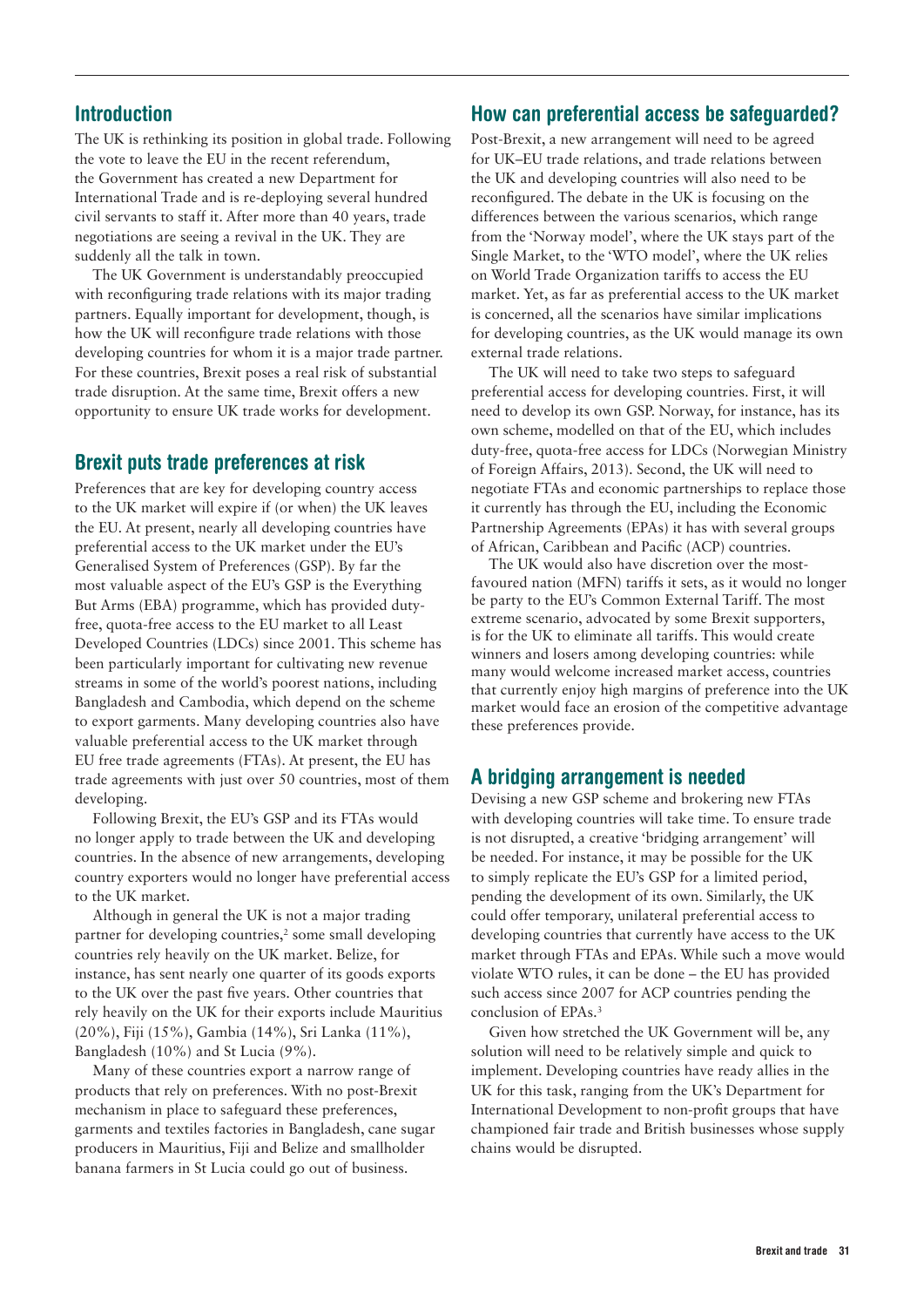#### A silver lining for developing countries?

There may be a silver lining for small developing countries in all of this. The UK has a track record of pushing the EU to open up its markets to developing countries because, unlike for many southern European countries, imports from developing countries don't compete directly with

its own producers. Assuming that the UK doesn't declare unilateral free trade, developing countries, and particularly LDCs, should identify areas where greater access to the UK market would be valuable. In a post-Brexit world, they may be pushing on an open door.

# **Notes**

- 1 A longer version of this essay appeared on the International Centre for Trade and Sustainable Development website (http://www.ictsd.org/opinion/brexit-opportunity-or-peril-for-trade-with-small-and-poor-developing-economies).
- 2 Over the past five years, the UK has accounted for just over 2% of exports of goods from developing countries. Trade data are sourced from <http://comtrade.un.org/> accessed via Comtrade on 14 July 2016. Calculations are the authors own. Data are averaged over the most recent five years for which data are available (2011–2015). Where data were missing, they were averaged for the available years.
- 3 Council Regulation (EC) No 1528/2007 (see http://eur-lex.europa.eu/LexUriServ/LexUriServ.do?uri=OJ:L:2007:348:0001:0154:EN:PDF).

## References

Norwegian Ministry of Foreign Affairs (2013) *Import from developing countries. Review of Norway's Generalised System of Preferences (GSP) for imports of goods from developing countries.* Oslo: Norwegian Ministry of Foreign Affairs (www.regjeringen.no/globalassets/upload/UD/Vedlegg/Handelspolitikk/121029\_Import\_from\_developing\_ countries\_WEB\_v2.pdf).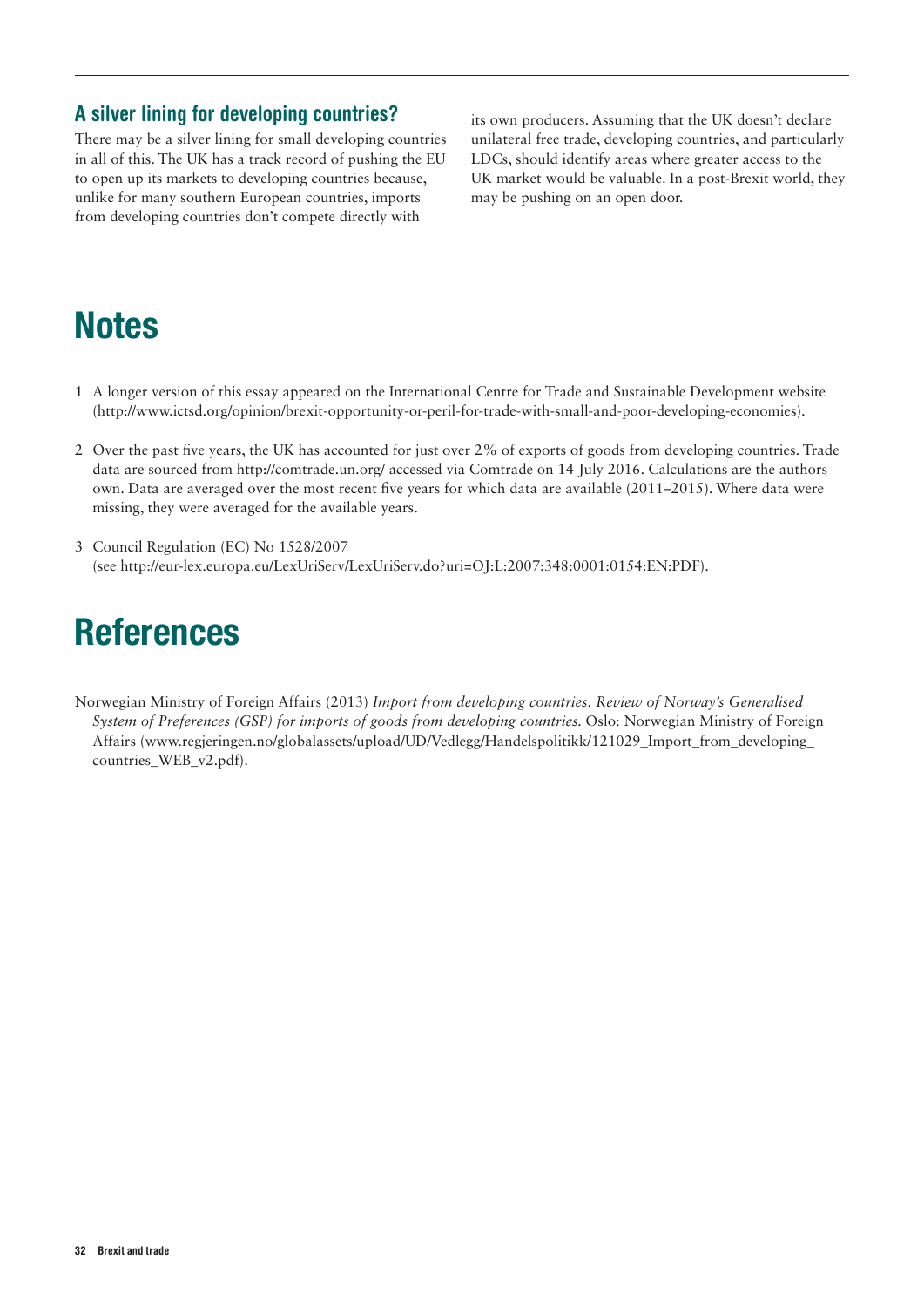# <span id="page-32-0"></span>8. Keeping the UK open for business post-Brexit

Barbara Crowther, Fairtrade Foundation Liz May, Traidcraft Matt Grady, Traidcraft

### Abstract

UK businesses will be making decisions over the next few months with important implications for developing country suppliers. This essay argues that the UK should act quickly to address uncertainty following the vote for Brexit by committing to continued open market access for imports from the most economically vulnerable countries.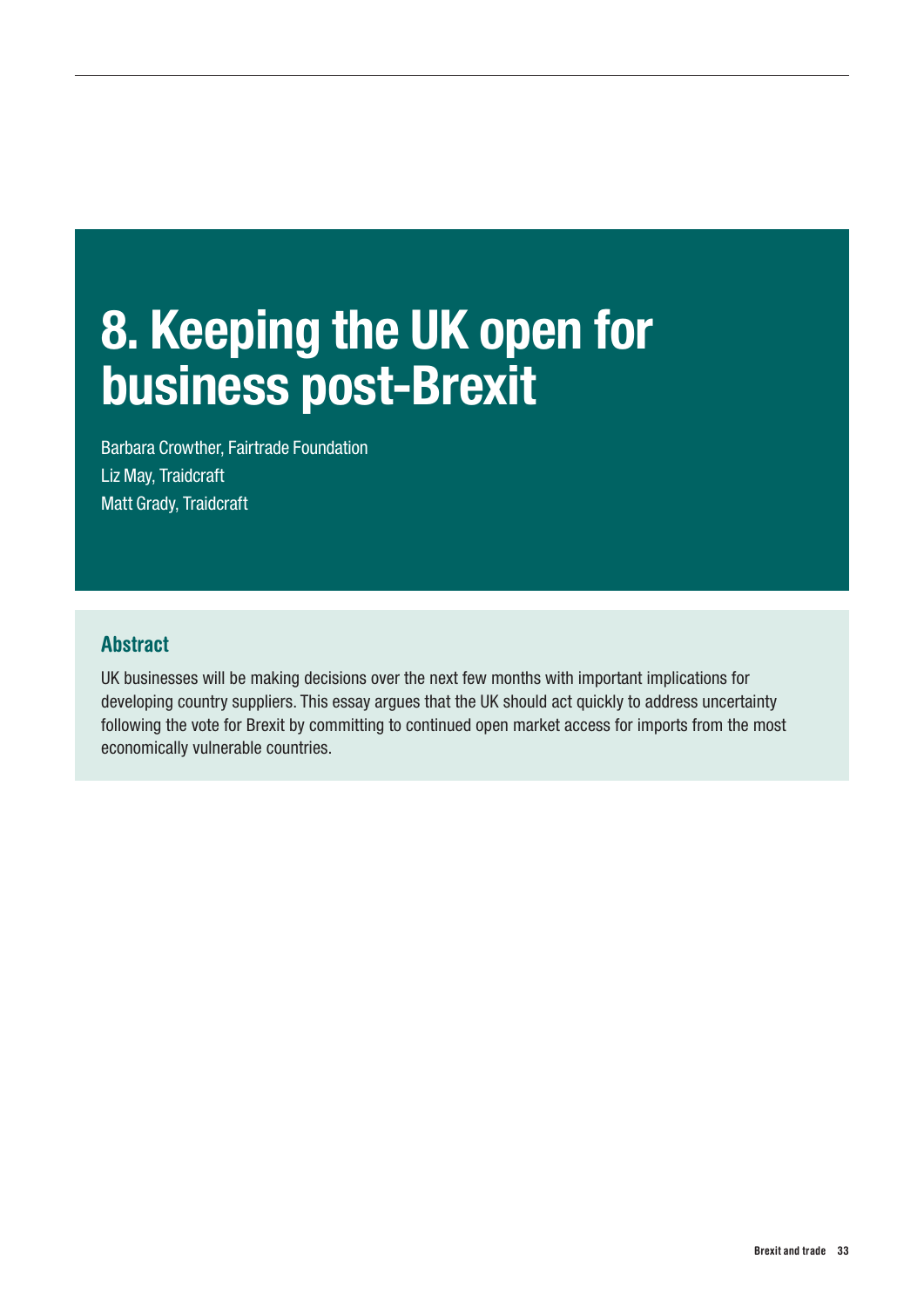Exporters, famers and workers depend on international trade for their livelihoods, supported in the UK by initiatives such as Fairtrade.<sup>1</sup> Businesses will be making sourcing and investment decisions over the next few months that have important implications for developing country suppliers. To avoid trade disruption and higher costs for UK consumers, it is vital that the UK Government acts now to reassure these businesses that developing countries will continue to enjoy equivalent, or indeed improved, access to the UK market from day one of the post-Brexit arrangement. There is a real opportunity to take the lead internationally in building an outwardoriented, pro-development regime, as well as an immediate need to design viable transitional arrangements. This should be done in an open and transparent manner, with parliamentary scrutiny and in a spirit of collaboration with trading partners in the developing world.

### A 'gold standard' open market access arrangement

The simplest way to ensure stability and signal the UK's commitment to development is to set up a non-reciprocal Generalised System of Preferences (GSP) that improves on the EU's Everything But Arms (EBA) and GSP<sup>2</sup> schemes. A duty-free, quota-free scheme covering a wide range of products with no tariff peaks or escalations would not require resource- and time-intensive negotiations, and would sit alongside similar GSP schemes operated by other Organisation for Economic Co-operation and Development (OECD) countries.

To ensure World Trade Organization (WTO) compatibility, such a scheme should incorporate a range of developing countries – both Least Developed Countries (LDCs) and selected non-LDCs – based on objective criteria regarding economic vulnerability or development classification. Simple and flexible rules of origin should be incorporated to allow the widest possible definition of originating products (maximum regional cumulation) and to support regional integration. This will enable countries to continue to enjoy market access as they develop capacity for value-added production. To ensure stability for commercial relationships and investment decisions, an initial period of at least 10 years seems sensible. Consideration would need to be given to minimising unintended preference erosion, whereby countries see an erosion in the effective size of their preferences and the competitive advantage they provide, if a wider group of countries becomes eligible for duty-free access.

To ensure successful uptake, comprehensive awarenessraising in collaboration with business associations and chambers of commerce should be launched, with particular emphasis on supporting small and medium-sized enterprises to take advantage of the new opportunities created.

### Assessing the impact of free trade agreements on developing countries

The UK Government is keen to pursue free trade agreement (FTA) negotiations with developed and fastgrowing economies such as Australia, Canada, China, India, Singapore and the US. While it is unlikely that developing countries will be prioritised, each deal – and particularly those with large agricultural or mineral commodity exporters – will have implications for competing LDCs and African, Caribbean and Pacific (ACP) partners. It will be important to conduct relevant impact assessments and incorporate strategies to minimise the negative effects of these deals on much more vulnerable economies, and also to analyse the implications of UK– EU negotiations for developing country economies in recognition of supply chains routing into the UK via other EU member states.

## Reviewing UK investment policy

The UK is an important global investor, with 105 bilateral investment treaties (BITs) in place. However, UK investment policy has not kept pace with global reform trends, the introduction of the UN Guiding Principles on Business and Human Rights, the Sustainable Development Goals or the Paris Climate Accord. While countries such as South Africa and India are terminating existing BITs, UK treaties still include the outdated Investor–State Dispute Settlement Mechanism, which enables foreign investors to sue governments for policy decisions while imposing no enforceable responsibilities on investors. The UK, as it develops an independent trade policy framework, must take a new approach to investment that better balances investors' rights with responsibilities to contribute to sustainable development in host countries.

## **Conclusions**

The UK has an opportunity to develop a 'gold standard' open market access arrangement to enable the most economically vulnerable countries to increase their share of global trade and ensure stability for imports to the UK. Within this process, trade negotiations and policy must be transparent and consider the impacts on developing countries. They should also uphold national and international legislation and commitments on labour, human rights and the environment. As the UK reviews its approach to global trade, it should also review investment policy to ensure it supports the Government's commitments to sustainable development.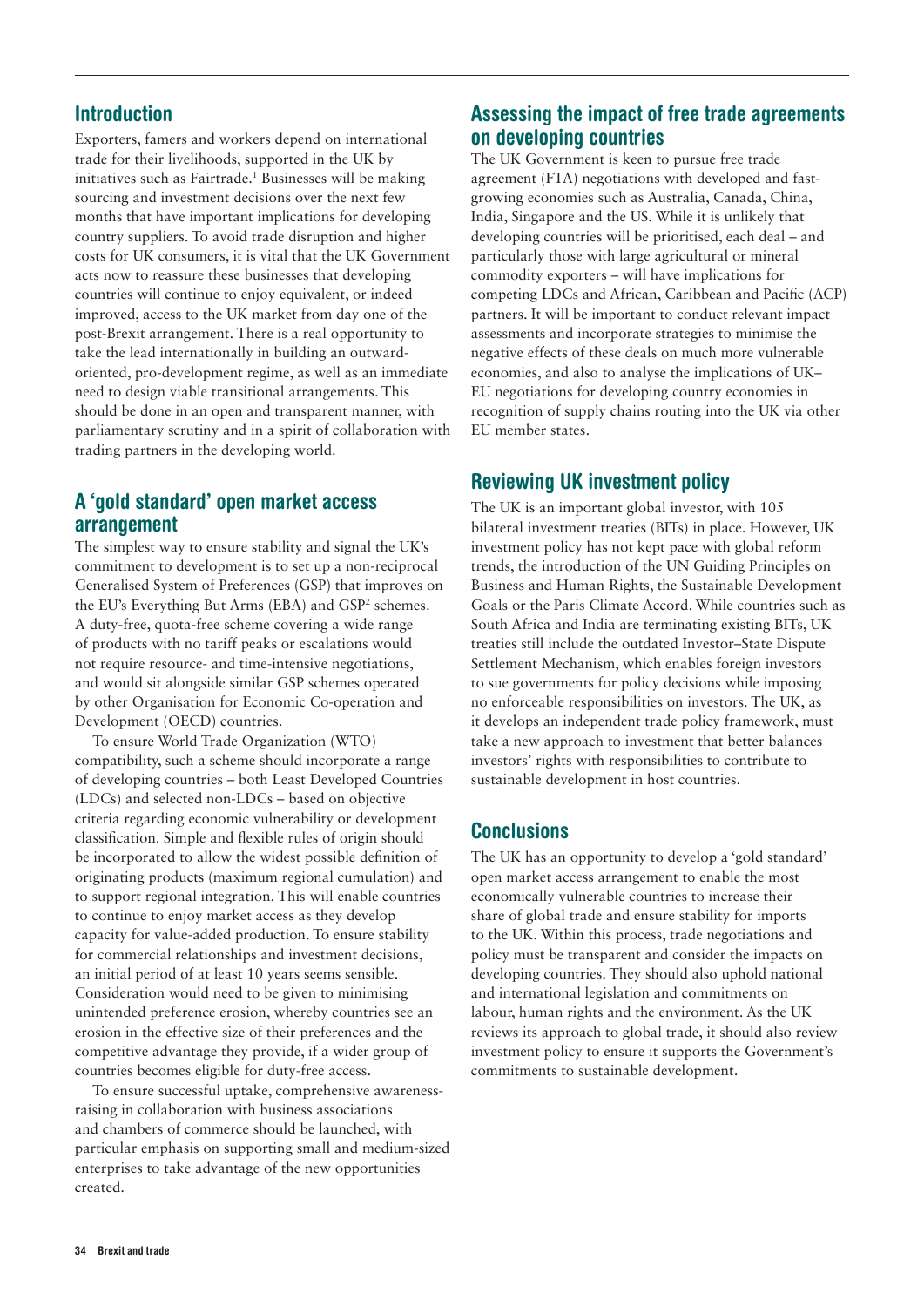# **Notes**

- 1 Fairtrade works with over 1.6 million smallholder farmers and plantation workers in some of the world's poorest countries. In the UK, over 400 companies are involved in Fairtrade, and the UK retail market was worth over £1.6 billion in 2015. Traidcraft, an example of a medium-sized UK Fairtrade organisation with a turnover of £11 million, purchased grocery and homeware products worth £3 million in 2015 from over 70 producer groups in 30 countries across the developing world.
- 2 [http://ec.europa.eu/trade/policy/countries-and-regions/development/generalised-scheme-of-preferences/index\\_en.htm](http://ec.europa.eu/trade/policy/countries-and-regions/development/generalised-scheme-of-preferences/index_en.htm)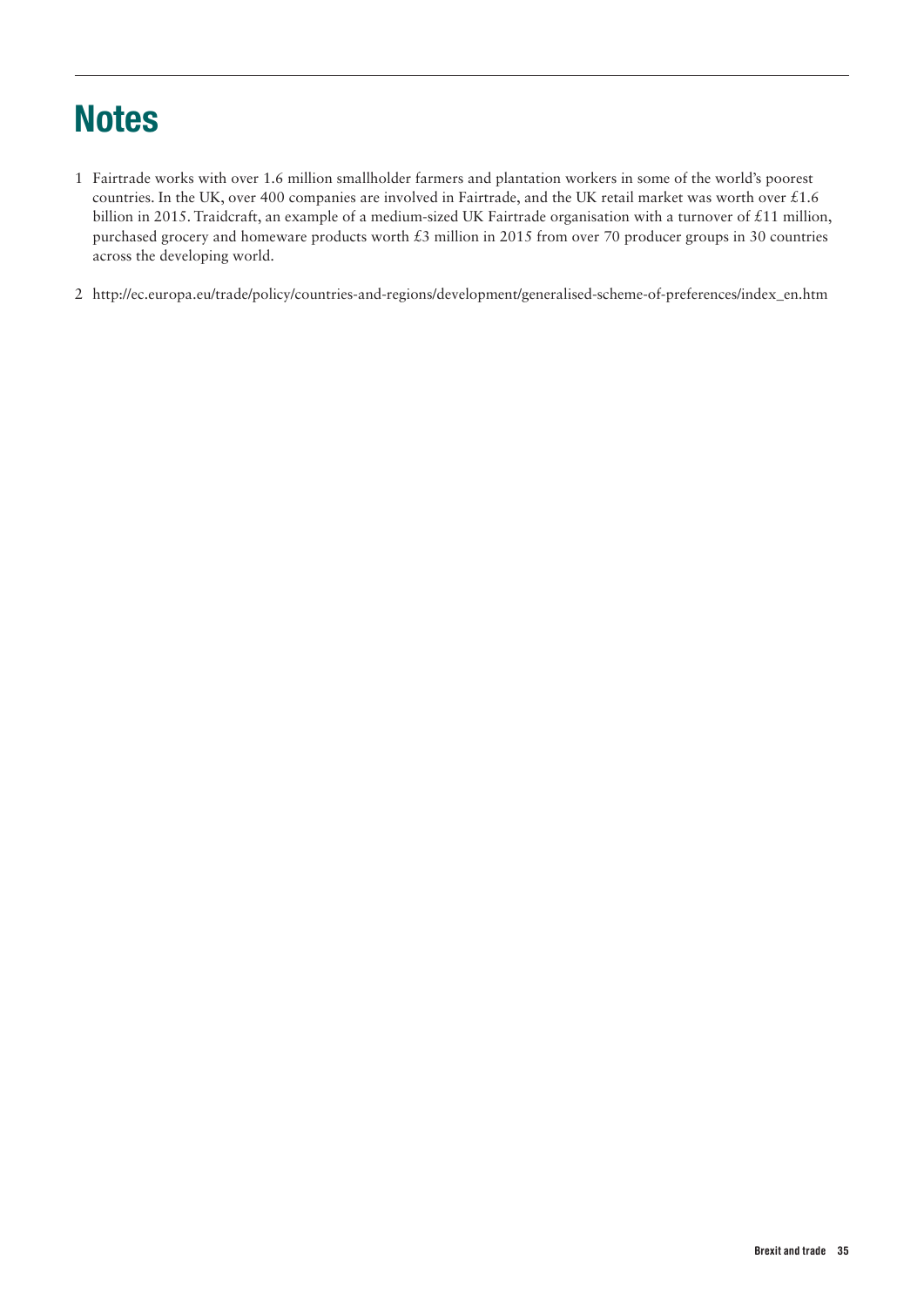# <span id="page-35-0"></span>9. Brexit: a catalyst for EPA exit?

Christopher Stevens, Overseas Development Institute Jane Kennan, Overseas Development Institute

## Abstract

The UK's exit from the EU's trade agreements could alter their benefits for developing countries. Focusing on a group of countries for which Brexit may pose strong trade policy challenges, this essay asks whether Brexit will significantly reduce the costs of leaving their respective Economic Partnership Agreements.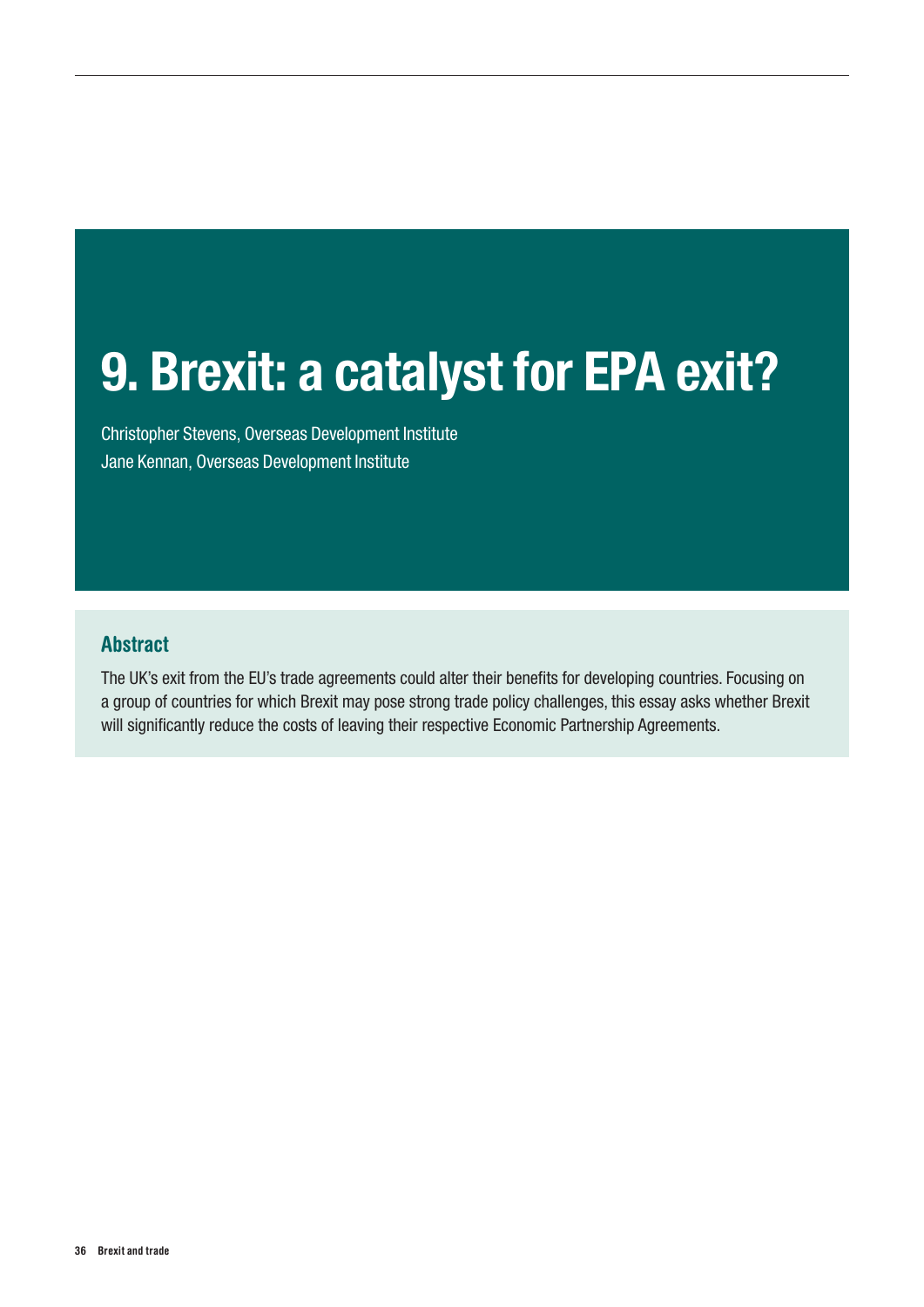The most widespread and possibly most substantial impacts of Brexit will result from changes to trade and investment flows (Mendez-Parra et al., 2016). However, there may also be early effects via changes to trade policy. For example, the basis for calculating 'product graduation' in the EU's Generalised System of Preferences (GSP) will change.1

This essay provides an illustration of one potential development relating to the EU's Economic Partnership Agreements (EPAs). Although some African, Caribbean and Pacific (ACP) signatories have embraced the required policy changes, for many the whole EPA process remains deeply contentious. The post-Brexit announcement by Tanzania<sup>2</sup> that it will not proceed with the East African EPA is merely the most recent example of delay and backtracking on implementation.

Could Brexit herald the unravelling of some EPAs? A preliminary analysis of trade direction statistics can provide insight into how the departure of the UK from EPAs will alter the cost–benefit calculation on goods for African, Caribbean and Pacific (ACP) signatories.

# Analysis

Where countries have signed EPAs 'under duress' to avoid the imposition of barriers to significant exports, will the cost–benefit calculation alter following Brexit? And are 'sensitive' exports concentrated on the UK market (in which case, the cost of leaving might fall), $3$  or are they dispersed across several EU states? We offer a preliminary assessment for countries facing trade regimes outside of EU EPAs that would impose significant costs in terms of tariff increases on their goods exports (Stevens and Kennan, 2016).

Not all ACP countries have important exports that would necessarily be affected by Brexit. Seychelles' sensitive exports, for example, are predominantly fish – for which the EPA is tangential to its fisheries agreement with the EU. For others, such as Mauritius, that appear to have embraced the required policy changes, EPA membership is relatively free of controversies. And Papua New Guinea's EPA 'liberalisation' is less substantial than appears at first sight (Stevens et al., 2009).

But there are countries for which EPAs are contentious *and* where significant exports would face increased barriers under any other EU regime. For these states, we have identified the share of their 'sensitive' exports to the EU that are sent to the UK (Table 1).<sup>4</sup> Although the UK absorbs a significant share of imports, it is not a dominant EU importer for most ACP countries.

|        |  |  |  | Table 1: UK share of sensitive EU imports from selected EPA |  |
|--------|--|--|--|-------------------------------------------------------------|--|
| states |  |  |  |                                                             |  |

| Country   | UK's share of EU imports |
|-----------|--------------------------|
| Swaziland | 9.6%                     |
| Namibia   | 15.5%                    |
| Ghana     | 29.3%                    |
| Kenya     | 27.3%                    |
| Grenada   | 97.2%                    |
| Jamaica   | 76.6%                    |
| Guyana    | 63.5%                    |

*Source: authors' calculations using data from Eurostat's COMEXT and UNCTAD's TRAINS databases.*

### Conclusion

In the broader context, the above analysis is good news.<sup>5</sup> Exports are not as heavily concentrated on a single, traditional market as may once have been the case, and for most ACP countries, the effect of the UK leaving the EU on EPAs will not be significant. But this does not offer any clear way forward for Kenya, for example, which has recently graduated out of the GSP for floriculture, or for Ghana, with its stalled Economic Community of West African States EPA negotiations.

The exception is the Caribbean. Jamaica (which has increased rather than reduced some EPA tariffs) and Grenada export only a small share of sensitive exports to the EU27, and Guyana is not far behind. These sensitive exports are dominated by a small number of goods (sugar, rum, rice) for which the markets are changing fast, but in ways likely to diminish not increase the costs of EPA exit. And this analysis takes no account of services. But could it be that the region held up as the 'EPA poster boy' is the first to split?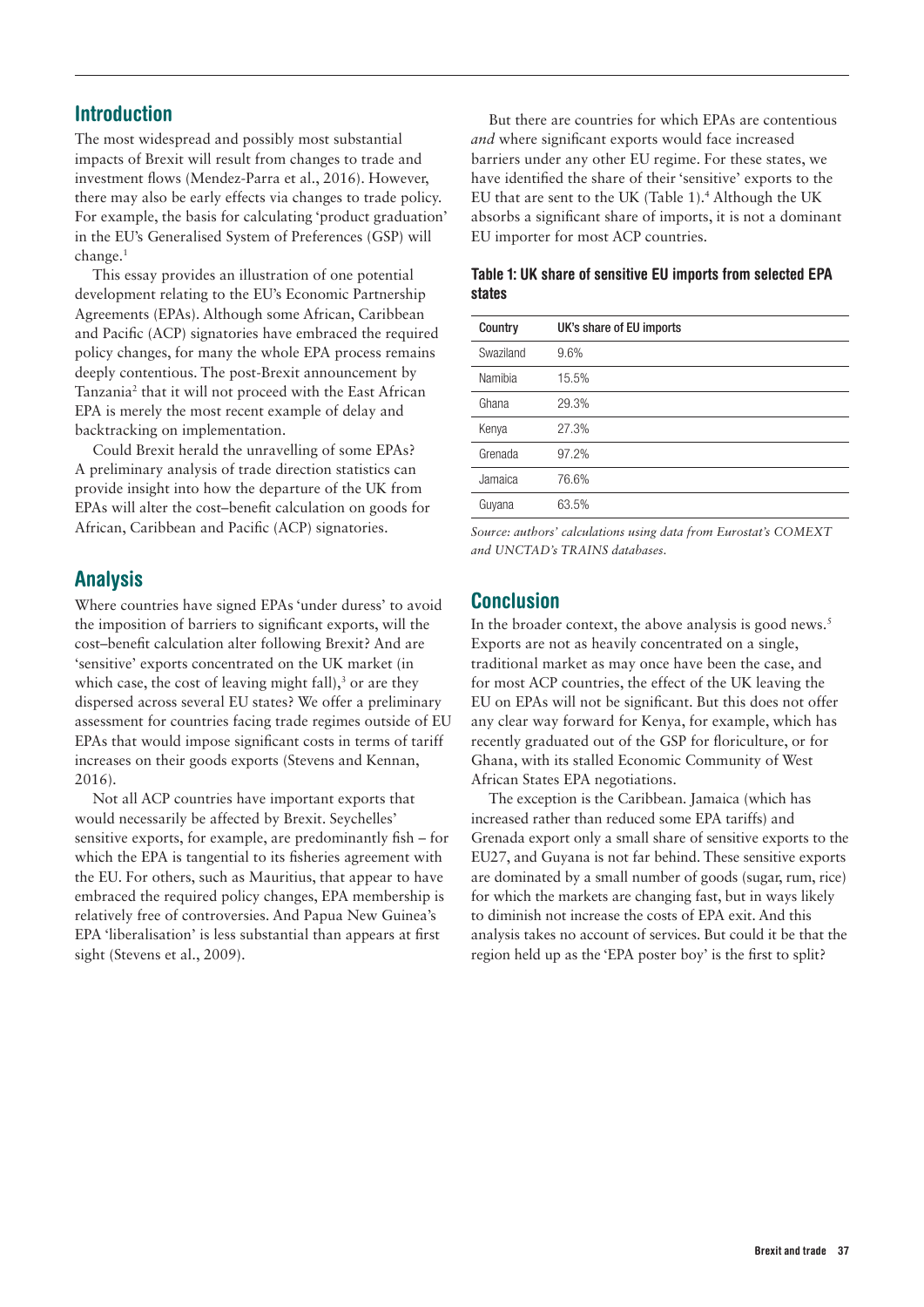# **Notes**

- 1 Under the EU regime, a country's benefits are removed for a specific set of goods when the share of EU GSP imports exceeds 17.5% (or 14.5% for textiles). After Brexit, this calculation will be made in relation to EU27 imports.
- 2 Economy Watch (2016) 'Tanzania Walks Away from the Trade Table', 21 July, [http://www.economywatch.com/](http://www.economywatch.com/features/Tanzania-Walks-Away-from-the-Trade-Table0721.html) [features/Tanzania-Walks-Away-from-the-Trade-Table0721.html](http://www.economywatch.com/features/Tanzania-Walks-Away-from-the-Trade-Table0721.html)
- 3 Assuming that the UK does not become a separate EPA signatory (see Stevens and Kennan, 2016).
- 4 'Sensitive' goods have been defined as all goods where the rate under the EU's best available non-EPA regime is not a simple *ad valorem* tariff of 5% or less. This brings into the net all the EU's non-calculable complex tariffs (see the essay by Kennan in this series).
- 5 Although, as with all analysis of post-Brexit trade, the news will be only as 'good' as the underlying EU statistics on the national destination of imports transhipped from one member-state to another.

# References

- Mendez-Parra, M., Papadavid, P. and te Velde, D.W. (2016) 'Brexit and development: how will developing countries be affected?'. London: Overseas Development Institute ([www.odi.org/publications/10480-brexit-and-development-how-will-developing-countries-be-affected\)](http://www.odi.org/publications/10480-brexit-and-development-how-will-developing-countries-be-affected)).
- Stevens, C. and Kennan, J. (2016) 'The implications of Brexit for Commonwealth developing countries'. Trade Hot Topic. London: Commonwealth Secretariat (forthcoming).
- Stevens, C., Kennan, J. and Meyn, M. (2009) 'The CARIFORUM and Pacific ACP Economic Partnership Agreements'. Economic Paper 87. London: Commonwealth Secretariat.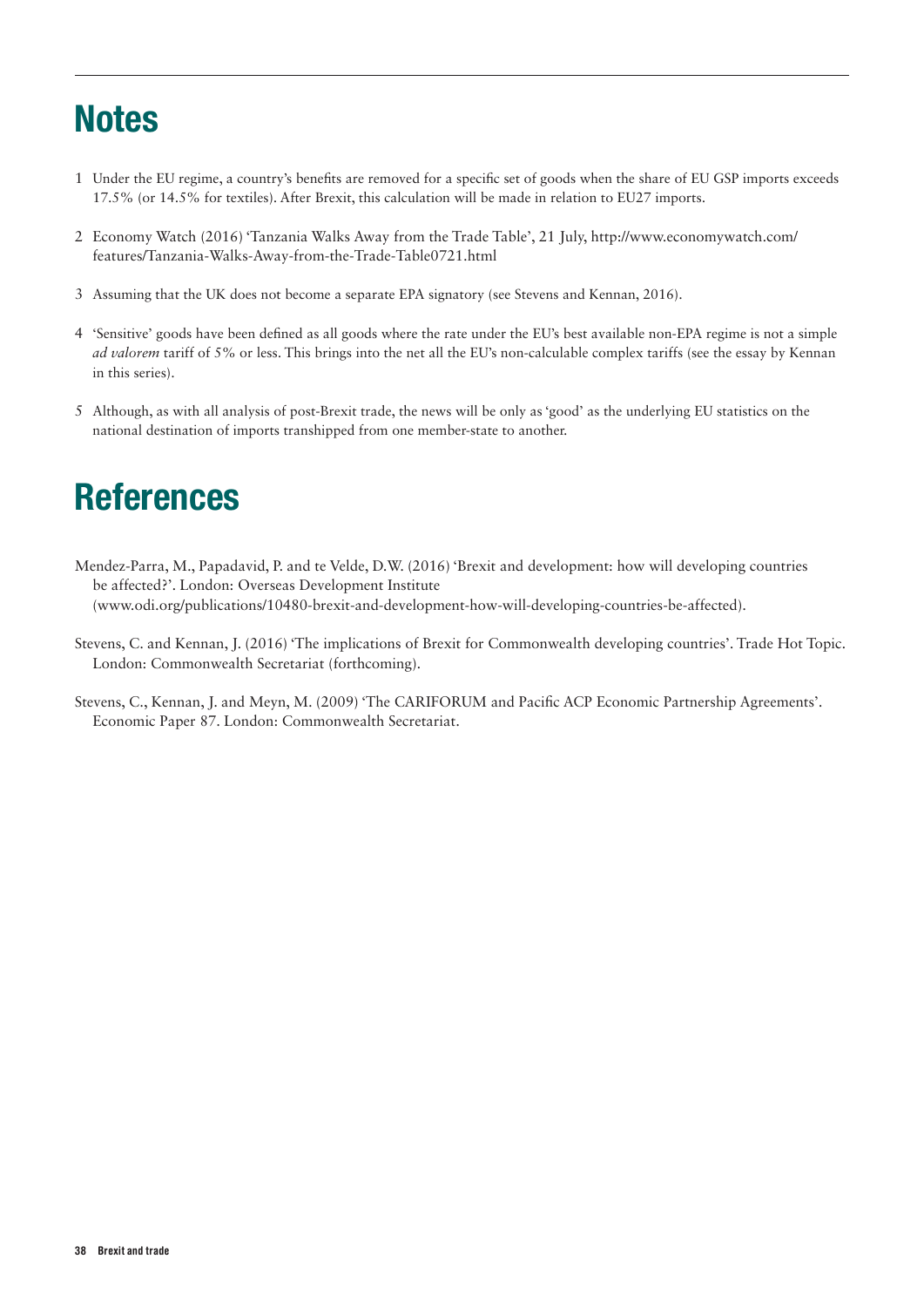# 10. Brexit and African, Caribbean and Pacific non-Least Developed Country trade with the UK

Jane Kennan, Overseas Development Institute

## Abstract

Following Brexit, the EU's various preferential regimes will no longer apply to trade with the UK. This essay presents an analysis of UK imports from African, Caribbean and Pacific non-Least Developed Countries, and calculates that additional duties worth €205 million may be payable if no alternative arrangements with the UK are put in place.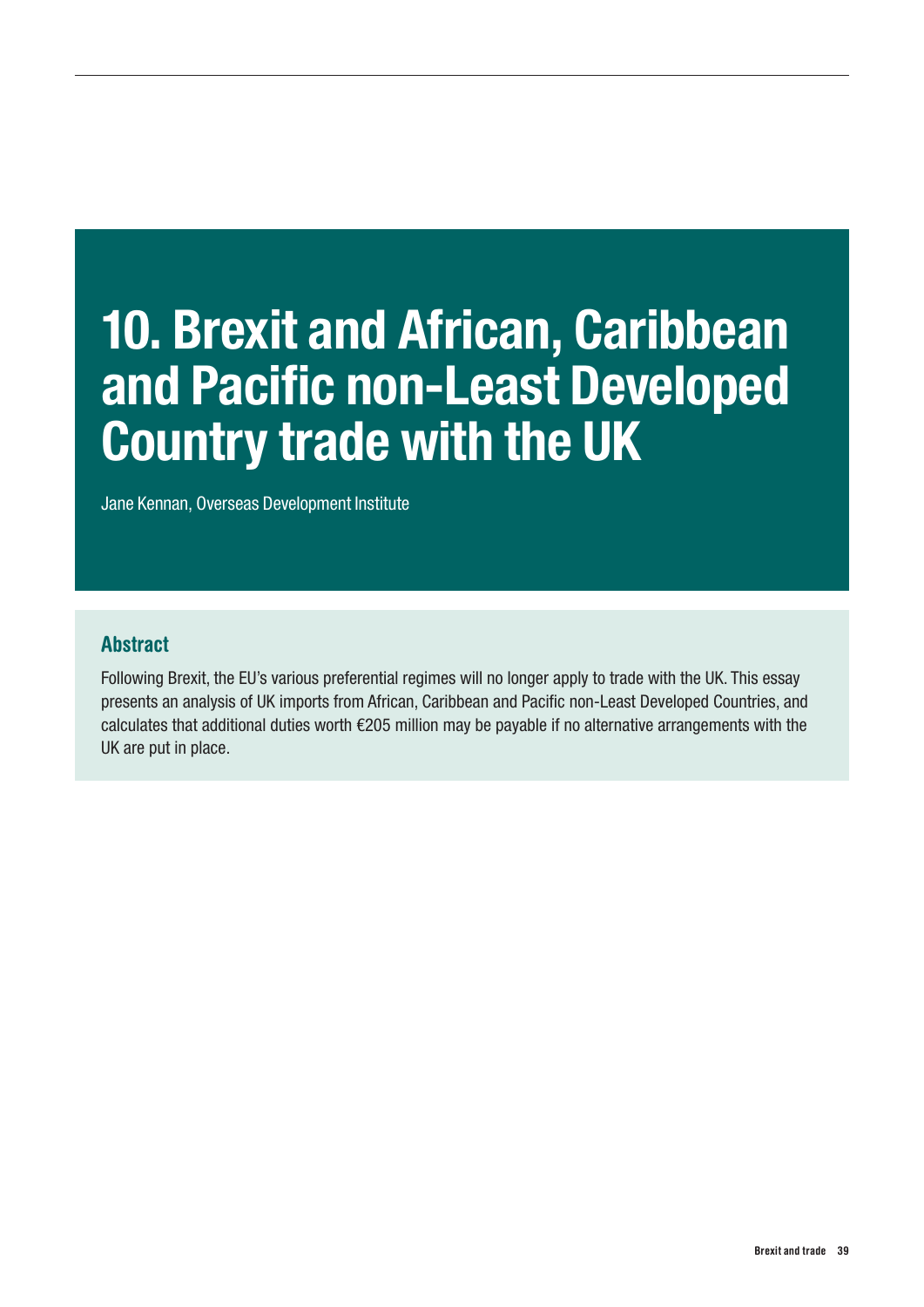Other essays in this series have argued for the continuation of preferences by the UK to Least Developed Countries (LDCs). This essay examines the value of preferences to non-LDC African, Caribbean and Pacific (ACP) countries which also currently enjoy preferential access to the EU, and hence the UK, market.

## Assumptions and methodology

Some assumptions are needed to assess how much extra duty will be payable on these countries' exports to the UK in the absence of the (mostly preferential) EU regimes under which they currently trade. The tariff regime(s) that will apply to UK imports post-Brexit is critical. The analysis undertaken considers two options: first, that the UK will adopt the EU's current most-favoured nation (MFN) tariffs only; and second, that it will adopt both the EU's MFN tariffs and its Generalised System of Preferences (GSP).

The EU's complex tariff structure makes quantification of the duty payable far from straightforward. Approximately one fifth of its 15,000+ tariff lines are duty free, but the rest are subject to various types of duty1 all of which require further assumptions: (i) *Ad valorem*: a simple percentage of the import value, but because tariffs are set at a 10-digit level and trade data are available only

at a maximum of 8 digits, the analysis uses one rate: (ii) Compound: an *ad valorem* element plus a specific duty and in this analysis, only the *ad valorem* element of such duties is taken into account; and (iii) Specific: a charge related solely to quantity or content and in this analysis, no additional duty payable has been calculated.

The analysis here is thus only partial, and includes both possible overstatement and definite understatement<sup>2</sup> of additional duties.

Figure 1 shows the value of imports colour-coded by type of MFN duty, which gives an indication of the extent to which the limitations described above affect the results discussed in the next section. In each country's bar, grey indicates the imports that are duty free, pale green indicates *ad valorem* duty (which can be fully calculated but is potentially overstated), dark green indicates compound duty (which has been only partially calculated), and yellow indicates specific duties (which have not been calculated).

Although some countries' exports to the UK are mainly duty free (e.g. Botswana and Nigeria), for others the picture is very different. Over 90% of the value of imports from Belize, Fiji and Guyana is subject to specific duties which have not been calculated for this analysis, while for Barbados, Dominican Republic, Jamaica and St Lucia the proportion is over 50%. All these countries also export goods that are subject to compound duties.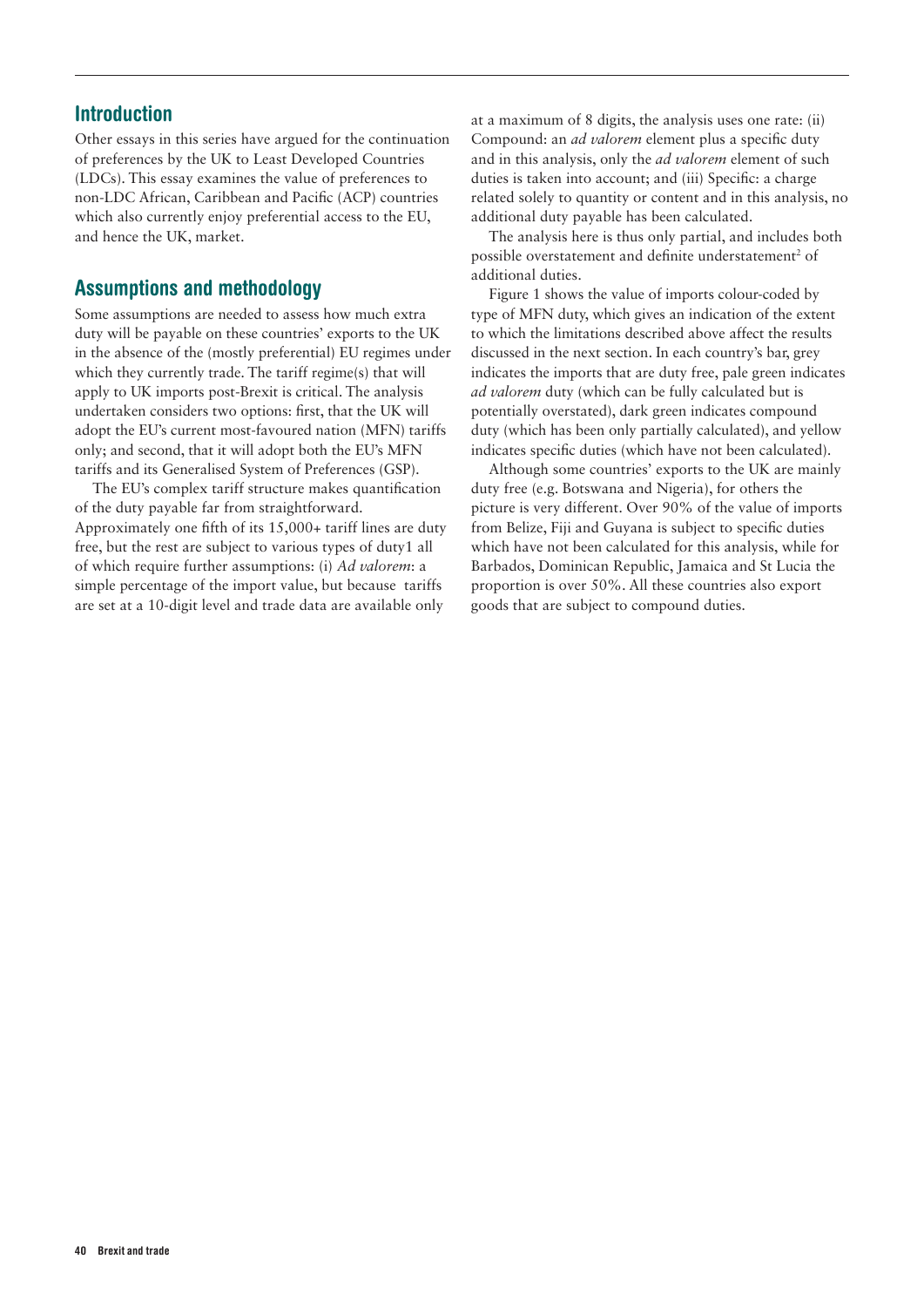



*Sources: calculated using data from Eurostat's COMEXT and UNCTAD's TRAINS databases.*

# **Results**

Subject to the caveats above, Table 1 shows the additional duties that would be levied in case of a change in preferences. Three countries – Cuba, Gabon and Palau – are unaffected by either option because they currently trade on MFN terms. The remainder fall into three groups, namely, those for which the MFN+GSP option is either:

- **•** no different from the MFN-only option (because they are not eligible for the GSP)3
- **•** the same as the status quo (because they currently trade on GSP terms)4 or

• better than the MFN-only option but worse than the status quo (EPA states eligible for the GSP).<sup>5</sup>

For the first two of these groups, no amounts are shown in the MFN+GSP column but their additional duty under the MFN-only option is included in the MFN+GSP total.

To the extent that it has been possible to calculate extra duties, these amount to €205 million under the MFN-only option, and €186 million under the MFN+GSP option. In absolute terms, South Africa, Mauritius, Seychelles and Ghana would experience the greatest increases. Seychelles and Mauritius are also the most affected in relative terms, along with Swaziland and Namibia.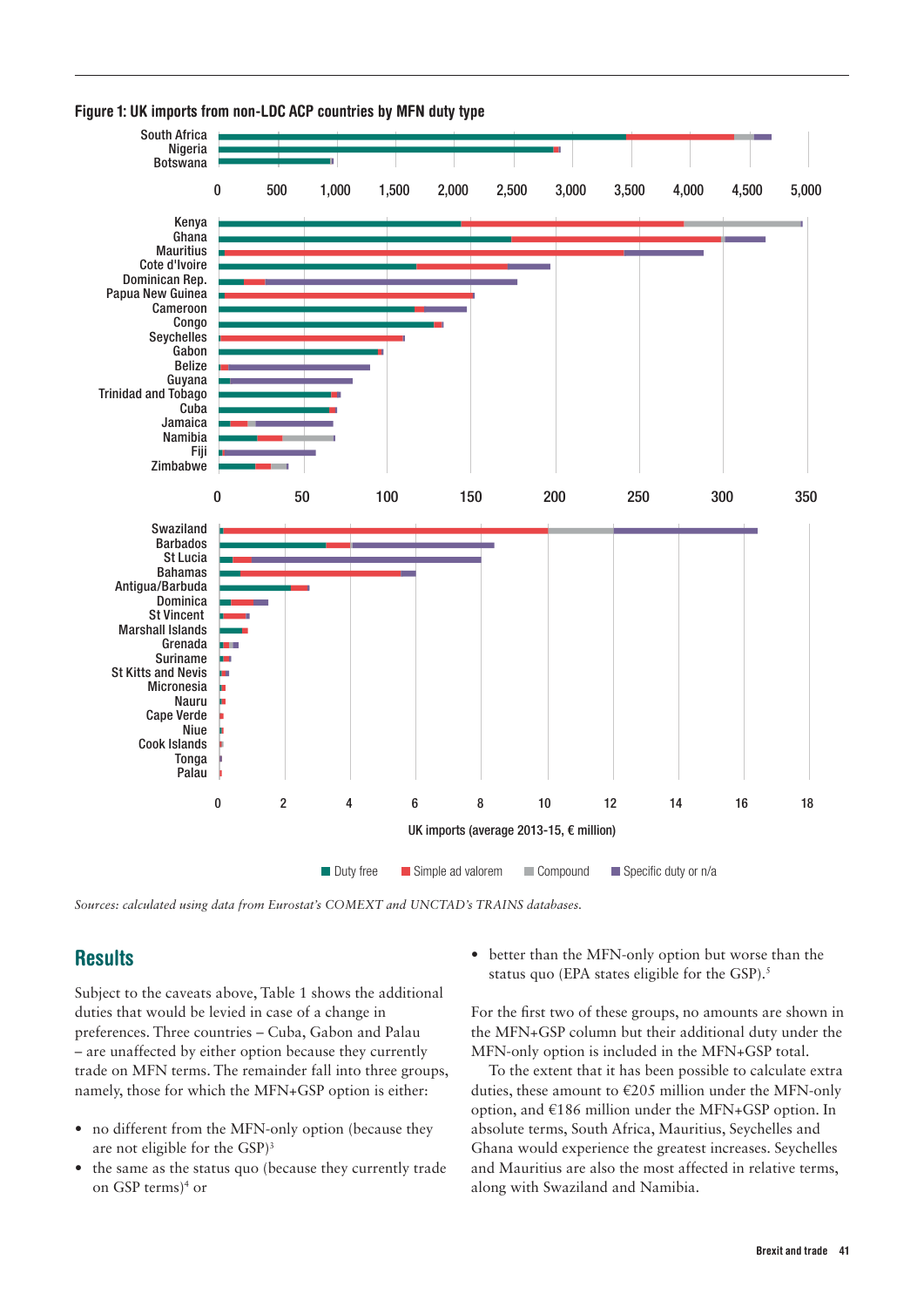# **Conclusion**

The results of the analysis here show that non-LDC ACP countries benefit greatly from preferential access to the UK as part of EU trade agreements. It is essential that following Brexit, the UK maintains the value of these preferences.

#### Table 1. Scale of calculable additional duty payable under MFN-only and GSP+MFN options

| Non-LDC ACP<br>supplier   | Value of UK<br>imports (average<br>2013-2015, | Share of value<br>for which extra<br>duty not | Calculated potential extra duty<br>(E'000) |                          | Calculated potential extra duty as<br>share of total imports from country<br>concerned |                          |
|---------------------------|-----------------------------------------------|-----------------------------------------------|--------------------------------------------|--------------------------|----------------------------------------------------------------------------------------|--------------------------|
|                           | €'000)                                        | calculated                                    | <b>MFN-only</b>                            | GSP+MFN <sup>a</sup>     | MFN-only                                                                               | GSP+MFN                  |
| <b>Totals</b>             | 11,098,195                                    |                                               | 204,626                                    | 185,503b                 |                                                                                        |                          |
| South Africa <sup>c</sup> | 4,682,958                                     | 3.1%                                          | 63,822                                     | n/a                      | 1.4%                                                                                   |                          |
| Nigeria                   | 2,892,049                                     | 0.1%                                          | 1,738                                      |                          | 0.1%                                                                                   |                          |
| <b>Botswana</b>           | 962,015                                       | 0.0%                                          | 2,582                                      | n/a                      | 0.3%                                                                                   |                          |
| Kenya                     | 347,473                                       | 0.6%                                          | 18,337                                     | 13,812                   | 5.3%                                                                                   | 4.0%                     |
| Ghana                     | 325,623                                       | 7.5%                                          | 22,468                                     | 18,004                   | 6.9%                                                                                   | 5.5%                     |
| Mauritius                 | 287,978                                       | 16.3%                                         | 41,232                                     | n/a                      | 14.3%                                                                                  |                          |
| Côte d'Ivoire             | 194,670                                       | 12.9%                                         | 4,632                                      | 2,780                    | 2.4%                                                                                   | 1.4%                     |
| Dominican Rep.            | 177,836                                       | 84.4%                                         | 1,307                                      | n/a                      | 0.7%                                                                                   |                          |
| Papua New Guinea          | 151,261                                       | 0.4%                                          | 10,083                                     | 4,224                    | 6.7%                                                                                   | 2.8%                     |
| Cameroon                  | 146,902                                       | 17.2%                                         | 202                                        | 40                       | 0.1%                                                                                   | 0.0%                     |
| Congo                     | 131,928                                       | 0.0%                                          | 124                                        |                          | 0.1%                                                                                   |                          |
| Seychelles                | 109,780                                       | 0.1%                                          | 25,685                                     | n/a                      | 23.4%                                                                                  |                          |
| Gabon                     | 96,622                                        | 0.0%                                          |                                            |                          |                                                                                        |                          |
| Belize                    | 89,341                                        | 93.5%                                         | 530                                        | n/a                      | 0.6%                                                                                   |                          |
| Guyana                    | 78,807                                        | 91.1%                                         | $30\,$                                     | n/a                      | 0.0%                                                                                   |                          |
| Trinidad and Tobago       | 72,011                                        | 2.9%                                          | 164                                        | n/a                      | 0.2%                                                                                   |                          |
| Cuba                      | 69,676                                        | 0.4%                                          |                                            |                          |                                                                                        |                          |
| Jamaica                   | 68,176                                        | 68.3%                                         | 1,514                                      | n/a                      | 2.2%                                                                                   |                          |
| Namibia                   | 67,659                                        | 0.1%                                          | 5,381                                      | n/a                      | 8.0%                                                                                   |                          |
| Fiji                      | 57,332                                        | 94.3%                                         | 180                                        | 121                      | 0.3%                                                                                   | 0.2%                     |
| Zimbabwe                  | 40,362                                        | 0.2%                                          | 2,314                                      | n/a                      | 5.7%                                                                                   |                          |
| Swaziland                 | 16,382                                        | 26.6%                                         | 1,739                                      | 1,422                    | 10.6%                                                                                  | 8.7%                     |
| <b>Barbados</b>           | 8,358                                         | 51.2%                                         | 52                                         | n/a                      | 0.6%                                                                                   |                          |
| St Lucia                  | 7,983                                         | 88.0%                                         | 48                                         | n/a                      | 0.6%                                                                                   |                          |
| <b>Bahamas</b>            | 5,955                                         | 6.9%                                          | 317                                        | n/a                      | 5.3%                                                                                   |                          |
| Antigua and Barbuda       | 2,698                                         | 1.4%                                          | 16                                         | n/a                      | 0.6%                                                                                   |                          |
| Dominica                  | 1,516                                         | 31.1%                                         | 47                                         | n/a                      | 3.1%                                                                                   |                          |
| St Vincent/Grenadines     | 906                                           | 11.2%                                         | 22                                         | n/a                      | 2.4%                                                                                   |                          |
| Marshall Islands          | 861                                           | 0.0%                                          | 6                                          |                          | 0.6%                                                                                   |                          |
| Grenada                   | 571                                           | 31.1%                                         | 24                                         | n/a                      | 4.1%                                                                                   |                          |
| Suriname                  | 379                                           | 20.9%                                         | 10                                         | n/a                      | 2.5%                                                                                   |                          |
| St Kitts and Nevis        | 269                                           | 30.9%                                         | 3                                          | n/a                      | 1.3%                                                                                   |                          |
| Micronesia                | 183                                           | 0.0%                                          | 8                                          |                          | 4.6%                                                                                   |                          |
| Nauru                     | 159                                           | 0.0%                                          | $\overline{c}$                             | $\overline{\phantom{0}}$ | 1.3%                                                                                   | $\overline{\phantom{0}}$ |
| Cape Verde                | 142                                           | 0.0%                                          | 4                                          |                          | 3.2%                                                                                   | $\overline{\phantom{0}}$ |
| Niue                      | 64                                            | 0.0%                                          | $\boldsymbol{0}$                           | $\qquad \qquad -$        | 0.4%                                                                                   | $\qquad \qquad -$        |
| Cook Islands              | 50                                            | 0.0%                                          | 1                                          | $\qquad \qquad -$        | 1.3%                                                                                   | $\overline{\phantom{m}}$ |
| Tonga                     | 33                                            | 5.1%                                          | $\overline{c}$                             | $\overline{\phantom{0}}$ | 6.3%                                                                                   | $\overline{\phantom{m}}$ |
| Palau                     | $\overline{7}$                                | 0.0%                                          | $\overline{\phantom{0}}$                   |                          | $\overline{\phantom{0}}$                                                               |                          |

*Note:* 

*(a) 'n/a' denotes that a country is not eligible for GSP treatment; '–' denotes that a country is currently benefiting from GSP treatment. (b) This total includes the extra duty shown in the 'MFN-only' column for countries ineligible for the GSP or that already trade on GSP terms. (c) Additional duties calculated in comparison with the Trade, Development and Cooperation Agreement, as South Africa's rates under the Southern African Development Community EPA are not yet available in UNCTAD's TRAINS database. Sources: Calculated using data from Eurostat's COMEXT and UNCTAD's TRAINS databases.*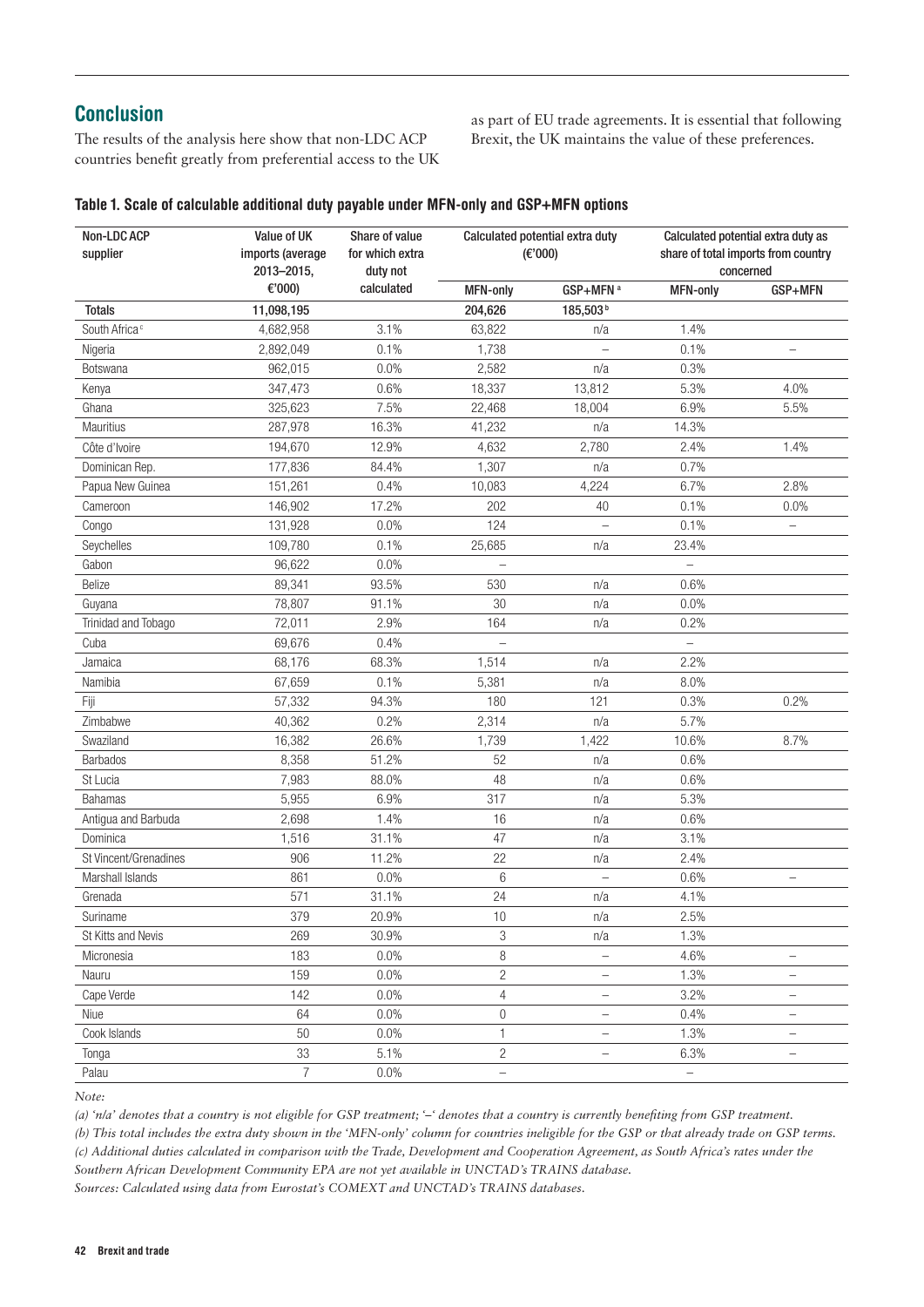# **Notes**

- 1 Moreover, many imports are recorded in 'special codes' (relating to goods carried by post, confidential trade, etc.), for which no tariff data are available.
- 2 Other than for Cape Verde, Nauru, Niue, Marshall Islands, Micronesia and Palau, from which the UK did not import any goods subject to compound or specific duties in 2013–2015.
- 3 Antigua and Barbuda, Bahamas, Barbados, Belize, Botswana, Dominica, Dominican Republic, Grenada, Guyana, Jamaica, Mauritius, Namibia, Seychelles, South Africa, St Kitts and Nevis, St Lucia, St Vincent and the Grenadines, Suriname, Trinidad and Tobago, Zimbabwe.
- 4 Cape Verde, Congo Republic, Cook Islands, Marshall Islands, Micronesia, Nauru, Nigeria, Niue and Tonga.
- 5 Cameroon, Côte d'Ivoire, Fiji, Ghana, Kenya and Swaziland (see http://ec.europa.eu/taxation\_customs/dds2/taric/ taric\_consultation.jsp?Lang=en&Screen=0&redirectionDate=20101026). In addition, the analysis assumes that Papua New Guinea would, as a lower-middle-income country, be eligible.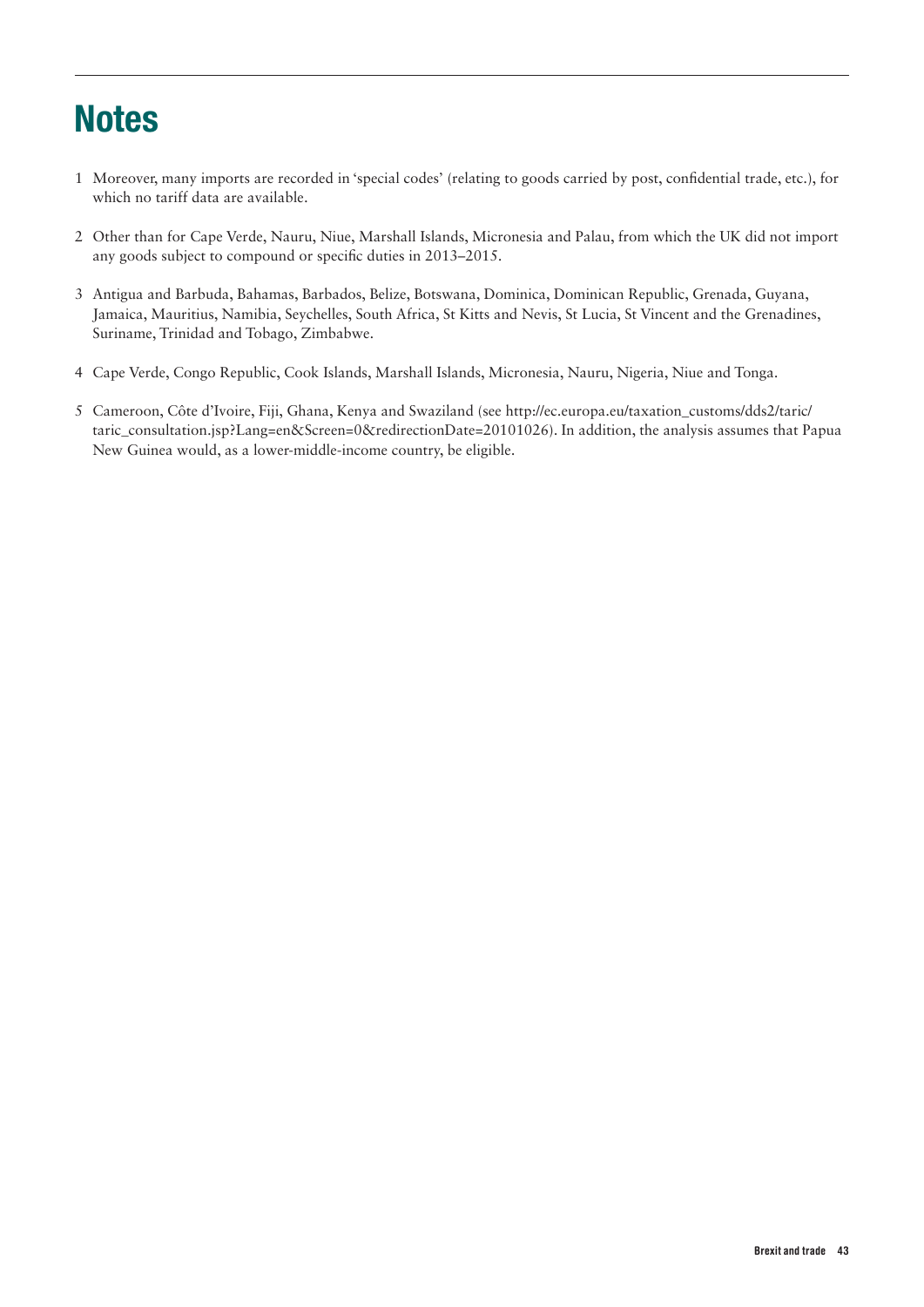# 11. Foreign investment and UK trade policy post-Brexit

Stephen Gelb, Overseas Development Institute

## Abstract

The process of defining the UK's post-referendum trade policy also offers the opportunity to renew its foreign direct investment (FDI) policy. This essay argues that the new FDI policy regime should include more open and transparent dispute settlement mechanisms, and should emphasise the promotion of investment and its development impact in the context of global value chains which closely link investment and trade.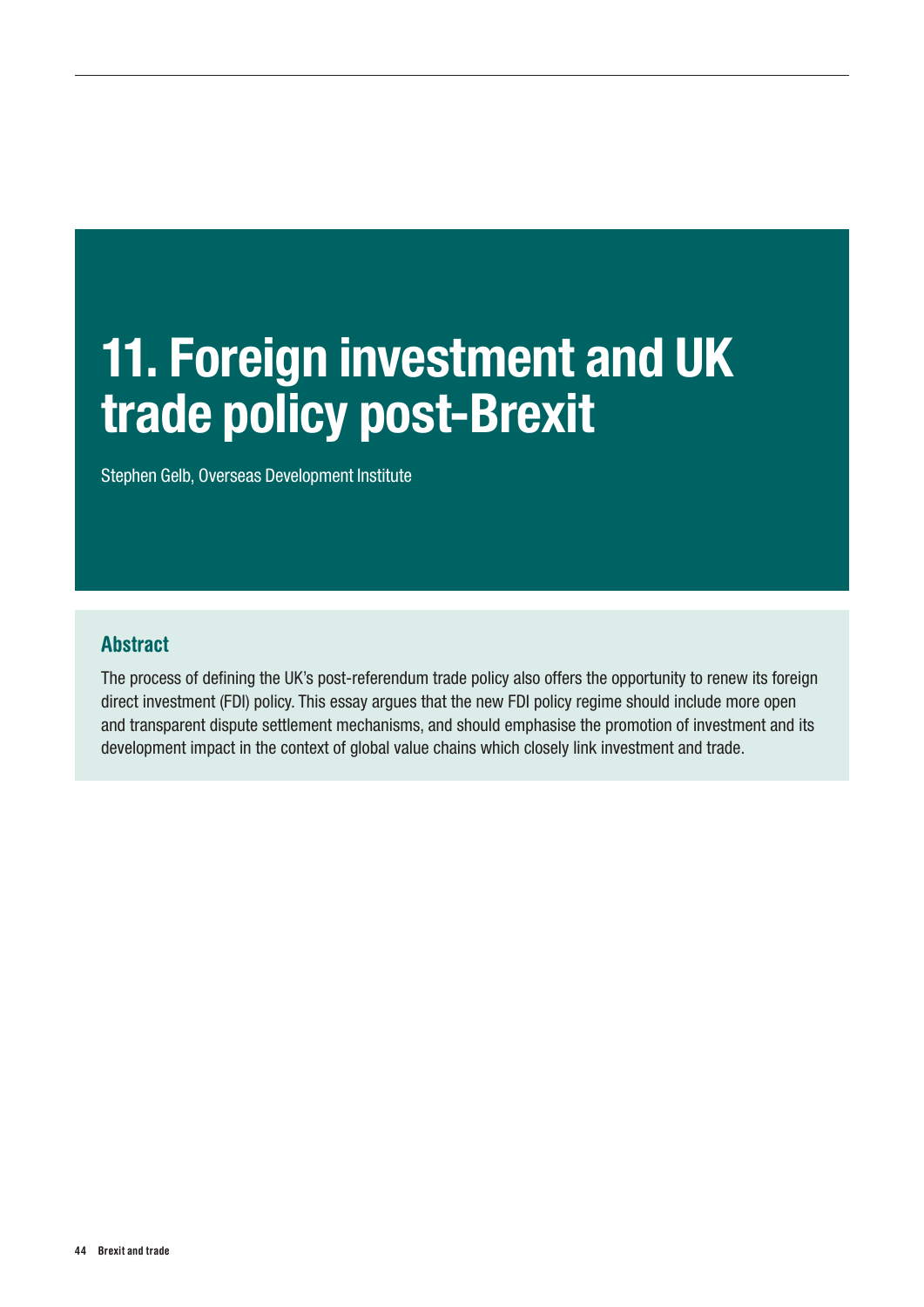#### Brexit is an opportunity

The discussion of UK trade policy post-Brexit, or at least since the 23 June referendum, has barely addressed the issue of foreign direct investment (FDI). This is not surprising, as trade and investment policy are rarely considered together, even though they are (increasingly) closely linked. However Brexit eventually unfolds, the new situation will require a rebooting of UK investment policy. Brexit offers a timely opportunity for this reboot, focusing on both investment regulation and protection and also investment promotion, as well as an opportunity to link investment and trade issues more closely.

### The FDI environment has changed, but UK investment policy has not

The opportunity is timely because the policy context for FDI and its impact on developing countries has changed substantially over the past decade or more, in several respects. Investors from developing countries have become significant actors, not only along south–south paths, but also as south–north actors. The pertinence of global value chains (GVCs), involving not only trade but also investment in triangular or quadrangular networks and flows, has become better recognised by policy-makers. Social and environmental concerns have become central to our understanding of what development means, as encapsulated in the Sustainable Development Goals (SDGs). And these three trends have contributed to a fourth – the emerging global consensus that the bespoke international legal institutional framework for investment protection is in dire need of modernisation.

The UK's investment regulation and protection regime was already in transition, as the Lisbon Treaty of 2009 shifted this competency from member states to the EU, which entered negotiations with the US on the Transatlantic Trade and Investment Partnership (TTIP) following those concluded with Canada on the Comprehensive Economic and Trade Agreement (CETA). The UK has 109 bilateral investment treaties (BITs) either in force or signed, and EU treaties would have replaced all of these eventually.<sup>1</sup> This will no longer happen, but the UK's treaties should be updated nonetheless.

The UK's investment treaties are old. Only 15 have been signed since 2000 and only six in the past decade, of which only the 2010 treaty with Colombia is still in force.2 They are also old-fashioned in that they don't take account of the new realities of international investment. Key developing countries – including India, Indonesia and South Africa – have begun overhauling their investment treaties, and the UK will have to enter negotiations on investment with these countries, in which it is a major investor. In the wake of Brexit, the EU won't do this on the UK's behalf, and these trading partners will insist on investment being included in trade negotiations with the UK. Any investment treaty renegotiation exercise could,

and should, be broadened – trade negotiations with other developing countries should cover investment too, as is now the standard approach followed in the Trans-Pacific Partnership (TPP), TTIP and CETA.

A first step towards this would be a model investment chapter for future trade agreements, reflecting a new approach to investor–state dispute settlement. It is widely agreed that more transparency and an appeal mechanism are needed, but there is also strong popular opposition to access for foreign investors to a bespoke international process to sue host states, as underlined in the European debate over TTIP. This anxiety about the unequal impacts of globalisation reflects the impulse that contributed significantly to the Brexit vote. This is an important consideration for new UK investment policy, especially given the growing importance of the UK as a host for developing country inward investors.

For the same reason, and to address domestic concerns within the UK as much as developing country needs in relation to UK outward investors, a new model investment agreement also needs to explicitly address sustainability, which existing treaties ignore. There is a need for social and environmental 'policy space' in host economies to balance the needs of investors and those of domestic constituencies. For example, governments need to be able to shift policy without fear of being sued by inward investors for contravening their 'fair and equitable treatment' rights, as occurred in Germany twice, when the Hamburg city government and then the federal government planned to move away from nuclear energy and were sued by Vattenfall, a Swedish state-owned enterprise supplying nuclear-sourced electricity in Germany. Fiscal sustainability and tax obligations of investors are also relevant here, as the investment agreement regime should support governments' efforts to regulate corporate tax avoidance.

### GVCs imply new approaches to investment and trade promotion are needed

Investment promotion should be emphasised more than in existing investment treaties, which focus on rights of investors and obligations of host countries, but not the reverse. Mechanisms must be introduced to enhance development impact on both sides – host and home countries. UK investment policy should also take explicit account of GVCs, which may involve a small capital flow from the UK into developing country host markets, but a central role for UK companies in market provision and, most crucially, in value chain leadership and coordination. The promotion of investment and of trade are closely connected in this context, and require some integration across national jurisdictions. The UK is already engaged in some early examples of this multilateral cooperative approach, such as the Partnership for Investment and Growth in Africa, involving government agencies in China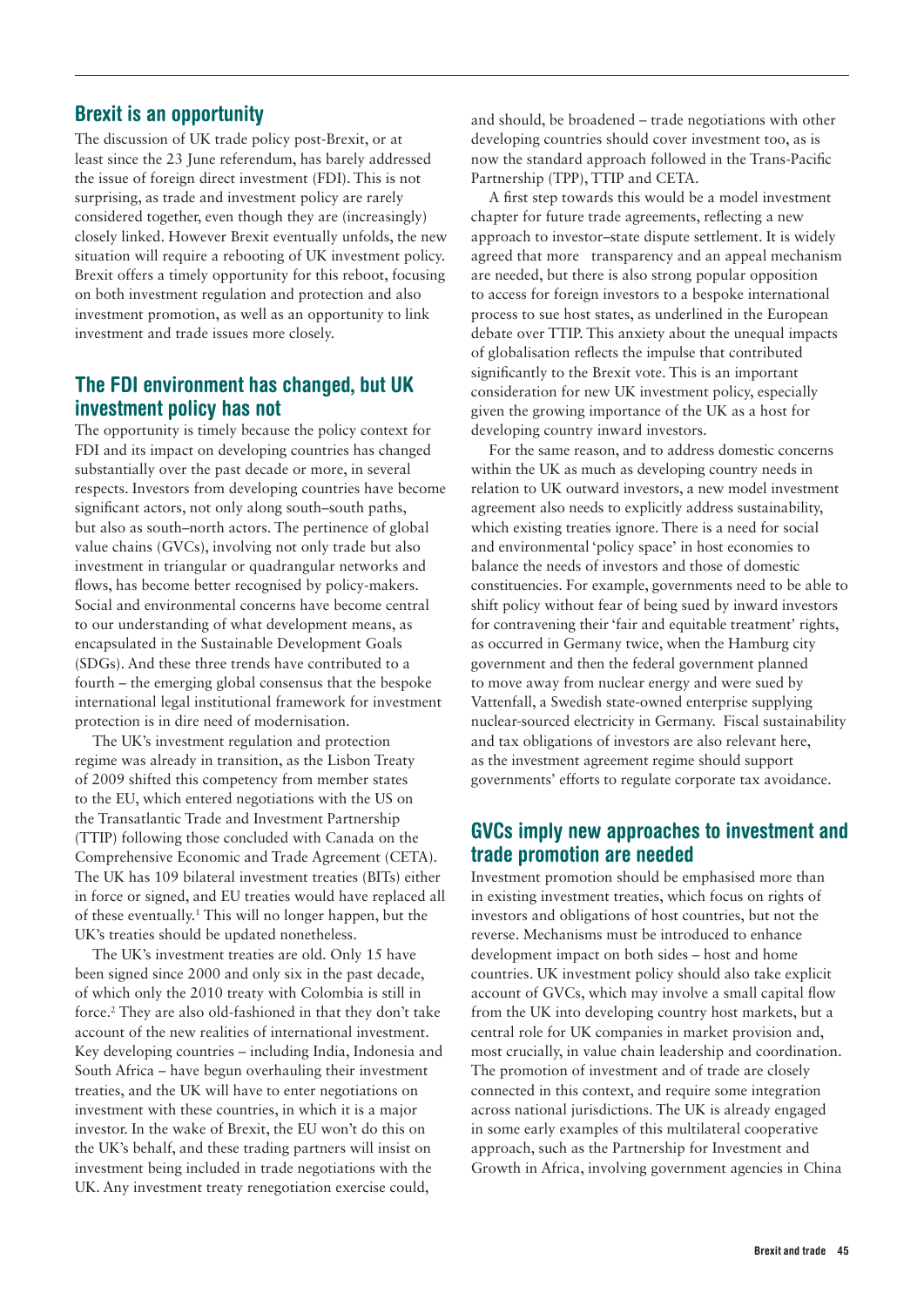and four African countries, and the UN/World Trade Organization International Trade Centre.

## **Conclusion**

The UK's international investment policy had entered into a transition phase well before the Brexit referendum, as the legal framework was in the process of 'migration' to the European Union, while investment promotion was

# **Notes**

beginning to address new realities such as global value chains, where UK capital flows *per se* are not necessarily the central issue. The referendum result has had the positive if unintended consequence that investment policy renewal must be accelerated, and should be a central consideration as the trade policy debate unfolds.

- 1 Source: UNCTAD database. Some treaties are with other EU member states and would not be replaced; treaties with Romania and South Africa have been terminated.
- 2 The UK replaced its 1991 'model BIT' in 2008, but the new version barely differs from the earlier one.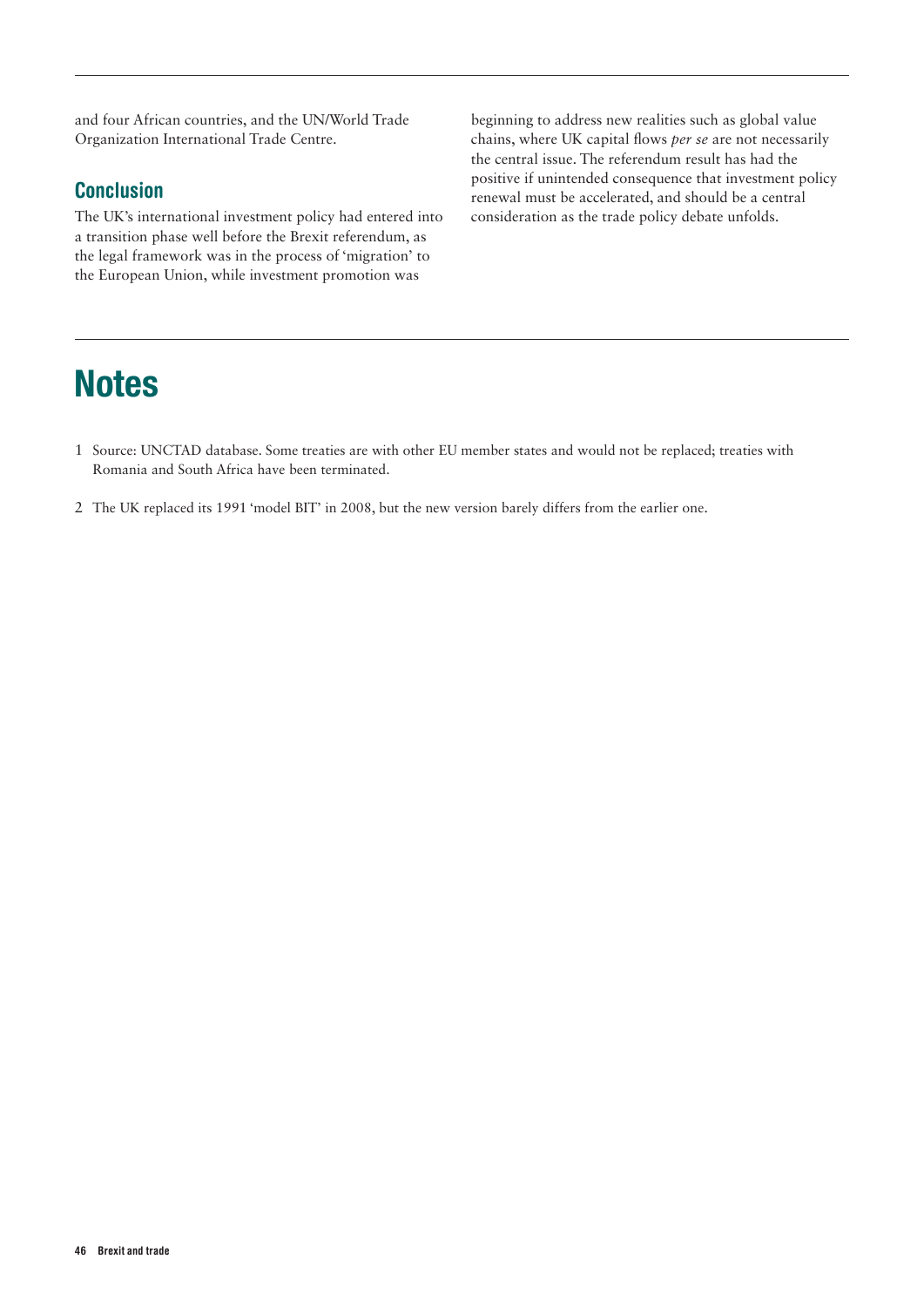# 12. Anti-dumping and gaps in the European Economic Area model: two neglected issues

Peter Holmes, UK Trade Policy Observatory, University of Sussex

# Abstract

This essay addresses two technical questions often overlooked in broader discussions about post-Brexit trade policy: What sort of anti-dumping regime might the UK have? And how could some of the ways that European Economic Area membership differs from full EU membership affect developing countries?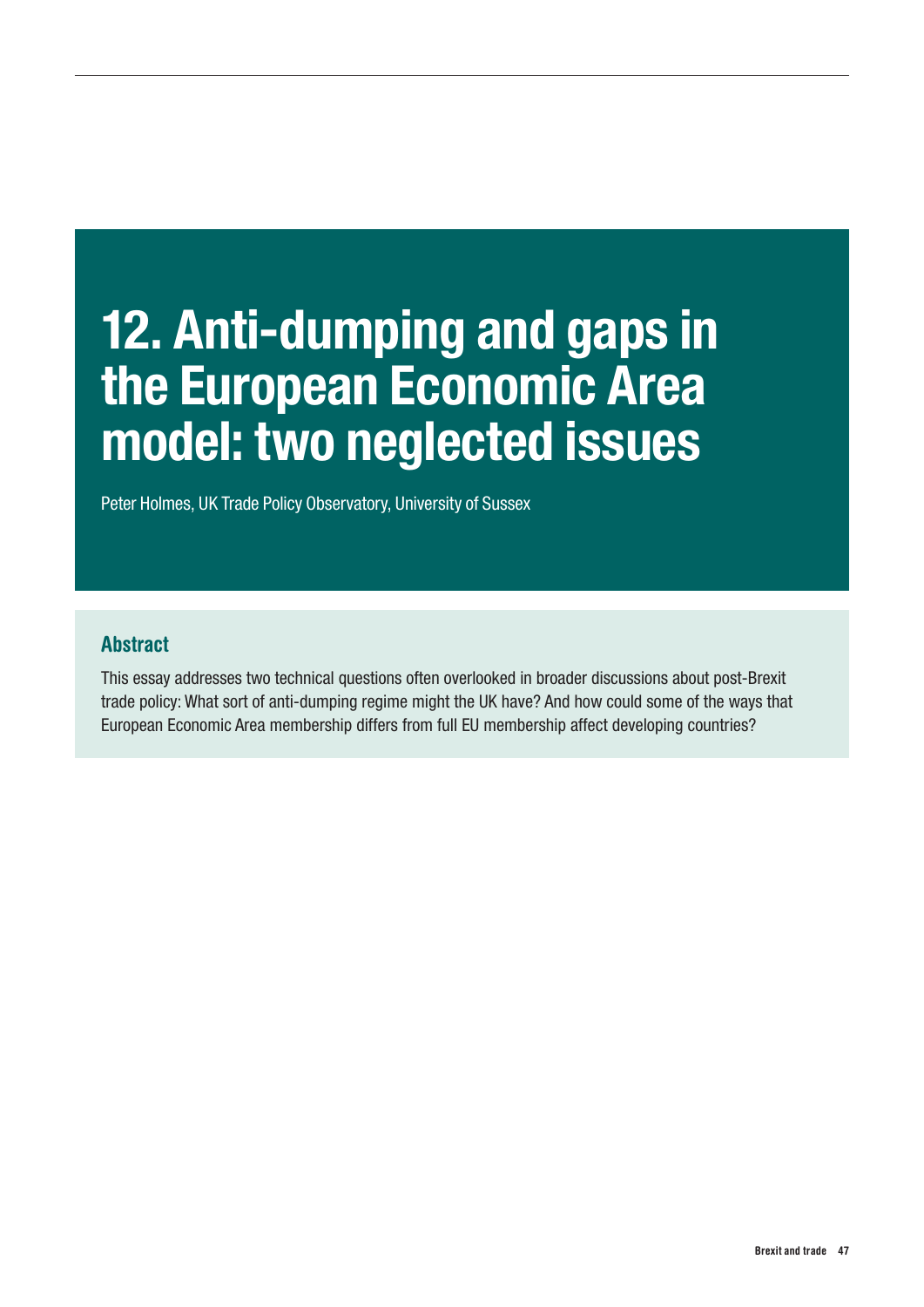There is a tendency to think about the openness of post-Brexit trade policy in terms of tariff levels and preferences. This essay covers two further issues that may affect developing countries: anti-dumping policies; and the side-effects of possible UK membership of the European Economic Area (EEA). The second could indirectly but significantly affect countries selling materials to the UK that are then incorporated into further exports to the EU.

# Anti-dumping

Whether the UK will end up with a more or less open trade policy may have more than one dimension. It is possible that the UK will sign trade agreements that incorporate tighter contingent protection rules than we have now. We have seen a subtle example of this in the European Commission's proposals for Market Economy Status (MES) for China, with the Commission proposing to offer China MES while toughening the rules for all trading partners, preserving most of its ability to put anti-dumping duties on Chinese goods.

On the other hand, many supporters of Brexit have argued that a post-Brexit trade regime will be more open to the wider world, even if the arrangement with the EU is less close. The Brexit campaign had a clear anti-globalisation current, however. Although this was focused primarily on migration issues, the sense is that Brexit voters felt they had been losing out from import competition as well. Brexit supporters' hope for a free trade agreement (FTA) with the US would not really threaten jobs in declining industries, but a UK–China FTA would hardly be welcomed by those who see low-wage competition as having undermined unskilled jobs. It is an article of faith among economists that, even if jobs are lost as an economy undergoes trade liberalisation, the efficiency gains that result will be more than enough to compensate the losers. But in times of austerity, there has been little or no financial compensation for trade adjustment assistance. Recent research in the US, for example, suggests that in regions particularly affected by Chinese import competition, there has been no increase in other more productive activities as uncompetitive ones have declined (e.g. Autor et al., 2016).

For many economists, the implication is that there should have been more adjustment assistance, but there is political resistance to this. Moreover, anti-globalisation is a matter not simply of the financial costs of adjustment, but also of the loss of dignity associated with the disappearance of traditional jobs. Hence, in the case of the steel industry in Wales, many economists who are traditionally opposed to anti-dumping see no alternative to its use in the absence of adjustment assistance in regional or industrial policy. It is ironic that the UK Government, having opposed the use of anti-dumping, will inevitably face the choice of how best to develop an anti-dumping policy.

Theresa May's close adviser, Nick Timothy, recently wrote:

*The EU could impose retaliatory tariffs on Chinese steel products, as the United States has done and other member states would like to do, but it is the policy of the British Government to oppose these measures.1*

A post-Brexit government might have other ideas.

Clearly, the starting point will be the World Trade Organization (WTO) anti-dumping rules, but there is a great deal of discretion in how these are implemented and used. The WTO rules contain considerable flexibility in how dumping and injury are calculated, what attention needs to be paid to consumers and how products are defined, as well as in institutional matters such as who can file anti-dumping complaints and who can challenge decisions. One fundamental choice will be whether the UK will seek to create institutional arrangements to protect politicians from protectionist pressures, as in the Australian system, or instead will facilitate the ability of politicians to appear to be hearing the voters' pain.

There is a certain built-in bias towards a more protectionist outcome, because if an anti-dumping suit is brought within the UK it will be easier to show injury has occurred, since the market concerned is smaller. And UK policy-makers, who are answerable to their own voters in a way that the European Commission is not, will make the ultimate decision. Perhaps the UK Government will attempt to build a wall around the process, but very liberal anti-dumping rules seem unlikely if they are written when the country is seeing its growth slow and its current account deficit at a historical high, and the population is wary of globalisation. The Least Developed Countries (LDCs) are largely outside the range of anti-dumping fire, but emerging markets such as Brazil, China, India and Pakistan need to watch closely. Tighter anti-dumping rules are a very likely corollary of Brexit.

## The implications of EEA membership

A second issue that may affect LDCs relates to the nature of the EEA. It is customary to argue that the 'Norway model' would offer *full access* to the EU Single Market while allowing the UK to have its own FTAs with third countries, and indeed its own anti-dumping policy. But in fact, the EEA does not offer full access to the Single Market in the same way that EU membership does. The EEA is an FTA, not a customs union. While goods originating in the UK would have duty-free access to the rest of the EU, this is not the case for third-country goods imported into the UK and re-exported, including in some cases those incorporated into products made in the UK. The EEA has rules of origin, so products with a high share of imported components or materials in their content may be treated as third-country products and charged duty if they are not truly of 'UK origin'. This could apply to cars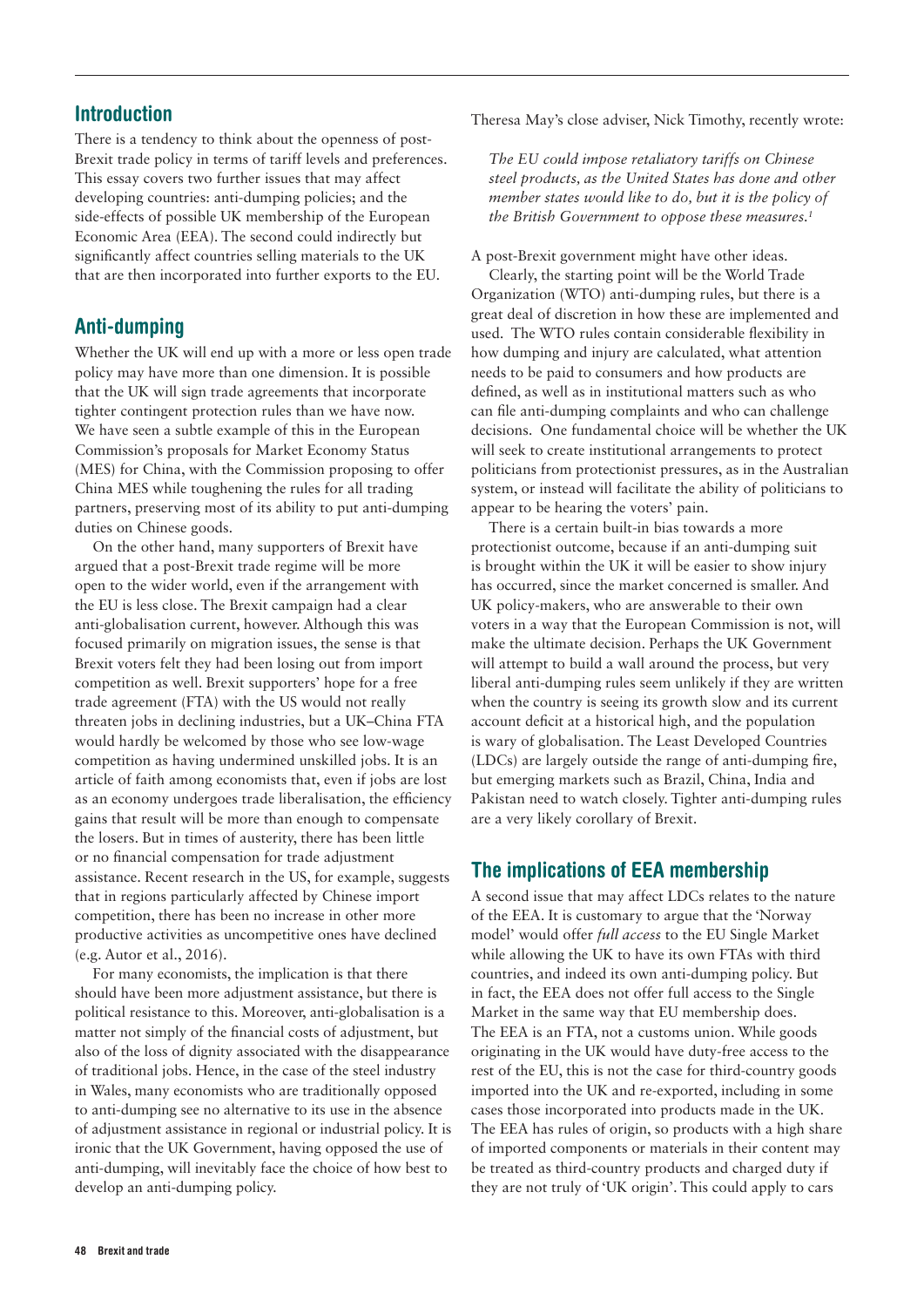or electronics made in Japanese-owned factories, and also to chocolate made with imported sugar and cocoa. The rules of origin are, in principle, laid down in detail in EEA agreements, but the paperwork needed to prove origin can be costly to obtain and, above all, a cantankerous customs official can insist on inspections.

A further dimension of this concerns the way harmonisation and mutual recognition work. If the UK were in the EEA, it would acquire full freedom to sign FTAs with whomever it wants, but not necessarily full freedom to negotiate modifications to non-tariff barriers. EEA countries must apply EU rules where they exist, and must accept mutual recognition where they don't, but the process of mutual recognition of conformity assessment that is required to prove that products satisfy EU norms is complex.

Some free traders and developing countries criticise EU food safety rules as being excessively cautious, and there might be a temptation to relax either product requirements or the testing and conformity assessment requirements with LDCs. Could the UK do this if it were in the EEA? Not necessarily. If the EU does not have mutual recognition for

conformity assessment with that LDC, the goods could not be sold on into the EU. But could the UK actually conclude a mutual recognition agreement (MRA) on conformity assessment with a country that the EU does not have such an agreement with? The European Free Trade Association website suggests that the EU discourages its EEA partners from signing MRAs with anyone the EU has not signed with. In fact, the UK would be constrained in its ability to include MRAs in any FTAs if it wants to maintain even the partial Single Market access that Norway has.

### Conclusion

The impact of a post-Brexit UK trade policy will not simply depend on tariff levels; there may be a tradeoff between tariff liberalisation and the risk of the application of contingent protection. Moreover, developing countries need to be aware that, if the UK is in an FTA relationship with the EU, access to the UK market will not automatically translate into access to the rest of the EU, and the UK will not necessarily have freedom to reduce non-tariff barriers.

# **Notes**

1 N. Timothy (2016) 'Port Talbot, globalisation – and the governing class that gains from mass immigration while poorer people lose out', Conservative Home, [http://www.conservativehome.com/thecolumnists/2016/04/nick-timothy](http://www.conservativehome.com/thecolumnists/2016/04/nick-timothy-port-talbot-should-make-us-question-the-unthinking-liberalism-of-our-governing-classes.html)[port-talbot-should-make-us-question-the-unthinking-liberalism-of-our-governing-classes.html](http://www.conservativehome.com/thecolumnists/2016/04/nick-timothy-port-talbot-should-make-us-question-the-unthinking-liberalism-of-our-governing-classes.html)

# References

Autor, D.H., Dorn, D. and Hanson, G.H. (2016) 'The China Shock: Learning from Labor Market Adjustment to Large Changes in Trade'. NBER Working Paper No. 21906. Cambridge, MA: National Bureau of Economic Research.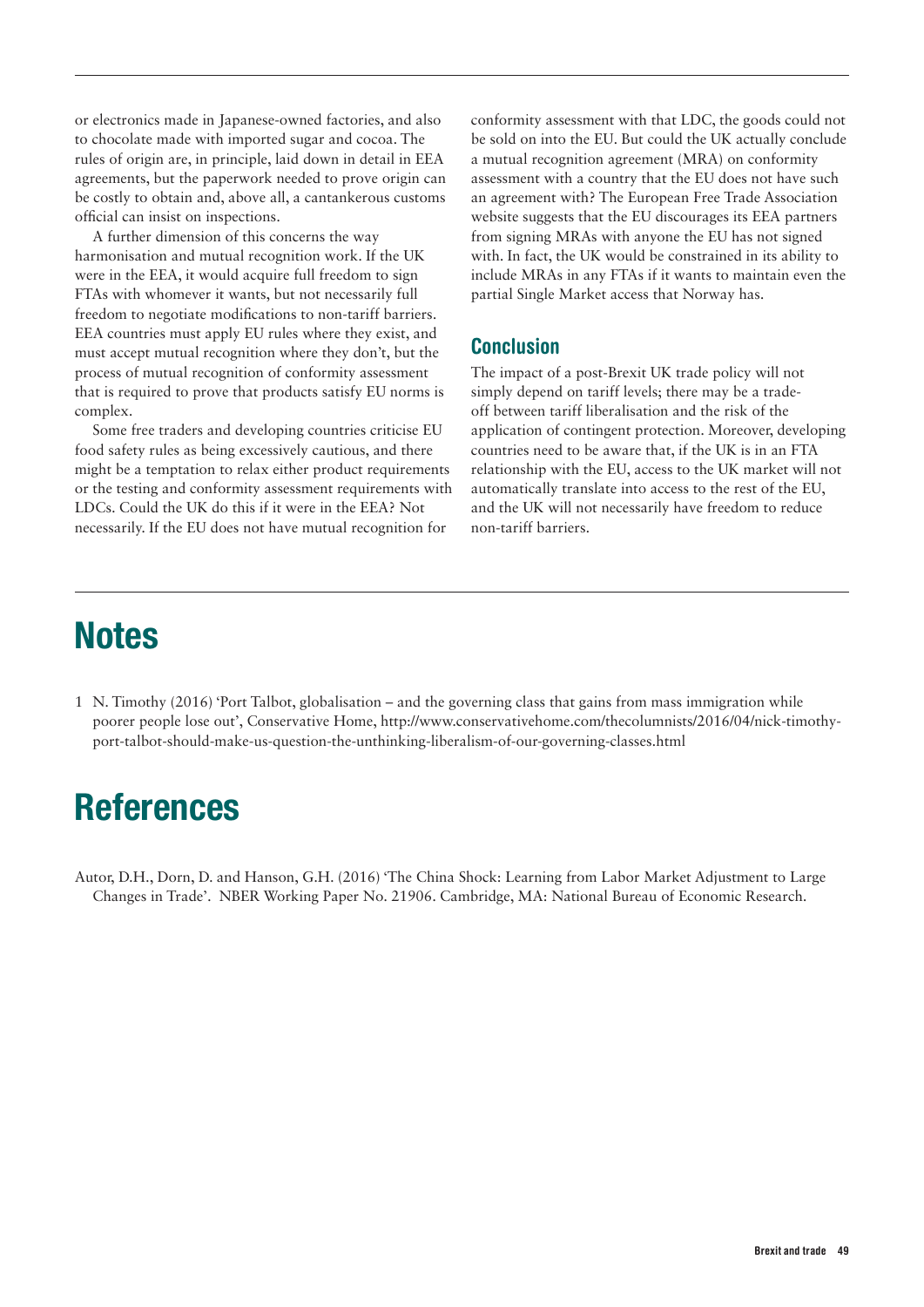# 13. Brexit and trade in services: securing future gains

Jodie Keane, Commonwealth Secretariat

## Abstract

The Brexit shock has already had major implications for the services trade. This essay explores some of the implications of Brexit for the CARIFORUM region, whose Economic Partnership Agreement with the EU is the only comprehensive agreement in place that covers services, investment and e-commerce. It also discusses the challenges involved in such analyses.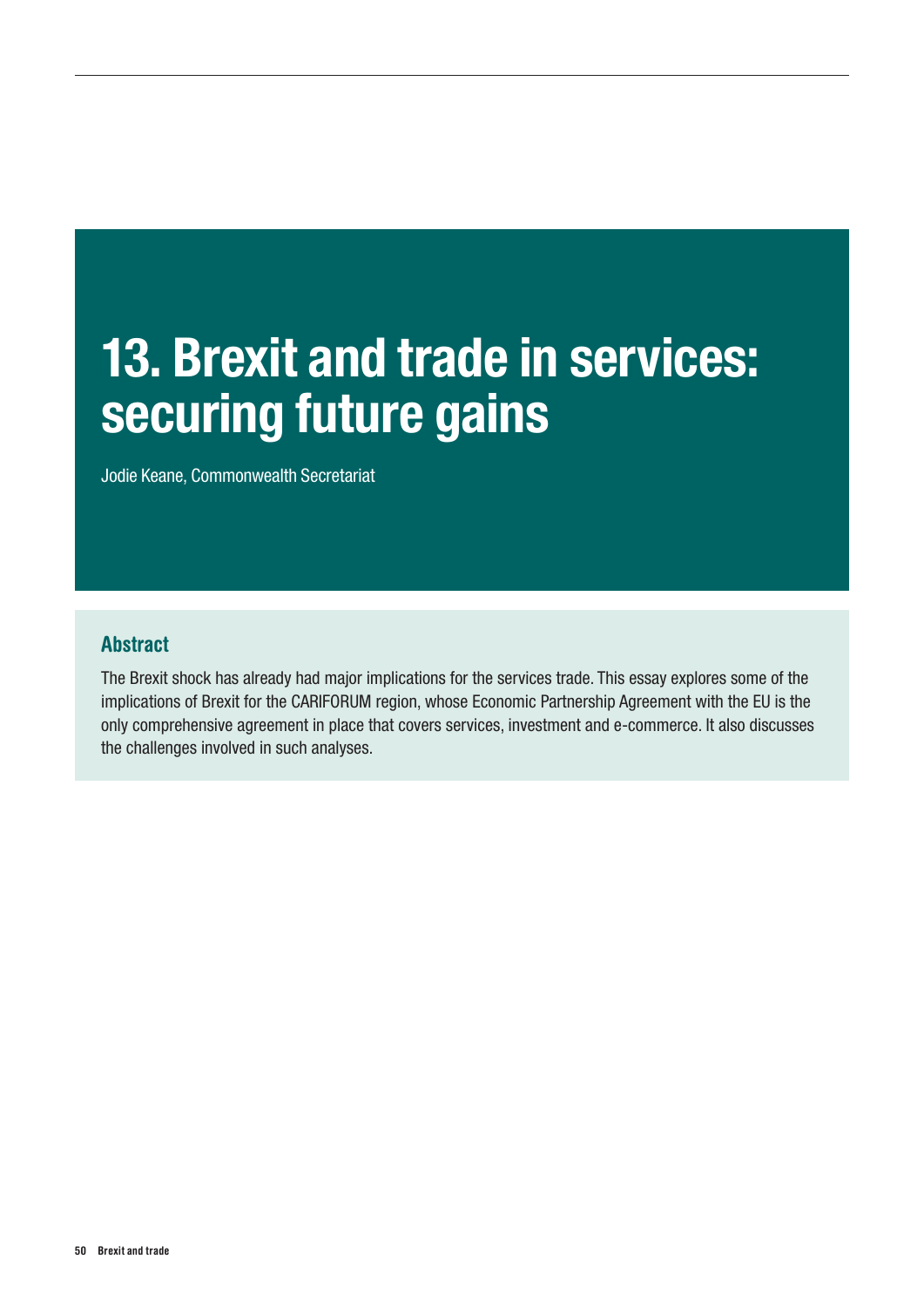The EU's Economic Partnership Agreement (EPA) with the Caribbean Forum (CARIFORUM) is the only comprehensive agreement in place that covers services, investment and e-commerce. As the EU currently does not include services within its Generalised System of Preferences (GSP) regime, the CARIFORUM EPA is seen as a benchmark against which to measure any future trade agreements. However, obtaining accurate data on services trade and its respective barriers remains a major challenge for the international trade community. This is likely to be of major concern to UK negotiators in view of the overriding economic importance of this sector to the economy, as well as those within the CARIFORUM.

### The UK's post-Brexit relations with CARIFORUM

The major potential areas for trade gains are likely to fall within the realm of services and the removal of non-tariff measures for both the UK and CARIFORUM. Such a process could help overcome restrictions on both outward as well as inward investment for both regions.

Since commitments made under the CARIFORUM EPA are more ambitious than those in the General Agreement on Trade in Services (GATS), a move by the UK towards the World Trade Organization (WTO) model – described in many analyses of the trade implications of Brexit – is likely to be disadvantageous. Major gains were secured under the EPA relative to GATS commitments, including in relation to Mode 4 and the temporary movement of people (among them, graduate trainees). The Protocol on Cultural Cooperation is innovative, and commitments undertaken in the entertainment services sector are viewed positively in relation to the emergence of the animation industry.

The UK could seek to maintain the status quo, or alternatively could pursue a more liberal stance compared with the EPA. However, the identification of areas where the UK could go further in terms of its liberalisation, as well as where additional concessions might be made towards the UK relative to the EU by the CARIFORUM, will need to bear in mind application of the mostfavoured nation (MFN) clause.<sup>1</sup> In this regard, the relative importance of the UK and EU markets needs to be carefully assessed. The areas in which the EPA has already resulted in economic benefits, as well as the potential for these to increase, should be evaluated.

# The challenges for future analysis

A more detailed evaluation of the trade-related effects of EPA implementation with a particular focus on trade in services is urgently required, and should build on previous efforts undertaken thus far (e.g. Greene, 2015). However, such an exercise will invariably confront major data

limitations as well as capacity constraints with regard to both obtaining and compiling the necessary data.

As discussed by Low (2016), while all WTO signatories have schedules of market access and national treatment (non-discriminatory treatment between domestic and foreign services and service providers) commitments, many of these fail to capture the actual level of access granted to services of foreign provenance. Only recently has it become feasible to measure trade in the same way as gross domestic product (GDP), leaving behind the uncomfortable juxtaposition of value-added estimates of GDP and gross numbers for trade.

Major challenges persist, however, and it is generally recognised that advances in statistics by enterprise characteristics and by mode of supply, which take account of the movement of both labour and capital, are required (Lanz and Maurer, 2015). Securing new concessions within the realm of services trade for the UK in CARIFORUM, and vice versa, will require painstaking analysis and demand the skills of the private sector. These includes the ability to effectively trace company ownership structures, their transactions, as well as the main constraints they face in relation to expansion and sustainable investment practices.

# Conclusion

Assuming Article 50 is triggered, the sequencing of the hierarchy of new trade regimes negotiated by the UK, as well as depth and breadth of concessions, will require careful monitoring by all African, Caribbean and Pacific (ACP) group members, but the CARIFORUM will need to pay particular attention to commitments made on services trade. Unlike in the CARIFORUM EPA, the investment and services component in the African EPAs remains on the negotiating table. These are areas where the European Commission has only recently gained exclusive competence under the Common EU Investment Policy.

One future possibility is the inclusion of services within the UK's own autonomous GSP regime. This could address the differentiation issue more effectively and broaden an Everything But Arms (EBA)-type regime, inclusive of services, to small vulnerable economies and Small Island Developing States, as well as to the Least developed Countries.

How the UK's future trade regimes will be designed to reflect its own commercial policy and new trade strategy remains to be seen. Nevertheless, the UK could seek to redress some of the criticisms of the EU's common approach to international investment, which include the lack of a definition of foreign direct investment and thus the scope of EU exclusive competence, as well as the main elements which could be defined in relation to sustainable investment policy.

*Any shortcomings and/or views expressed in this paper are the author's own and are not attributable to the Commonwealth Secretariat.*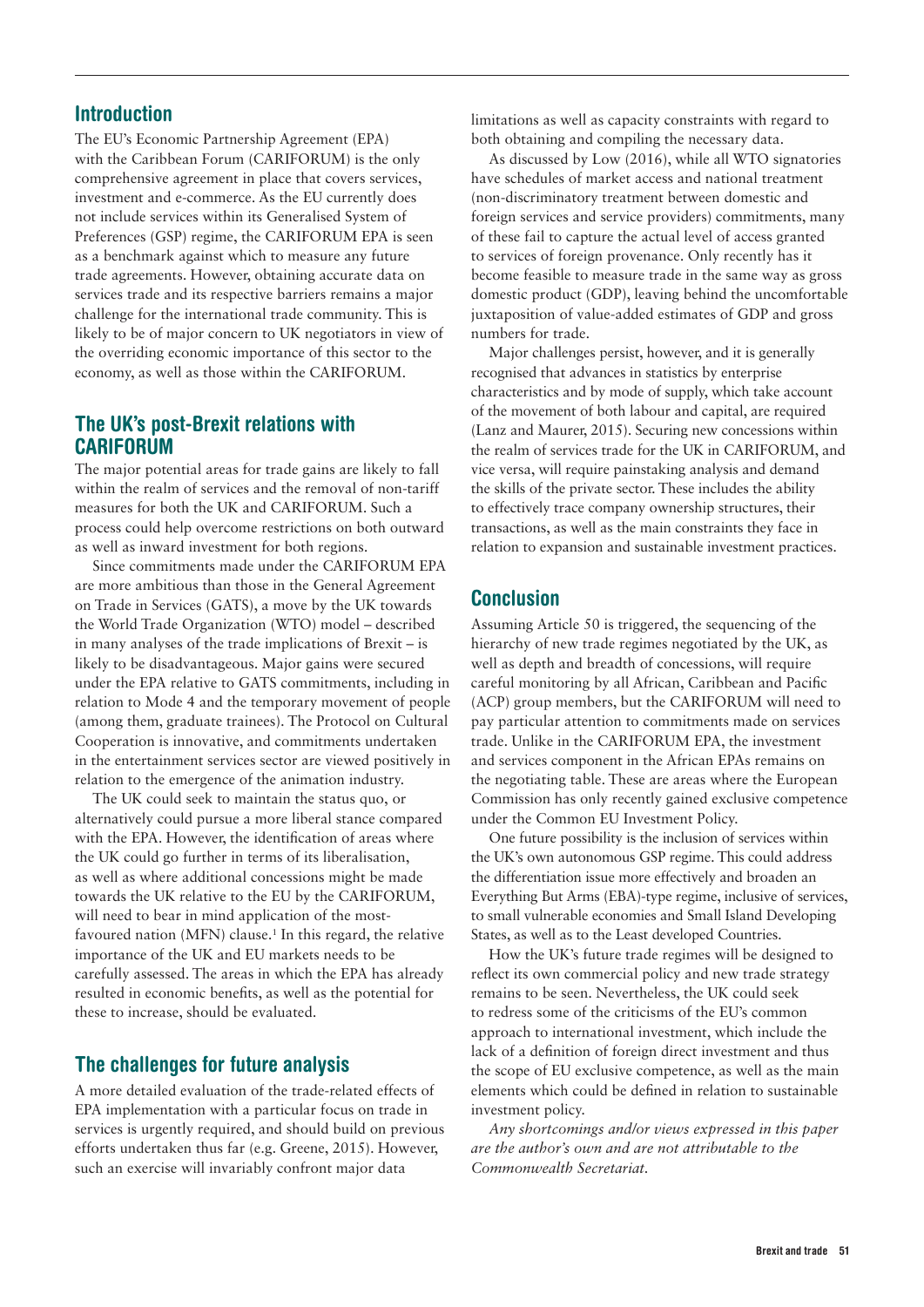# **Notes**

1 Controversy has arisen over Article 70 (1) b, which allows established firms and investors in the EU to benefit unconditionally, via the EPA's MFN provision, from any more favourable treatment that the CARIFORUM states may provide to any industrialised country or major trading economy (e.g. the US, Canada, the BRICS and now, potentially, the UK). As discussed by Sauve and Ward (2015), paragraph 5 of Article 70 states that, when a CARIFORUM state becomes a party to such an economic integration agreement, the EC and the CARIFORUM states shall enter into consultations to decide whether the CARIFORUM state may deny the more favourable treatment to the EC party.

# References

- Greene, G. (2015) 'The CARIFORUM Economic Partnership Agreement: Lessons from implementation'. Commonwealth Trade Hot Topic Issue 121. London: Commonwealth Secretariat.
- Lanz, R. and Werner, H-P. (2015) 'Participation of Small Economies in Global Value Chains: Evidence and Policy Issues'. Issue 125. London: Commonwealth Secretariat.
- Low, P. (2016) 'Modes of Service Delivery, GVC Participation and Upgrading Trajectories'. Commonwealth Trade Hot Topic. London: Commonwealth Secretariat (forthcoming).
- Sauve, P. and Ward, N. (2015) 'Services and Investment in the EC-CARIFORUM EPA: Innovation in rule-design and implications for Africa' [accessed 20th July 2016] [\(http://trade.ec.europa.eu/doclib/docs/2008/october/tradoc\\_140908.pdf](http://trade.ec.europa.eu/doclib/docs/2008/october/tradoc_140908.pdf)).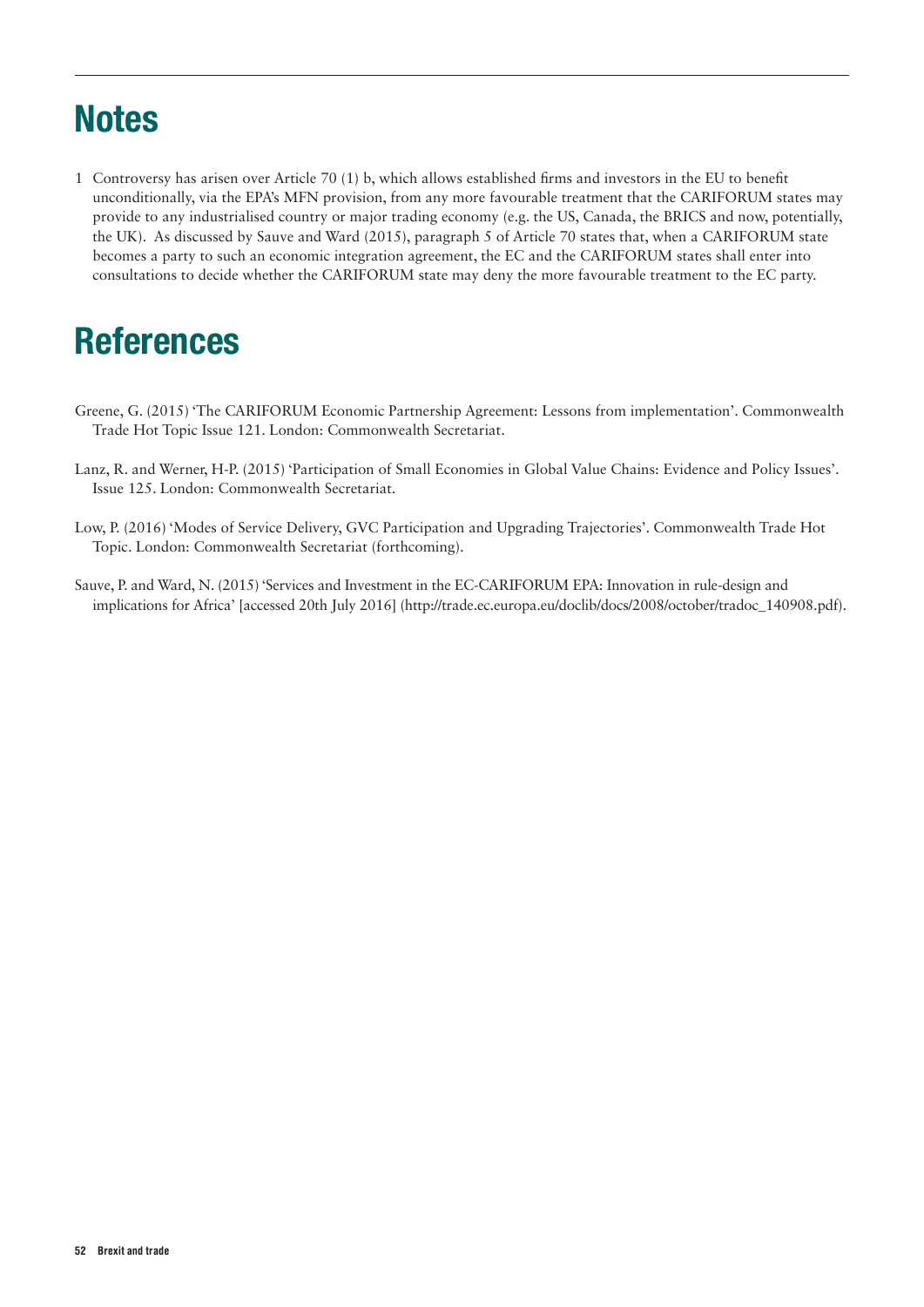# 14. Aid for Trade as a complement to a new UK trade policy

Max Mendez-Parra and Dirk Willem te Velde, Overseas Development Institute

## Abstract

The UK is a major provider of Aid for Trade (AfT) through bilateral, EU and multilateral channels, bringing benefits to both developing countries and the UK. In the context of an independent UK trade policy, AfT will continue to play a key role in stimulating development. It will also take on new roles in complementing UK trade and investment agreements to reduce trade costs and compensate vulnerable countries.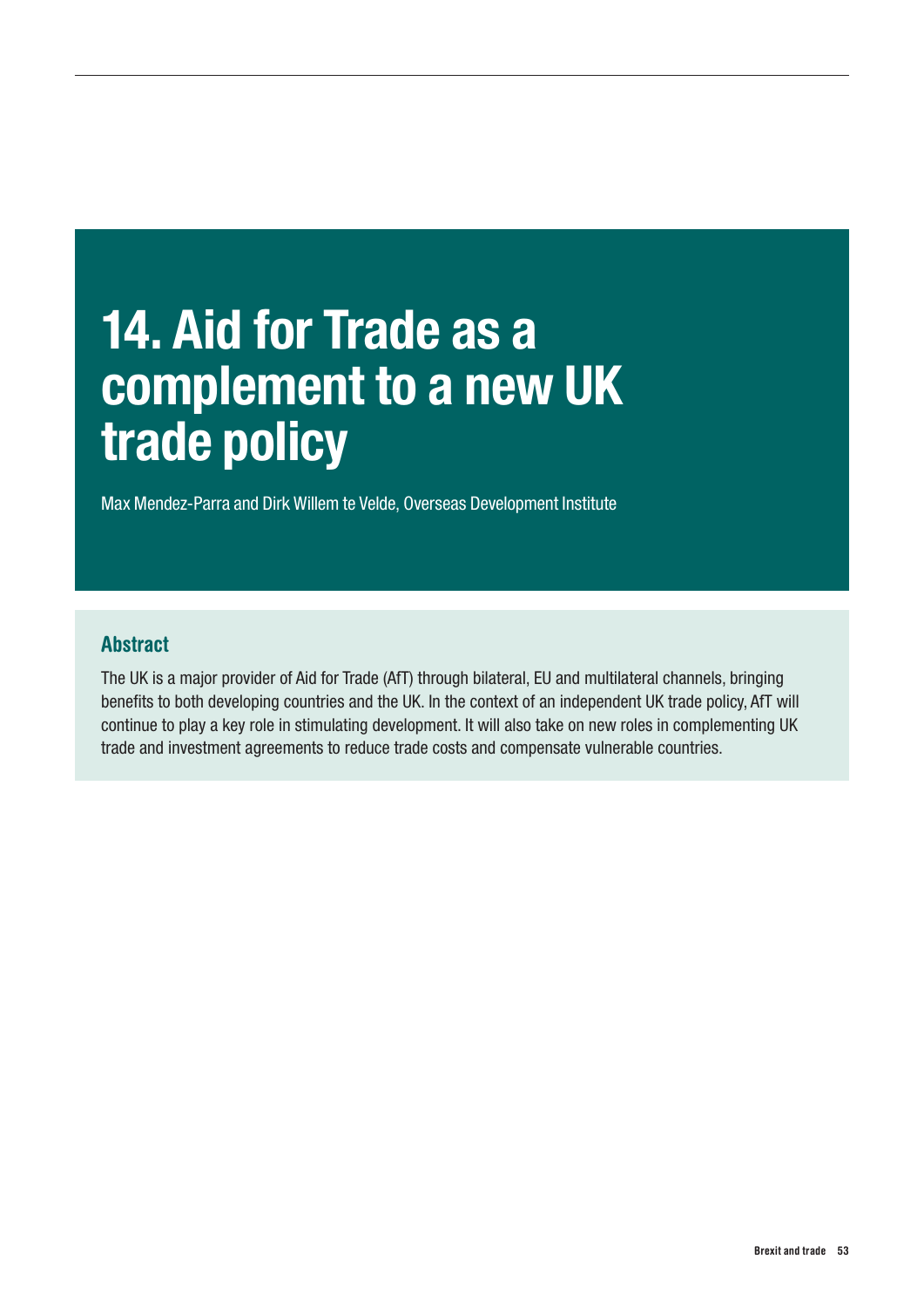Much has been written about the motivation and effects of Aid for Trade (AfT) (te Velde et al, 2013). AfT includes aid funds spent on improving infrastructure and building productive capacities in developing countries. It has also been used to develop and modernise institutions dealing with trade in developing countries, such as customs, to make their procedures more efficient. The origin of AfT dates back to the 2005 Hong Kong World Trade Organization (WTO) declaration, which calls for assistance to help countries implement trade agreements – including compensating countries whose preferences are less valuable in the presence of lower tariffs (so that countries suffering preference erosion have something to gain from a multilateral trade deal) – and adjust to new trade realities. AfT has become an integral part of the recent WTO Trade Facilitation Agreement, with the aim of reducing trade costs by addressing inadequate transport and logistics infrastructure and inefficient institutions.

AfT was originally not meant to be aid in the traditional sense, but in recent years it has become accepted to count specific parts of aid (trade policy, economic infrastructure, productive capacity, trade-related adjustment) as AfT. Based on this definition, the Organisation for Economic Co-operation and Development (OECD) and WTO report that the UK provided \$1.4 billion in AfT in 2013 out of a global total of \$41.6 billion (OECD and WTO, 2015). In comparison, the US and Germany provided \$3.4 billion each, France provided \$1.9 billion, and \$7.1 billion was provided by EU institutions such as the European Commission.

## The UK's Aid for Trade programmes

The UK has been active in designing AfT programmes. One example is the creation in East Africa (through TradeMark East Africa) of UK aid-financed one-stop border posts, which harmonise customs checks at borders and reduced the time to transport cargo from the port of Mombasa in Kenya to Kampala, Uganda, from 18 to 4 days between 2013 and 2014 (TradeMark East Africa, 2015). The UK

has also assisted developing countries to negotiate trade agreements through its Trade Advocacy Fund.

AfT confers a mutual benefit to recipient and sending countries. A reduction in trade costs helps recipients grow and increase their international competitiveness, expanding the quantity, quality and complexity of their exports, which helps transform economies. At the same, this helps countries that send AfT, since they benefit from cheaper imports and stronger exports. One estimate shows that EU aid pays for itself in this way (Carreras et al., 2016). Another econometric study estimated that, for each British pound spent on aid, the UK exports 22 pence worth of goods and services (Mendez-Parra, M. and te Velde, 2016).1 This translates into around 12,000 jobs in the UK. Notably, these effects are generated without tying British aid to the interest of exporters, as the OECD recommends (OECD, 2014).

# Aid for Trade in the context of a new UK trade policy

AfT will become even more important in the context of a new UK trade policy for two reasons. First, the UK will be able to reduce tariffs further than the  $EU^2$ , which would imply a further reduction in the current value of preferences to Least Developed Countries (LDCs) and other preference-dependent countries such as non-LDC African, Caribbean and Pacific (ACP) countries.<sup>3</sup> Additional UK AfT would be required to compensate the most vulnerable countries.

Second, if the UK negotiates new trade and investment agreements, it can use AfT as a complement to stimulate two-way trade and investment and help countries implement these new agreements. Risks here include AfT being diverted from the poorest countries and being used as a bargaining chip (Devex, 2016). The first risk calls for an increase in the overall volume of AfT (which is a highly targeted and effective way of using aid), whereas the second calls for an increase in non-aid financial transfers. Both are justified in the interests of UK and developing country objectives.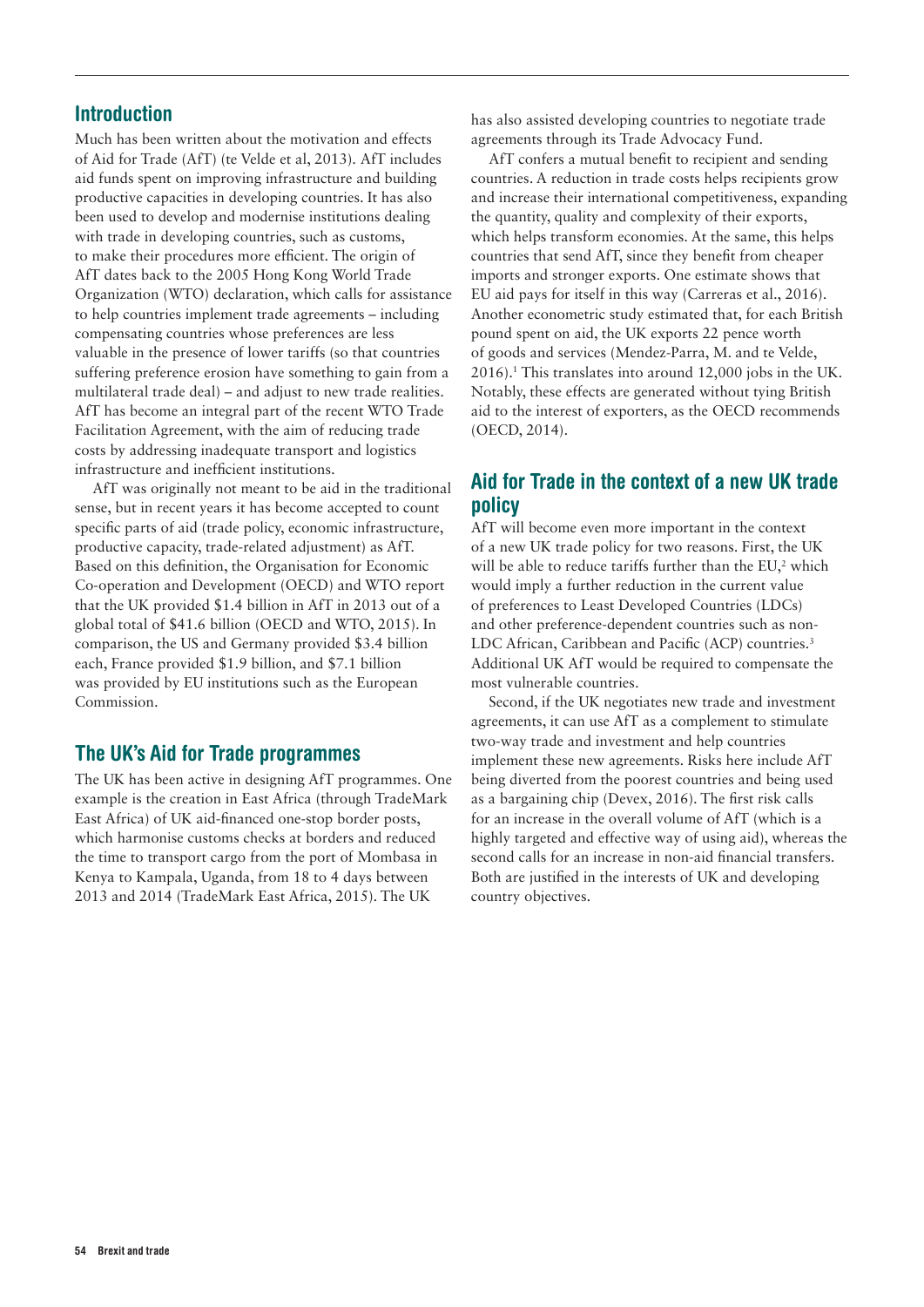# **Notes**

- 1 Calculations are available upon request.
- 2 See the essay by te Velde in this series.
- 3 See the essays by Stevens and Kennan and by Kennan in this series.

# References

- Carreras, O., Kirby, S., Liadze, I., Meaning, J., Mendez-Parra, M., Piggott, R. and te Velde, D.W. (2016, forthcoming) 'The effects of EU development co-operation on the EU'. London: Overseas Development Institute.
- Devex (2016) 'New DFID head divides UK aid community over trade focus'. Devex.com, 4 August (https://www.devex. com/news/new-dfid-head-divides-uk-aid-community-over-trade-focus-88531).
- Mendez-Parra, M. and te Velde, D.W. (2016) 'The effects of EU aid on EU employment and trade: An econometric investigation'. Report for the European Commission.
- OECD (2014) 'Revised DAC recommendation of untying ODA to the least developed Countries and heavily indebted poor countries'. Paris: OECD.
- OECD/WTO (2015) 'Aid for Trade at a Glance 2015: Reducing Trade Costs for Inclusive, Sustainable Growth'. Paris: OECD Publishing (https://www.wto.org/english/res\_e/booksp\_e/aid4trade15\_e.pdf).

TradeMark East Africa (2015) 'TMEA Annual Report 2014/15' ([https://www.trademarkea.com/download/11775/\)](https://www.trademarkea.com/download/11775/).

te Velde, D.W., Cali, M. and Razzaque, M.A (eds) (2013) 'Assessing aid for trade: Effectiveness, current issues and future directions'. London: Commonwealth Secretariat ([http://www.thecommonwealth-ilibrary.org/commonwealth/trade/](http://www.thecommonwealth-ilibrary.org/commonwealth/trade/trade-implications-of-brexit-for-commonwealth-developing-countries_5jlsngn60kxp-en) [trade-implications-of-brexit-for-commonwealth-developing-countries\\_5jlsngn60kxp-en\)](http://www.thecommonwealth-ilibrary.org/commonwealth/trade/trade-implications-of-brexit-for-commonwealth-developing-countries_5jlsngn60kxp-en).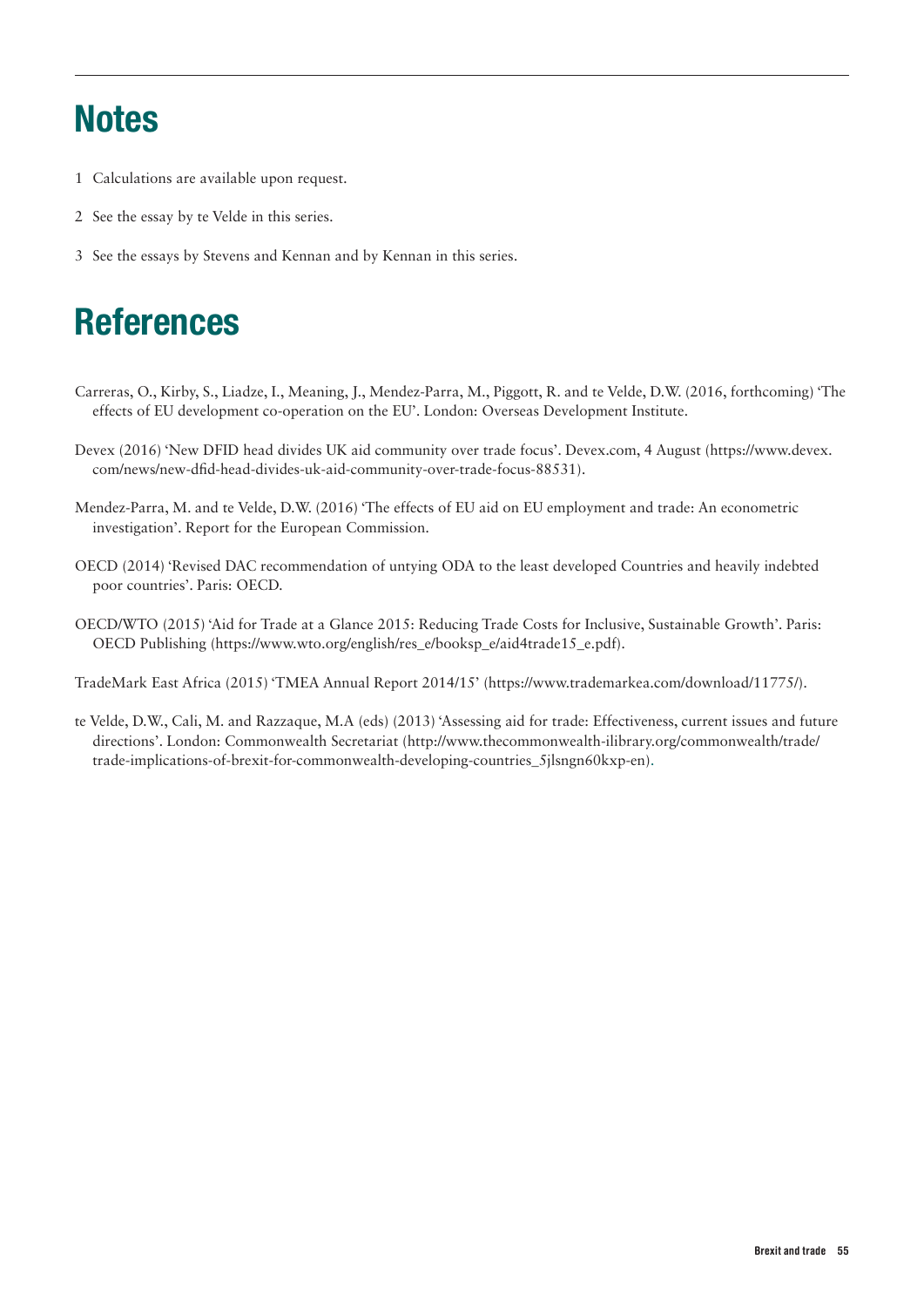# 15. Options for UK preferential trade relations amid shifting **contexts**

Ricardo Meléndez-Ortiz, International Centre for Trade and Sustainable Development

# Abstract

This essay explores some possibilities for the UK's preferential trade relations with a range of developing countries outside of the EU customs union. The possibilities take into account the shifting trade and development landscape – including new opportunities, challenges and players – as well as the role of international commerce in achieving the UN's Sustainable Development Goals.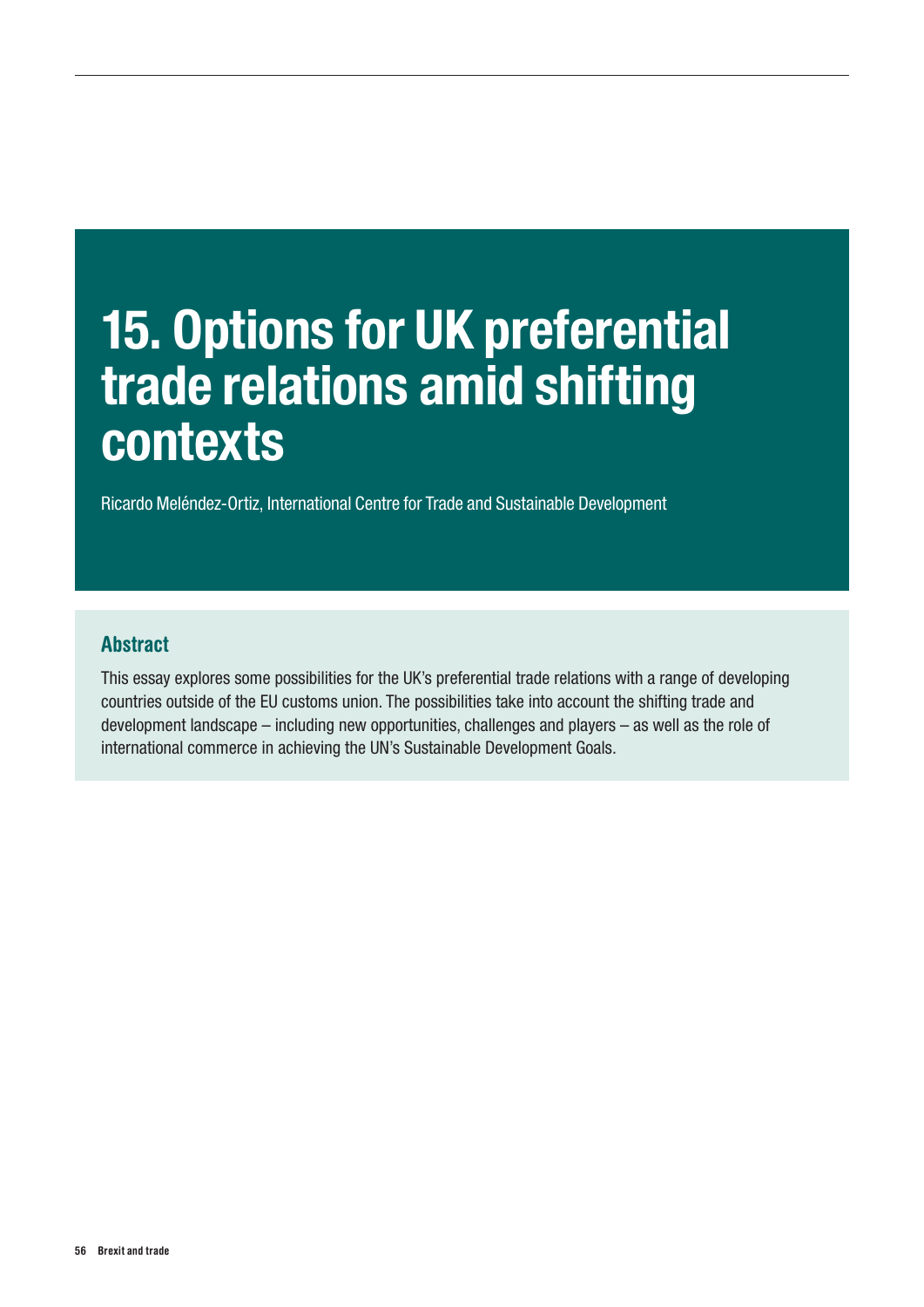Trade policy is centre of attention in the UK following the vote to leave the EU in late June. Under most conceivable Brexit models, the UK and the EU would each need to decide how to address obligations under the EU's existing preferential trade arrangements, many of which involve a variety of deals with a wide range of developing economies.<sup>1</sup> This raises a veritable deluge of questions. From the UK's perspective, all kinds of possibilities can be considered for all manner of different partners. A key challenge will be seizing opportunities to mutually improve such relations.

## Potential options for the UK

The EU's Generalised System of Preferences (GSP) includes the Everything But Arms (EBA) non-reciprocal arrangement granting duty-free, quota-free (DFQF) access to all products from Least Developed Countries (LDCs), except arms and ammunitions. For some of the world's poorest nations, these preferences can be critical to improving international competitiveness and thus boosting incomes at home. The UN's Sustainable Development Goals (SDGs) have identified DFQF market access for LDCs as a systemic means of achieving their vision.

The UK, which accounted for around 4% of merchandise exports from LDCs over the past five years (Jones, 2016), could maintain and improve its EBA preferences once outside the EU. Assuming it exits the customs union – which requires members to impose a common external tariff – it could consider strategic changes to the EU rules of origin that determine how much of an imported product must be sourced from a country in order for it to receive the relevant preferences. For example, the UK could follow the Canadian model<sup>2</sup> and implement full cumulation for preferential rules of origin for LDCs (Arcand, 2016), thus allowing these countries to use a wide range of inputs from other developing economies.3 Based on experiences of similar changes, this could help stimulate exports among LDCs or regional groups (De Melo and Portugal Perez, 2016). It should be noted that some poorer nations that are not LDCs also benefit from non-reciprocal tariff reductions or removals through other aspects of the EU GSP. This includes Sri Lanka, which has sent 11% of its goods exports to the UK over the past five years.

The EU also grants reciprocal tariff preferences to certain developing countries through free trade agreements (FTAs) or other preferential arrangements. Some 25% of exports from Belize destined for the UK over the past five years, for example, have benefited from arrangements under the EU's Economic Partnership Agreement (EPA) with the Caribbean Forum (CARIFORUM) group.

One option for the UK to shape trade relations with African, Caribbean and Pacific (ACP) economies in particular would be to simply assume its share of liabilities and reaffirm its participation in the EU EPAs currently in place with 49 of these countries. However, with the exception of CARIFORUM, these deals have not ventured beyond goods trade, and there is uncertainty over talks further down the line on services, investment, competition, data flows and other sustainability and trade-related rules. It is now a well-versed reality that trade policy and accompanying capacity-building should concern themselves with much more than just tariffs in order to advance sustainable development. Moreover, some EPAs also reflect regional configurations that no longer exist or have transformed.

The UK could alternatively forge arrangements with ACP countries that address new trade contexts and support regional integration efforts. For example, 26 southern and eastern African states have signed a Tripartite Free Trade Agreement (TFTA) aiming at tariff liberalisation, trade facilitation and disciplines on non-tariff barriers, among other areas. While there are hurdles to implementation, the participants have envisaged a second phase of talks on services, competition policy and intellectual property rights. The TFTA is also seen as a building block for the creation of a pan-African Continental Free Trade Area (CFTA) for goods and services. The UK could act simultaneously as an external catalyser of this regional integration whilst also using the CFTA as a reference for further integration with African economies.

Elsewhere, the UK is already an observer country to the Pacific Alliance between Chile,<sup>4</sup> Colombia, Peru<sup>5</sup> and Mexico<sup>6</sup> (Villareal, 2016), which is moving progressively towards the free movement of goods, services, resources and people and creating more sophisticated markets in the process. Also on the horizon is the signed Trans-Pacific Partnership (TPP), involving 12 nations ranging in economic might from the US and Japan to Vietnam, and covering a host of disciplines. Could the UK eventually consider using such new initiatives as integration platforms?

Bridging approaches (Rollo and Winters, 2016) to maintain current bilateral arrangements with developing and emerging economies secured through EU FTAs could also be pursued with countries such as Korea. Long-term strategies could then be considered for more formalised bilateral and regional trade integration with other important players across the globe – some of which are in various stages of talks with the EU – ranging from Mercosur<sup>7</sup> countries to Indonesia,<sup>8</sup> India<sup>9</sup> and China.<sup>10</sup>

## Conclusion

The landscape of global trade has shifted significantly in the past two decades (E15Initiative, 2016). Trade policies need to adapt to keep up with new opportunities, players and realities – to look to the future and not to the past. The UK has experience as a bilateral donor in capacitybuilding to make trade work for sustainable development.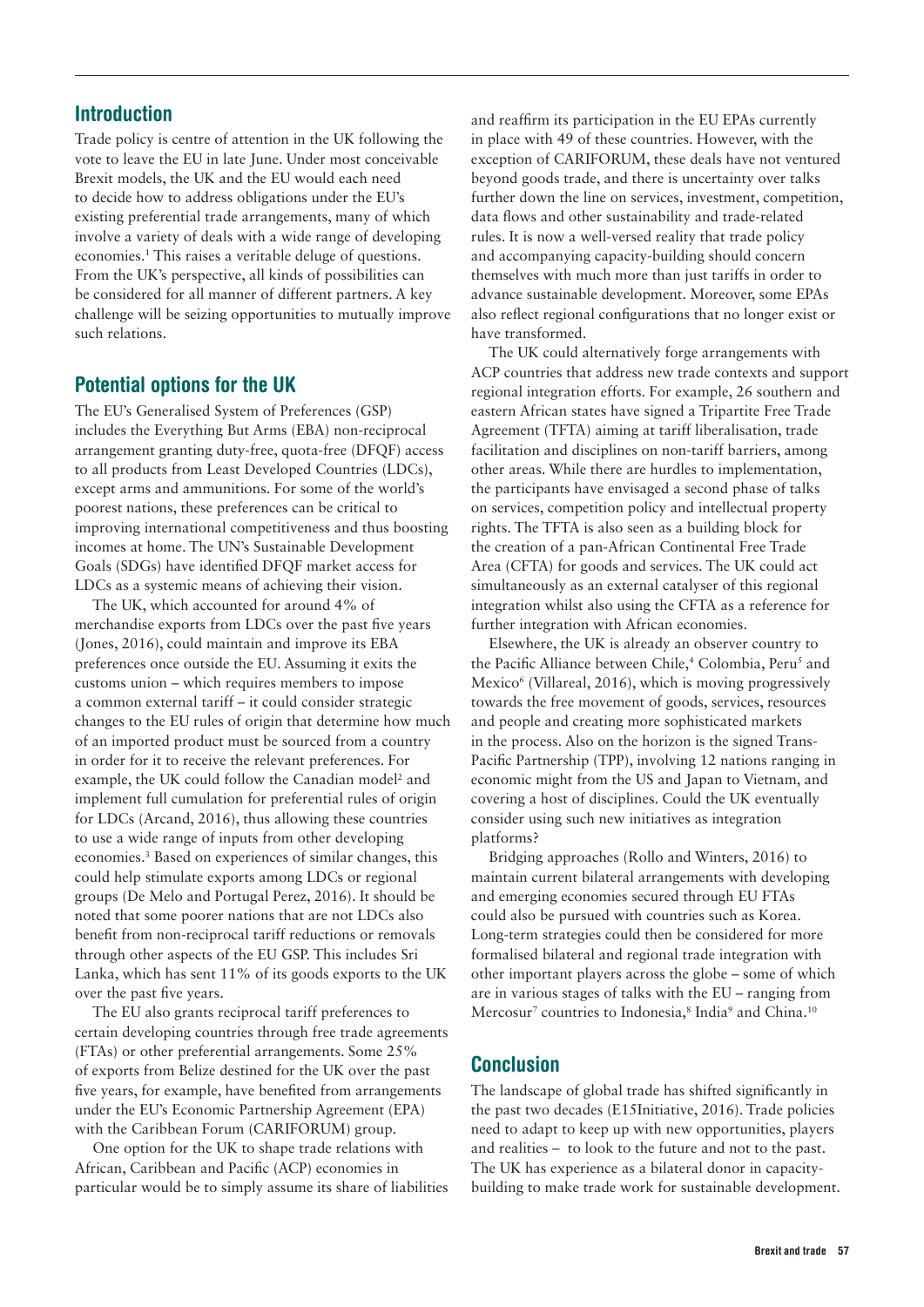Building on this could form a key pillar of relations with poorer economies and of enhancing shared prosperity. The UK should remain open to multifaceted possibilities for engagement, reflecting partner capabilities, needs

and potential. It is in a good position not only to benefit from staying engaged on trade with a full spectrum of developing economies, but also to advance sustainable development by so doing (Anderson et al., 2016).

# **Notes**

- 1 See the European Commission's map of Free Trade Agreements at http://trade.ec.europa.eu/doclib/docs/2012/june/ tradoc\_149622.pdf .
- 2 See [http://unctad.org/meetings/en/Presentation/aldc2015\\_05-agenda5\\_wto\\_en.pdf](http://unctad.org/meetings/en/Presentation/aldc2015_05-agenda5_wto_en.pdf)
- 3 See<http://www.cbsa-asfc.gc.ca/trade-commerce/tariff-tarif/ldct-tpmd-eng.html>
- 4 The EU and Chile concluded an Association Agreement in 2002, which included a comprehensive FTA that entered into force in February 2003 (see [http://ec.europa.eu/trade/policy/countries-and-regions/countries/chile/\)](http://ec.europa.eu/trade/policy/countries-and-regions/countries/chile/).
- 5 In June 2012, the EU signed a comprehensive Trade Agreement with Colombia and Peru. The agreement has provisionally applied with Peru since 1 March 2013 and with Colombia since 1 August 2013 (see [http://ec.europa.eu/](http://ec.europa.eu/trade/policy/countries-and-regions/regions/andean-community) [trade/policy/countries-and-regions/regions/andean-community](http://ec.europa.eu/trade/policy/countries-and-regions/regions/andean-community)).
- 6 The EU and Mexico are in the process of modernising an FTA that first entered into force in October 2000 (see [http://](http://ec.europa.eu/trade/policy/countries-and-regions/countries/mexico) [ec.europa.eu/trade/policy/countries-and-regions/countries/mexico\)](http://ec.europa.eu/trade/policy/countries-and-regions/countries/mexico).
- 7 Negotiations between the EU and Mercosur for a trade agreement launched in May 2010 (see [http://ec.europa.eu/](http://ec.europa.eu/trade/policy/countries-and-regions/regions/mercosur/) [trade/policy/countries-and-regions/regions/mercosur/\)](http://ec.europa.eu/trade/policy/countries-and-regions/regions/mercosur/).
- 8 Negotiations for an EU-Indonesia FTA were launched in July 2016 (see European Commission: [http://ec.europa.eu/](http://ec.europa.eu/trade/policy/countries-and-regions/countries/indonesia/) [trade/policy/countries-and-regions/countries/indonesia/\)](http://ec.europa.eu/trade/policy/countries-and-regions/countries/indonesia/).
- 9 Negotiations for an EU-India FTA were launched in 2007 (see [http://ec.europa.eu/trade/policy/countries-and-regions/](http://ec.europa.eu/trade/policy/countries-and-regions/countries/india/) [countries/india/\)](http://ec.europa.eu/trade/policy/countries-and-regions/countries/india/).
- 10 The EU and China launched negotiations on an investment agreement in November 2013 (see [http://ec.europa.eu/](http://ec.europa.eu/trade/policy/countries-and-regions/countries/china/) [trade/policy/countries-and-regions/countries/china/\)](http://ec.europa.eu/trade/policy/countries-and-regions/countries/china/).

# References

- Anderson, M., Juden, M. and Rogerson, A. (2016) 'After Brexit: New Opportunities for Global Good in the National Interest'*.* Policy Paper 089. Washington, DC: Center for Global Development ([http://www.cgdev.org/sites/default/files/](http://www.cgdev.org/sites/default/files/after-brexit-new-opportunities-global-good-national-interest-1.pdf) [after-brexit-new-opportunities-global-good-national-interest-1.pdf](http://www.cgdev.org/sites/default/files/after-brexit-new-opportunities-global-good-national-interest-1.pdf)).
- Arcand, J.-L. (2016) 'Options for Trade, Finance and Development: Getting the Institutions Right'*.* E15Initiative Policy Options Paper. Geneva: ICTSD and World Economic Forum [\(http://e15initiative.org/wp-content/uploads/2015/09/](http://e15initiative.org/wp-content/uploads/2015/09/E15_ICTSD_Finance_Development_report_2016_1002.pdf) [E15\\_ICTSD\\_Finance\\_Development\\_report\\_2016\\_1002.pdf](http://e15initiative.org/wp-content/uploads/2015/09/E15_ICTSD_Finance_Development_report_2016_1002.pdf)).
- De Melo, J. and Portugal-Perez, A. (2012) 'Preferential Market Access Design: Evidence and Lessons from African Apparel Exports to the US and the EU'. Working Paper No. 47, Clermont-Ferrand, France: FERDI.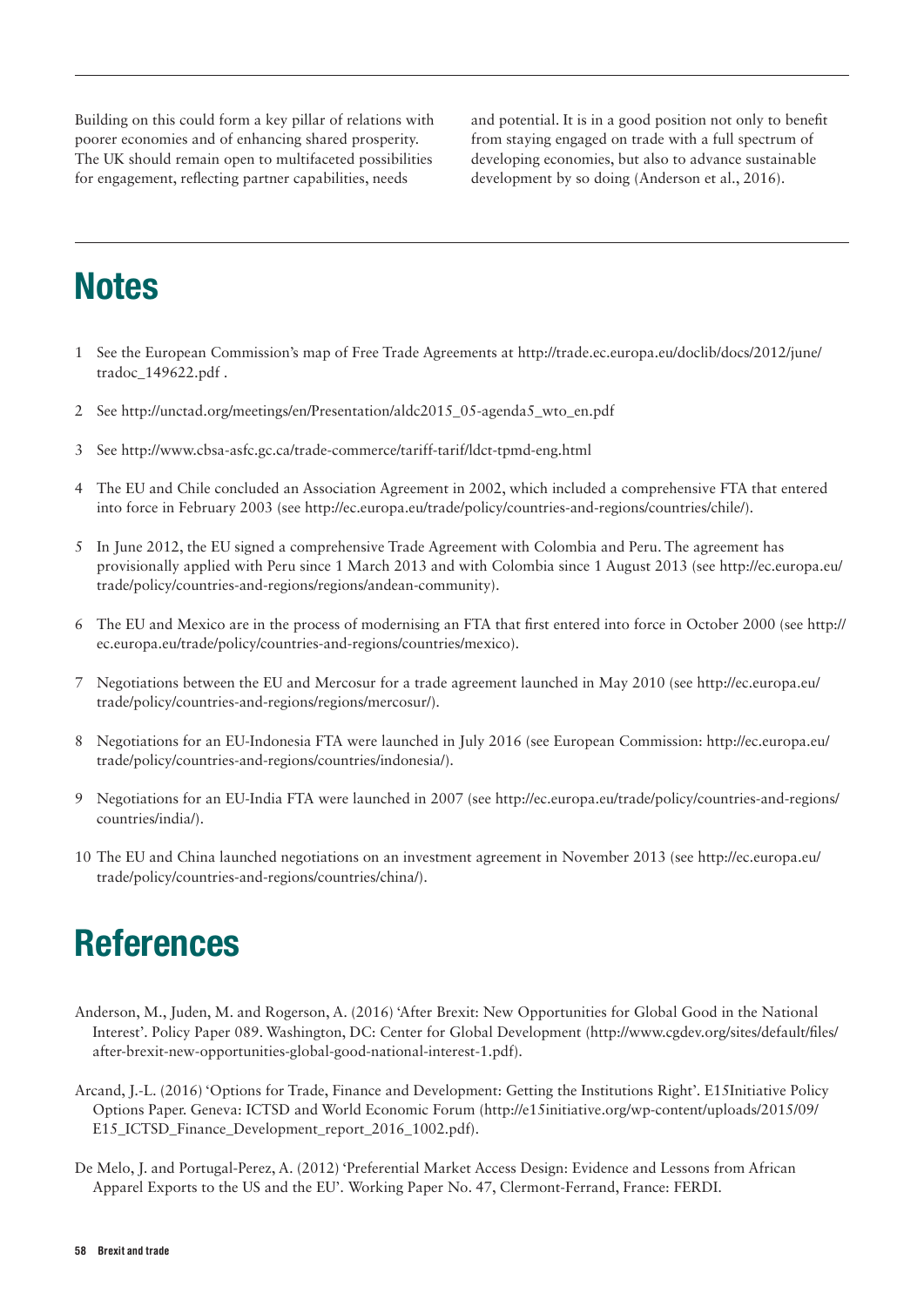- E15Initiative (2016) 'Strengthening the Global Trade and Investment System in the 21st Century: Synthesis Report'*.*  Geneva: ICTSD and World Economic Forum [\(http://e15initiative.org/wp-content/uploads/2015/09/Final-Synthesis-](http://e15initiative.org/wp-content/uploads/2015/09/Final-Synthesis-Report-12-April.pdf)[Report-12-April.pdf\)](http://e15initiative.org/wp-content/uploads/2015/09/Final-Synthesis-Report-12-April.pdf).
- Jones, E. (2016) 'Brexit: Opportunity or peril for trade with small and poor developing economies?' ICTSD Opinion. Geneva: International Centre for Trade and Sustainable Development ([http://www.ictsd.org/opinion/](http://www.ictsd.org/opinion/brexit-opportunity-or-peril-for-trade-with-small-and-poor-developing-economies) [brexit-opportunity-or-peril-for-trade-with-small-and-poor-developing-economies](http://www.ictsd.org/opinion/brexit-opportunity-or-peril-for-trade-with-small-and-poor-developing-economies)).
- Rollo, J. and Winters, L.A. (2016) 'Negotiating Britain's new trade policy*'.* VoxEU.org, 9 August [\(http://voxeu.org/article/](http://voxeu.org/article/negotiating-britain-s-new-trade-policy)) [negotiating-britain-s-new-trade-policy\).](http://voxeu.org/article/negotiating-britain-s-new-trade-policy))
- Villarreal, A.M. (2016) 'The Pacific Alliance: A Trade Integration Initiative in Latin America'*.* Washington, DC: Congressional Research Service [\(https://www.fas.org/sgp/crs/row/R43748.pdf\)](https://www.fas.org/sgp/crs/row/R43748.pdf).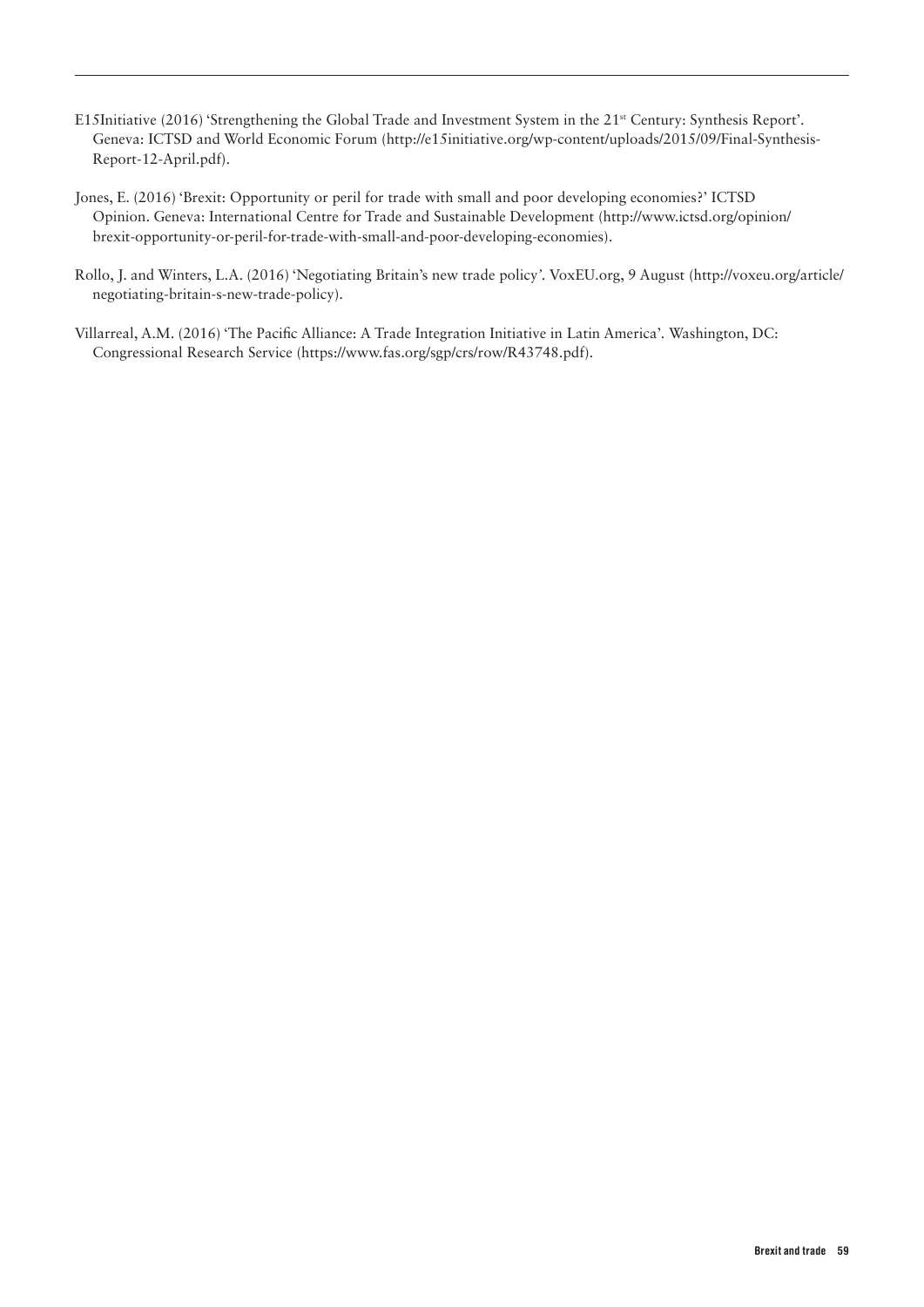# 16. Post-Brexit UK trade policy for international development: issues and way forward

Mohammad Razzaque and Brendan Vickers, Commonwealth Secretariat

### Abstract

The UK is an important trade partner for many African, Caribbean and Pacific countries, so it is imperative that Brexit does not result in trade disruptions or unfavourable outcomes for these countries. This essay offers some guidelines for shaping future trade arrangements. The UK should start regular consultations now to ensure the trade interests of the world's poorest countries are secured and advanced.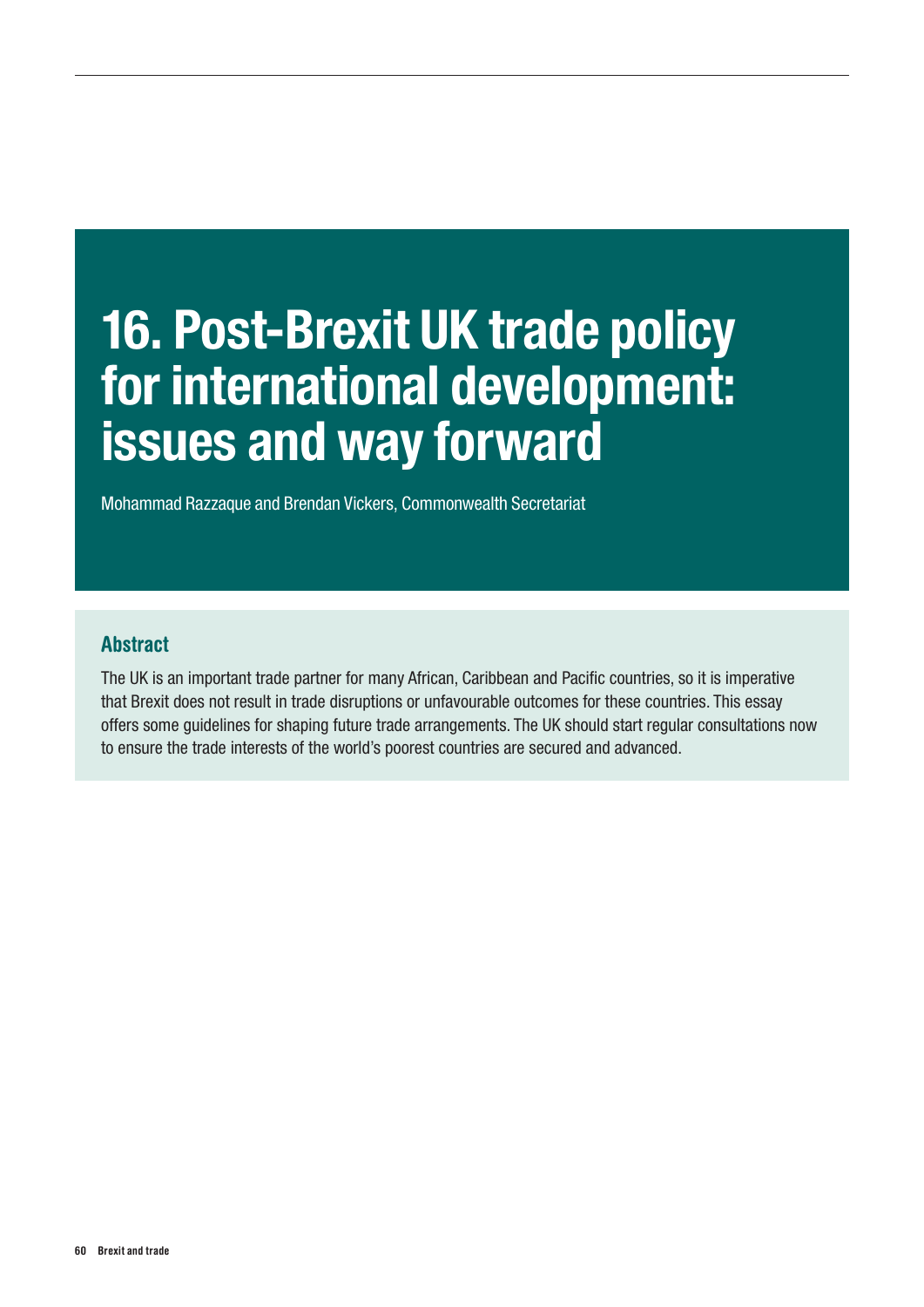The prospect of the UK leaving the EU and formulating its own trade policy raises important concerns about the implications for future trading arrangements with the African, Caribbean and Pacific (ACP) countries, especially the Least Developed Countries (LDCs) within this group. This essay offers some broad guidelines for making the new UK trade policy a genuinely development-friendly one.

The UK is an important trade partner for many ACP states. Various capacity constraints mean these countries have not been able to grow their exports substantially. Nevertheless, sub-Saharan African countries almost doubled their merchandise exports to the UK over the period 2000–2014 from \$8 billion to about \$16 billion, while exports by LDCs (including non-ACP LDCs) grew roughly fivefold over the same period (from \$1.6 billion to about \$8 billion). Although information on bilateral services trade is not readily available, it is clear that the UK has also been one of the most important drivers of services exports for many tourism-dependent ACP countries. Remittances from the UK are also quite high for several ACP countries.

#### Shaping the UK's future trade arrangements

Given the importance of the UK market for many ACP and LDC exporters, it is imperative that Brexit does not result in trade disruptions or unfavourable outcomes for these countries. There are various possibilities for framing and shaping the UK's future trading arrangements with the ACP countries.

For the LDCs, perhaps the best option would be for the UK to devise its own Generalised System of Preferences (GSP) that builds upon and improves current arrangements for the world's poorest countries. Under the EU's Everything But-Arms (EBA) scheme, the EU (including the UK) provides duty-free, quota-free market access for all goods (except arms and ammunition) originating in LDCs. Post-Brexit, the UK Government should at least maintain this level of market access for LDCs. However, it can go even further by offering more favourable terms. Improvements can be made in at least two areas.

First, the rules of origin requirements for meeting the eligibility criteria for EU trade preferences are in many cases quite stringent and complex. The UK should consider using simpler origin determination criteria. The rules of origin provisions offered by Australia and Canada, for example, whereby recipient countries are required to add 25% local value before being able to access preferential tariff margins, are widely considered to be much better practices. It may be possible to allow for further relaxation of value addition requirements by considering regional cumulation of origin (that is, allowing LDCs to source raw materials from other LDCs and ACP countries).

Second, the UK's offer of trade preferences should be extended to services, in line with the agreed LDC

Services Waiver under the World Trade Organization (WTO). There is an opportunity here to set an example by offering preferences in services that will be commercially meaningful to LDCs. Of course, defining such a preference regime in services is challenging. But this is an area where gains for LDCs could be quite substantial.

Turning to the ACP countries, future arrangements might be quite complex. Whereas EBA-type unilateral trade preferences for LDCs (including the 40 ACP LDCs) are likely to be relatively straightforward, given exceptions related to the WTO's provisions for applying the mostfavoured nation (MFN) principle, similar provisions for other ACP countries will require non-reciprocal trade agreements. Since the EU's Economic Partnership Agreements (EPAs) confer duty-free, quota-free access to the EU for all signatories, post-Brexit UK policies will need to provide equivalent market access for non-LDC ACP countries to avoid any trade disruptions.

One key issue is whether the UK can install replica EPAs for ACP countries that have already signed deals with the EU. While the existing EPAs could provide a framework, this would reopen negotiations on many (possibly contentious) issues. As the UK would not be in the same powerful bargaining position as the EU, this could prolong the process for years. In addition, the question of why LDCs should offer reciprocal treatment when they can access EBA preferences – something never fully addressed in the EPA negotiations – could add to the complexity. There is also a view that, rather than strengthening regional integration in Africa, the EPAs have actually fragmented the existing regional economic communities (RECs) by establishing five different reciprocal trading regimes with Europe. The UK will need to consider whether replication of EPAs is possible and should be pursued.

To avoid any immediate adverse outcomes, one way forward for the UK would be to request WTO waivers for its ACP partners, allowing it to offer unilateral trade preferences. There are precedents for such arrangements, including the African Growth and Opportunity Act for the US and the Caribbean Basin Initiative. This option could avoid having to enter into difficult negotiations with ACP countries at this stage, while ensuring continuity of preferential treatment for them.

In the medium to longer term, the UK could consider negotiating development-friendly, WTO-compatible trade agreements with ACP regions. Under the African Union's formal integration plan, member states aim to launch an African Customs Union by 2019. While this is an extremely ambitious target with many challenges, such an arrangement could provide an opportunity for post-Brexit UK and Africa to negotiate a single free trade agreement that reinforces African continental integration.

Finally, UK policy-makers should reassure LDCs and ACP countries that their market access to the UK after the two years (or more) of withdrawal negotiations from the EU will be just as favourable as existing arrangements.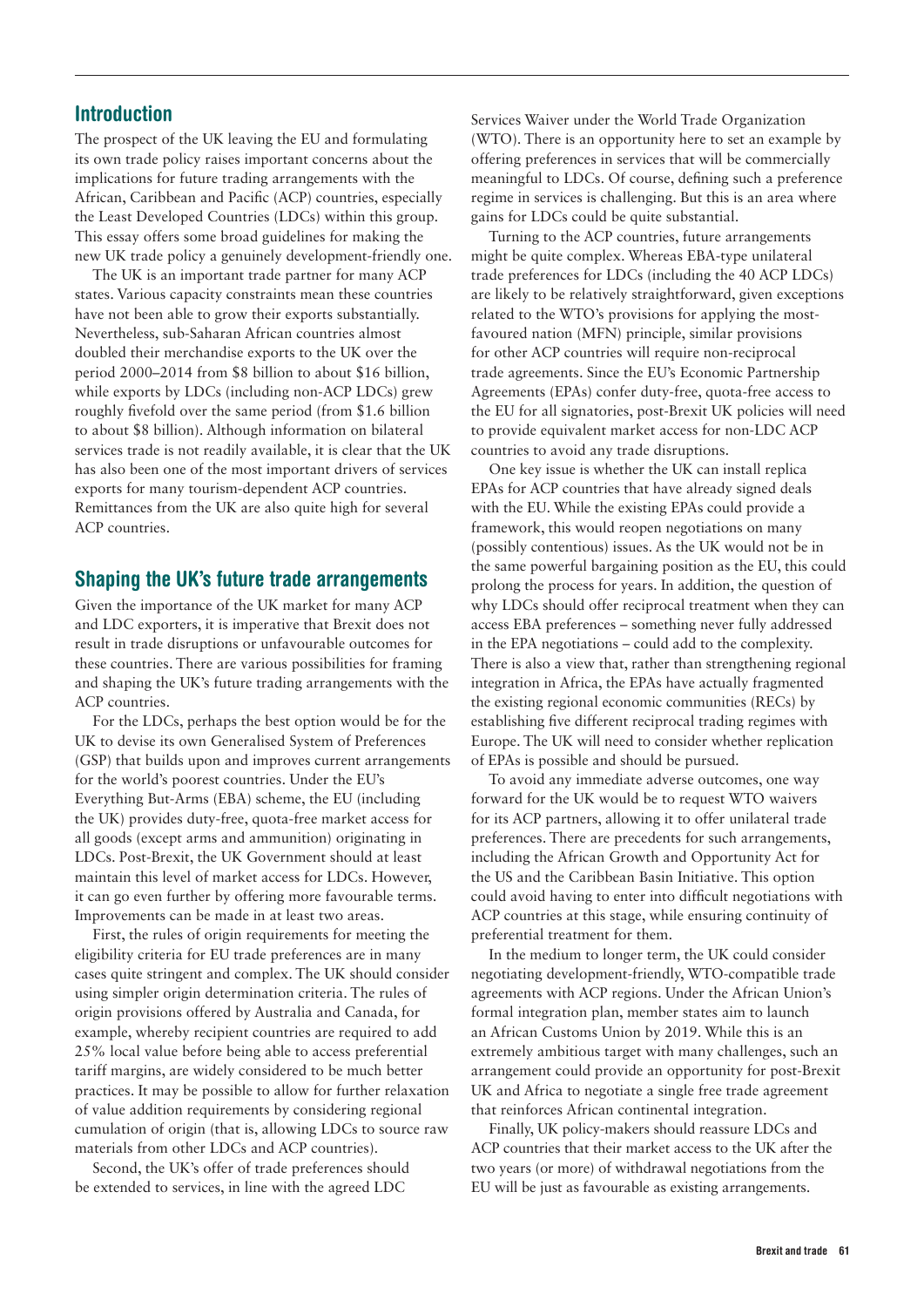Given Brexit-related uncertainties, such reassurances of trade continuity are imperative for investment decisions and future planning. There will be many competing demands on its post-Brexit negotiating capacity, so the UK should start regular consultations now to ensure the trade interests of the world's poorest countries are secured and advanced. It will also be important to ensure that trade-related standards, such as sanitary and phyto-sanitary measures and technical barriers to trade, do not unnecessarily restrict trade.

# Conclusion

The UK's commitment to promoting trade-led development has been laudable. It has consistently recognised the challenges facing, and championed the special needs of, country groups such as the LDCs,

sub-Saharan Africa and the small states. It is also one of the few high-income countries that meets the UN target of providing 0.7% of gross national income as overseas development assistance. It is in this spirit that, with its newfound trade policy sovereignty, the UK should seek improvements over the currently existing trade preferences for ACP states and LDCs.

*The views expressed are those of the authors and do not necessarily represent those of the Commonwealth Secretariat.*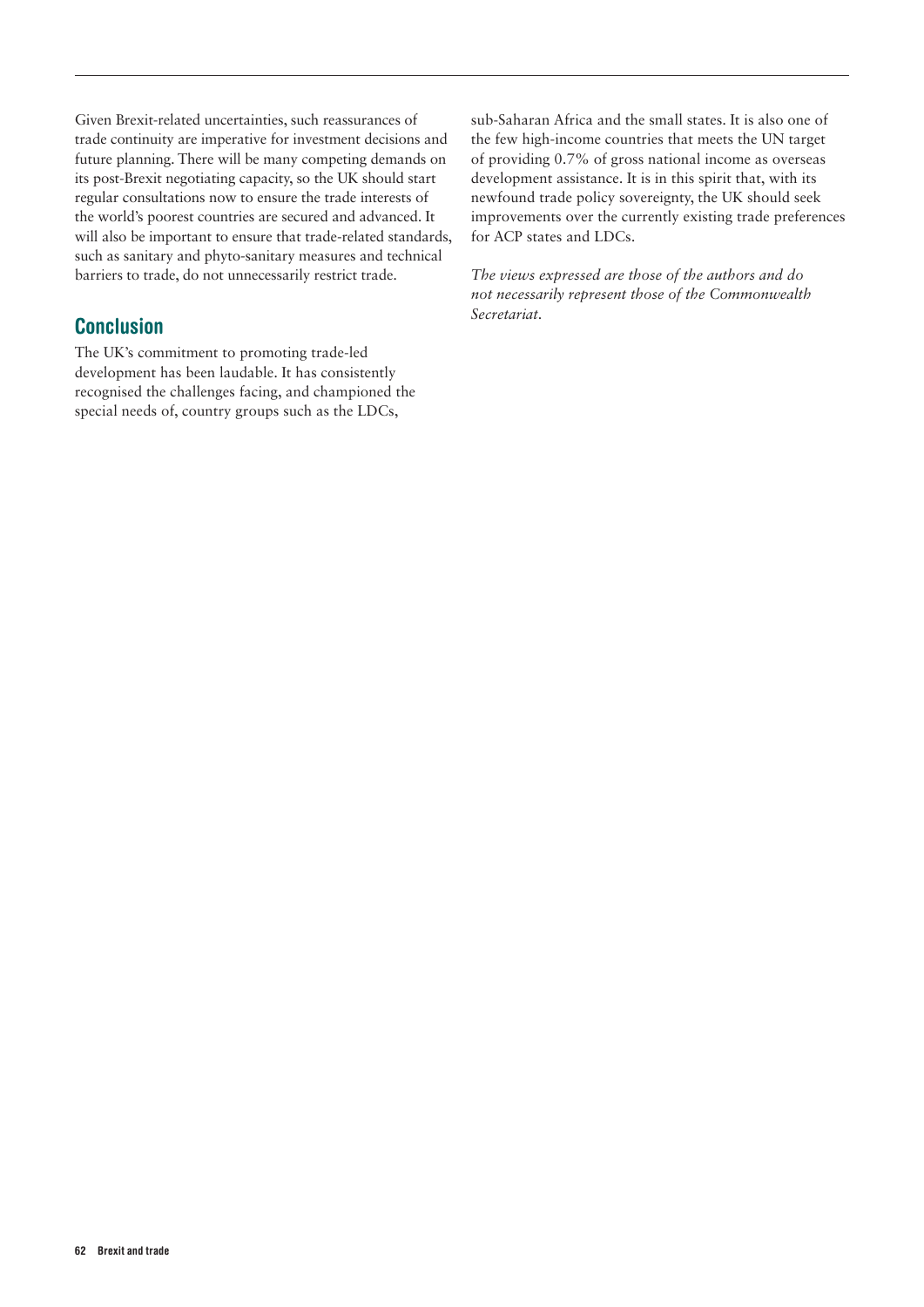# 17. Options for the UK's offer to developing countries on international trade: a perspective from Africa

David Luke and Jamie MacLeod, UN Economic Commission for Africa

# **Abstract**

Africa, as a historically linked, rapidly developing and continually important trading partner for the UK, should be a priority for the UK's new post-Brexit trading arrangements. This essay argues that the new UK trade policy towards the continent should reinforce Africa's regional integration initiatives; should be pro-poor and pro-development; and should ensure continuity and certainty for Africa's exports.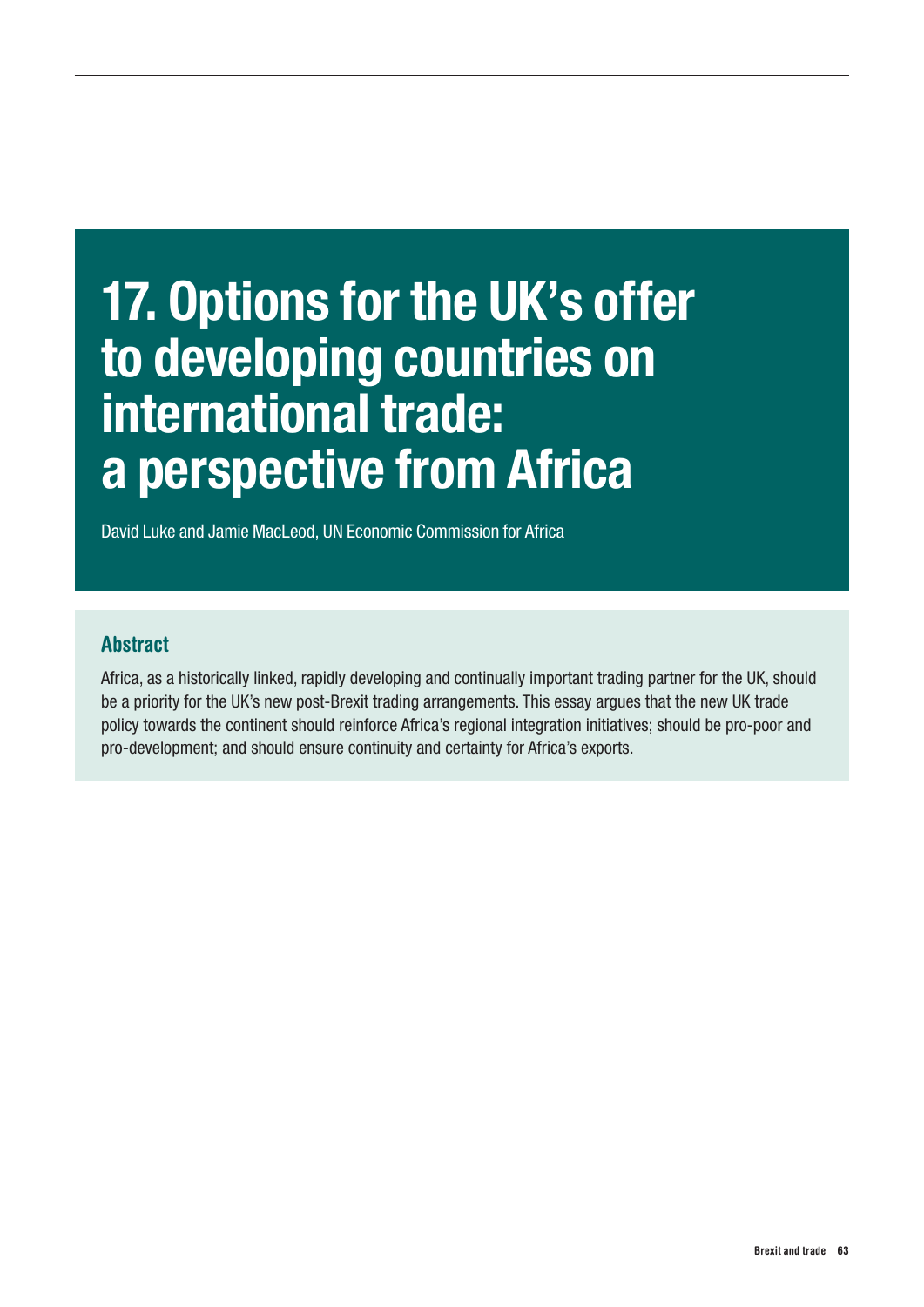Beyond the headlines in reaction to the vote to leave the EU – which have dominated both the UK and world media alike – are the emerging nuances of Brexit. Most importantly, these include development-friendly options for the UK's post-Brexit trading arrangements with Africa. From an African perspective, we highlight, the three principles that should underline the UK's trading engagements with the continent: support for Africa's regional integration priorities, pro-poor and pro-development trade arrangements, and market access continuity.

## Anglo–African Trade

When the UK joined the European Economic Community (EEC) 43 years ago, it transferred all authority for its trading arrangements to the EEC. In 2014, the UK's \$1.1 trillion in trade was channelled through these clear and predictable legal and institutional frameworks.

For Africa, this included the Cotonou Agreement, which expanded preferential access to the EU market while setting up the Economic Partnership Agreements (EPAs) through which Africa is poised to gradually open up 75-80% of its own market to the EU.

Once outside the EU, the UK must design and build its own replacement trade policy for Africa, drawing lessons (where applicable) from the EPA experiences, recognising Africa's policy priorities, being an ally to Africa at the World Trade Organization (WTO) and ensuring continuity and certainty for African businesses and countries reliant on the UK market.

# Supporting Africa's regional integration priorities

The UK must consider foremost a continental approach to a comprehensive trade agreement with all 54 African countries. This would align with Africa's plans for continental regional integration as proposed by the African Union's Agenda 2063, in particular the Continental Free Trade Area (currently under negotiation) and an eventual Continental Customs Union. Complementary to this would be the scaling-up of the UK's investment in support of Africa's integration efforts. Doing so will help realise the development of Africa's intraregional value chains and markets for industrialisation.

A single continental approach would also reduce the multiplicity of new arrangements facing UK negotiators, easing the post-Brexit negotiating burden. The US has proposed such an approach as the successor arrangement to its Africa Growth and Opportunity Act, which is scheduled to be phased out after 2025.

# Pro-poor, pro-development

A continent-wide trade agreement with Africa should incorporate limited reciprocity, immediate access to the UK market, flexible rules of origin that allow for crosscumulation and phased-in access to the African market. Indeed, these are core elements of the EPAs that would likely form the basis for discussions.

But the UK should aspire to a truly development-oriented trade agreement that includes references to the environment and climate change, and in particular green technology transfer; that removes subsidies that unfairly disadvantage African agriculture, fostering a rural poverty trap; and that creates partnerships in services to help African countries learn from the UK's strengths.

The UK should also address EU technical barriers to trade, which restrict the UK market for products in which Africa has a comparative advantage, such as tropical fruits and vegetables, fish products and bovine meats. The Citrus Growers' Association of Southern Africa has suggested that revised UK plant health regulations on citrus imports could be easier to comply with than present EU regulations<sup>1</sup>. Similar improvements could be arranged for fish and beef, of which African exports to the EU have fallen following compulsory and expensive regulations. An example is provided by the regulations to prevent bovine spongiform encephalopathy (BSE), which are applied to African countries in which BSE has never been diagnosed. In realising these advantages, the UK could continue to recognise EU standards so as not to duplicate regulations where unnecessary.

Beyond trade agreements, the UK should prove itself an ally to Africa at the WTO, championing African priorities such as special and differential treatment and eliminating agriculture subsidies.

# Market access continuity

Transitional trading arrangements will be required while any continental agreement is determined. The UK will have many negotiating priorities during Brexit, and these transitional arrangements must bridge the gap to a more comprehensive and progressive trade agreement, which is likely to take more time.

The preferable option is for the UK to incorporate transitional arrangements into its EU leaving conditions such that it temporarily continues to participate in EU– Africa trade arrangements. Article 50 does not define the scope and content of the withdrawal arrangements, so it is feasible that the UK could negotiate to retain transitional membership of certain agreements. This would provide legal certainty and assurance for African exporters and investors, and continuity for African businesses.

# **Conclusion**

The UK faces a considerable range of negotiating priorities. Africa, as a rapidly developing and historically linked trading partner, should not be overlooked in these. In crafting its trade policy approach to Africa, the UK must reinforce the continent's regional integration initiatives; it must ensure market access continuity and certainty; and it should base its agreements on a pro-poor and pro-development principle.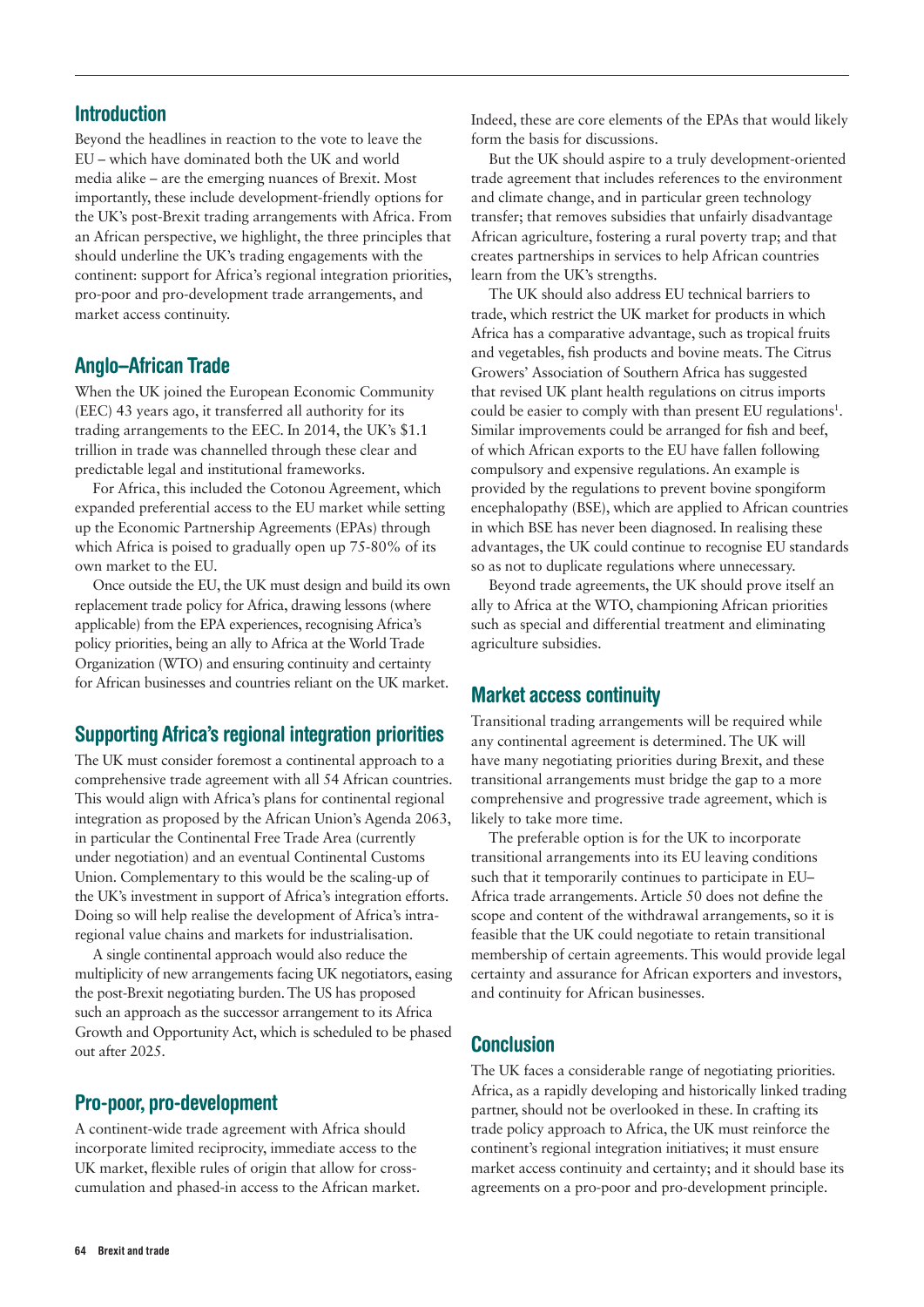# **Notes**

1. <http://www.fruitnet.com/eurofruit/article/169211/rsa-citrus-trade-sees-brexit-opportunities>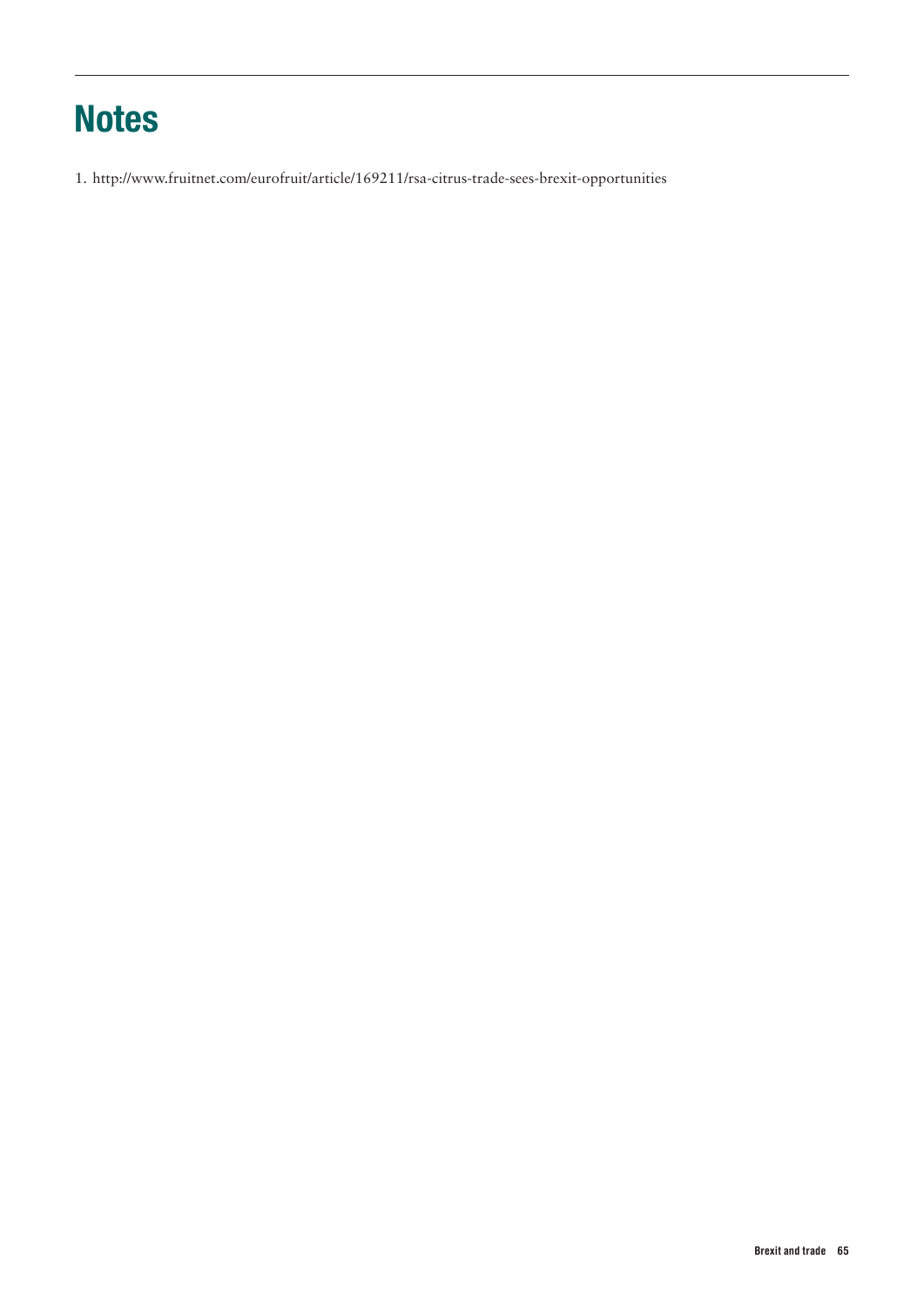# 18. Why trade with Asia is vital to the UK economy

Ganeshan Wignaraja, Asian Development Bank

## Abstract

Trade between the UK and Asia presents an opportunity for shared economic prosperity in a fragile world economy. This essay discusses how a coherent and focused post-Brexit UK trade policy with an emphasis on Asia will help realise these opportunities. It also mentions key risks to trade outcomes.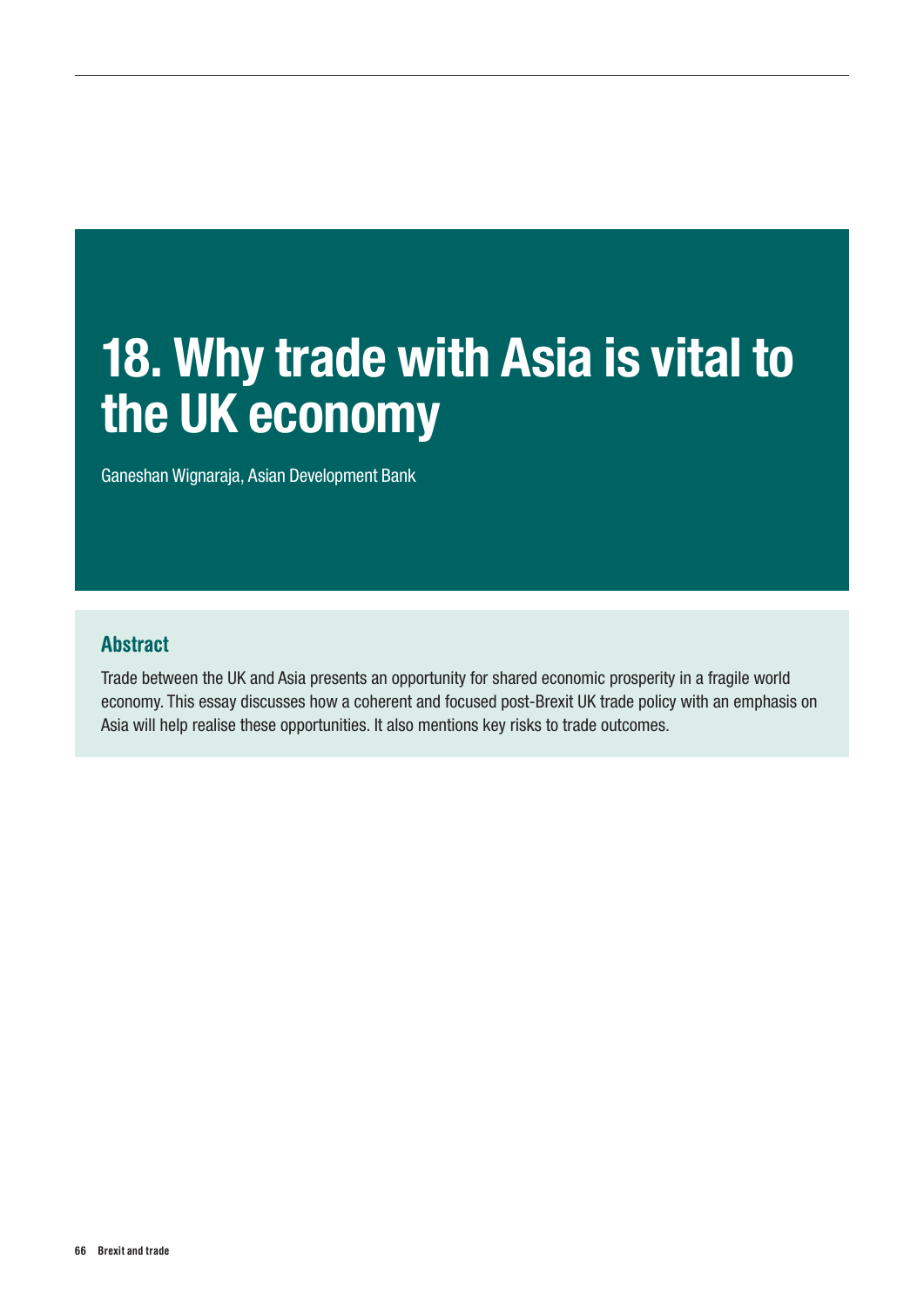The UK is rethinking its approach to trade with developing countries in Asia following the vote to leave the EU. This essay discusses Asia–UK trade relations, opportunities, policy priorities and risks.

## Trade between the UK and developing Asia

The UK is not a major trading partner for developing Asia. Exports to the UK from developing Asia made up only 0.6% of developing Asia's gross domestic product annually from 2013 to 2015, and imports from the UK to developing Asia made up just 0.3%.<sup>1</sup> Only a few economies – Hong Kong, China, Viet Nam, Cambodia, Bangladesh and Sri Lanka – have strong trade ties with the UK. With these exceptions, developing Asia is therefore relatively insulated from any potential economic shock from Brexit transmitted through a fall in trade. This also means that trade between developing Asia and the UK seems to be below potential. Developing Asia is a bright spot in a fragile world economy, with growth of about 6% projected in the next two years and a growing consumeroriented middle class estimated to number over 2 billion by 2030.<sup>2</sup> In the future, China, India and the Association of Southeast Asian Nations (ASEAN) could become important trading partners for the UK.

Notable trade complementarity exists with the UK. Sophisticated global value chains (GVCs) centred on east Asia have driven exports of labour-intensive and mediumtechnology manufacturing,<sup>3</sup> in return for imports of services and high-end manufacturing from the UK. GVCs also offer opportunities for two-way foreign direct investment (FDI) in manufacturing and energy and transport infrastructure. More trade and FDI with developing Asia would stimulate key sectors in the UK, including financial and professional services, green technology and services, creative services (e.g. music, literature and film) and manufacturing (agri-food, automotives, aerospace, chemicals and pharmaceuticals).

Trade barriers have held back the expansion of trade between developing Asia and the UK. In 2014, average tariffs on all goods fell to historic lows of 8.7% in developing Asia and 5.3% in the EU, but tariff peaks for sensitive sectors like agriculture remain quite high.4 In addition, rising non-tariff measures (NTMs) and restrictions on the services trade have followed concerns over jobs since the global financial crisis.

## Priorities for fostering trade

Many uncertainties prevail over the timing of the UK triggering Article 50 of the EU Treaty and the shape of a new trade deal between the UK and the EU. Accordingly, trade between the UK and developing Asia will be governed by EU trade policy for the foreseeable future, including the Generalised System of Preferences (GSP) for developing countries, a solitary EU–Korea free trade

agreement (FTA) and most-favoured nation treatment under the World Trade Organization (WTO). In addition, an EU-India FTA has been under negotiation since 2007 and an EU–Japan FTA since 2013.

Assuming that the UK ends up with an independent national trade policy, given the country's scarce trade negotiating capacity, a limited trade policy agenda makes sense. The following priorities will help foster trade between developing Asia and the UK.

#### Forge an FTA with China

China, Asia's largest economy, is continuing the gradual shift in its growth model from relying on exports and investment towards domestic consumption and the services sector, so as to achieve more balanced and sustainable growth.<sup>5</sup> The UK would be an attractive FTA partner given its close trade complementarity with China based on the UK's strengths (in financial services, green technology and services, and highend manufacturing, for example), its close political ties with China and its geographical proximity to Europe.

A UK–China FTA should strive to be comprehensive and of a high standard. It should cover rules on goods, services, investment, trade facilitation, intellectual property and dispute settlement. It should also have a built-in agenda for deepening liberalisation over time. Challenging issues in China's business environment may arise during negotiations, such as NTMs against imports, industrial subsidies for state-owned enterprises and insufficient intellectual property enforcement. Likewise, the UK's strict visa rules for business people and tough environmental standards may come up. However, China's 2008 FTA with New Zealand and its 2015 FTA with Australia offer templates for an FTA with the UK.

Extending the UK-China FTA negotiations to include Hong Kong should be explored, as much of China's trade takes place through it. FTAs with Korea and Japan should also be considered, using EU FTAs with these countries as templates.

#### Engage in plurilateral trade agreements

Covering trade rules in specific sectors for like-minded countries on a voluntary basis, plurilateral trade agreements are increasingly being negotiated among WTO members. Ongoing negotiations on environmental goods and trade in services could be concluded in 2016–2017, while earlier plurilateral deals include the Information Technology Agreement and the Government Procurement Agreement. When feasible, the UK should become a member of plurilateral agreements that include middle-income southeast Asian economies, such as China and India.

#### Consider creating a GSP scheme for Least Developed **Countries**

The UK's GSP could emulate the EU's Everything But Arms arrangement and allow Least Developed Countries (LDCs) duty-free, quota-free access to the UK for all their goods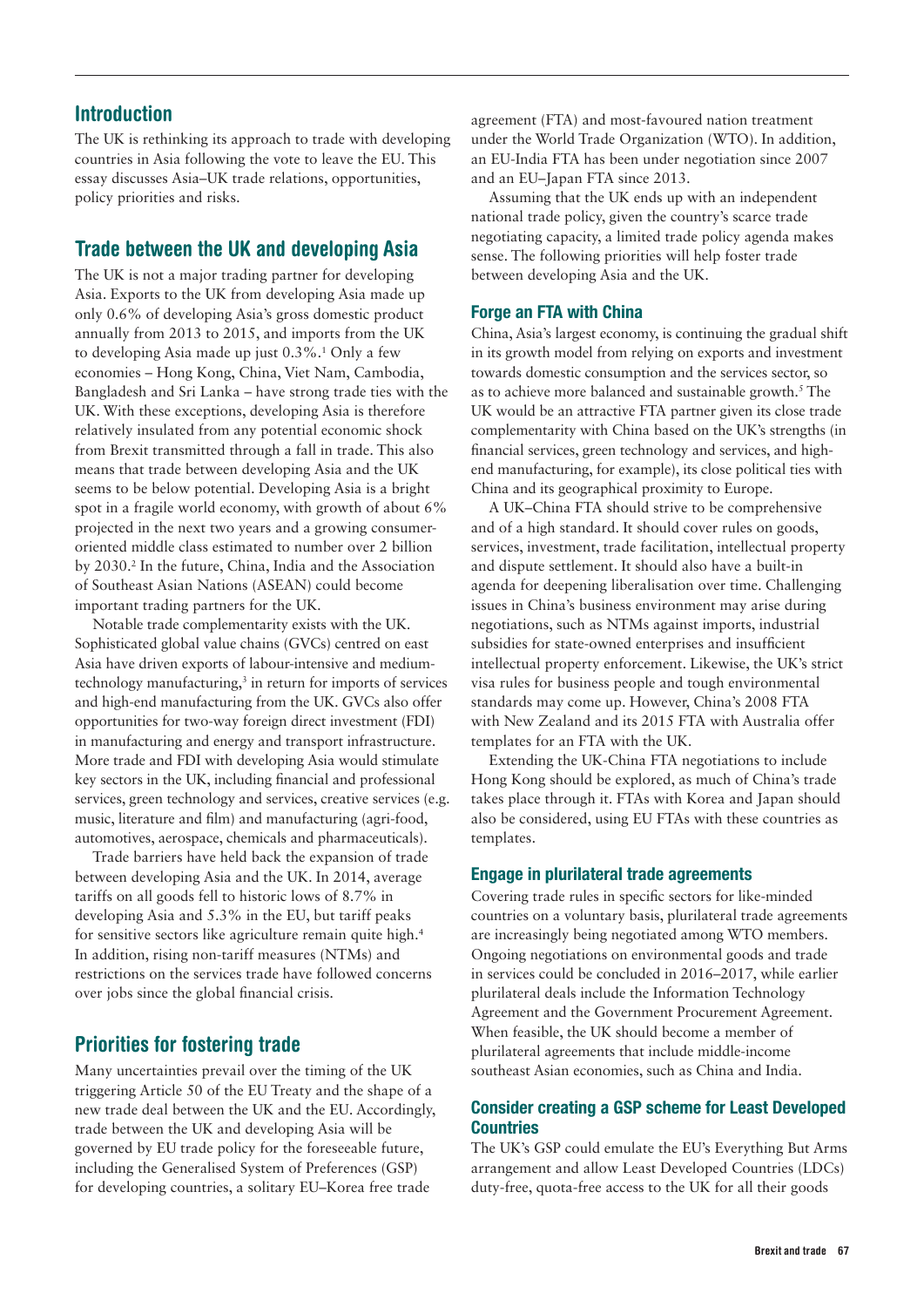(except arms and ammunition). Afghanistan, Bangladesh, Cambodia, Nepal, Myanmar and Timor-Leste are the likely Asian LDC beneficiaries.

#### Use the WTO's Dispute Settlement Mechanism to resolve trade quarrels, enforce trade rules and facilitate smooth trade flows with developing Asia

The UK should re-establish its credentials in the WTO and invest in independent international trade law capabilities to use the WTO's Dispute Settlement Mechanism effectively. Although it is a founding WTO member, the UK is presently represented by the EU and included in EU dispute settlement cases.

There are risks that trade outcomes will be dampened.<sup>6</sup> Trade agreements typically take longer to negotiate than expected, particularly those involving services and new trade issues. China's FTA with New Zealand took three years; the FTA with Australia took a decade. Furthermore, rising anti-globalisation sentiments mean such agreements may face difficulties in getting legislative ratification and exhibit more limited depth than expected. Providing adjustment assistance to losing sectors, retraining for

workers and ensuring social safety nets can be useful to maintain public support for trade liberalisation. Finally, as the use of FTA preferences may be less than optimal, it is vital to strengthen trade promotion services and business support for small and medium enterprises.

## **Conclusion**

A stronger focus on Asia in the UK's independent trade policy is vital for opening trade and for mutual economic prosperity. To ensure success, the policy should focus on a limited agenda, and do it well. This should involve an FTA with China and the exploration of FTAs with Japan and Korea, plurilateral trade agreements, a GSP scheme for LDCs and using the WTO's Dispute Settlement Mechanism. Mitigating key risks relating to sectoral adjustment, depth of FTAs and sub-optimal use of FTA preferences will likely enhance the effectiveness of the UK's independent trade policy.

*The views expressed here are solely those of the author and should not be attributed to the Asian Development Bank.*

# **Notes**

- 1. Estimated from the IMF Direction of Trade Statistics and the IMF World Economic Outlook.
- 2. See ADB (2016) for short-term GDP forecasts for Asia and ADB and ADBI (2014) for economic scenarios to 2030.
- 3. See Wignaraja (2016 eds) for detailed of patterns and drivers of GVCs and production networks in East Asia.
- 4. Estimated from the World Trade Organization Tariff Profile and Integrated Trade Intelligence Portal.
- 5. Wignaraja (2012) examines the role of trade policy in supporting China's rise in global trade and emerging policy challenges. ADB and ADBI (2014) assess the future economic implications of the structural transformation in China for Asia and the global economy.
- 6. See Kawai and Wignaraja (2014) for an assessment of these risks in the context of Asian FTAs.

# References

Asian Development Bank (2016) 'Asian Development Bank Outlook 2016 Supplement'. Manila: Asian Development Bank.

Asian Development Bank and Asian Development Bank Institute (2014) 'ASEAN, the PRC and India: The Great Transformation'. Manila and Tokyo: Asian Development Bank and Asian Development Bank Institute.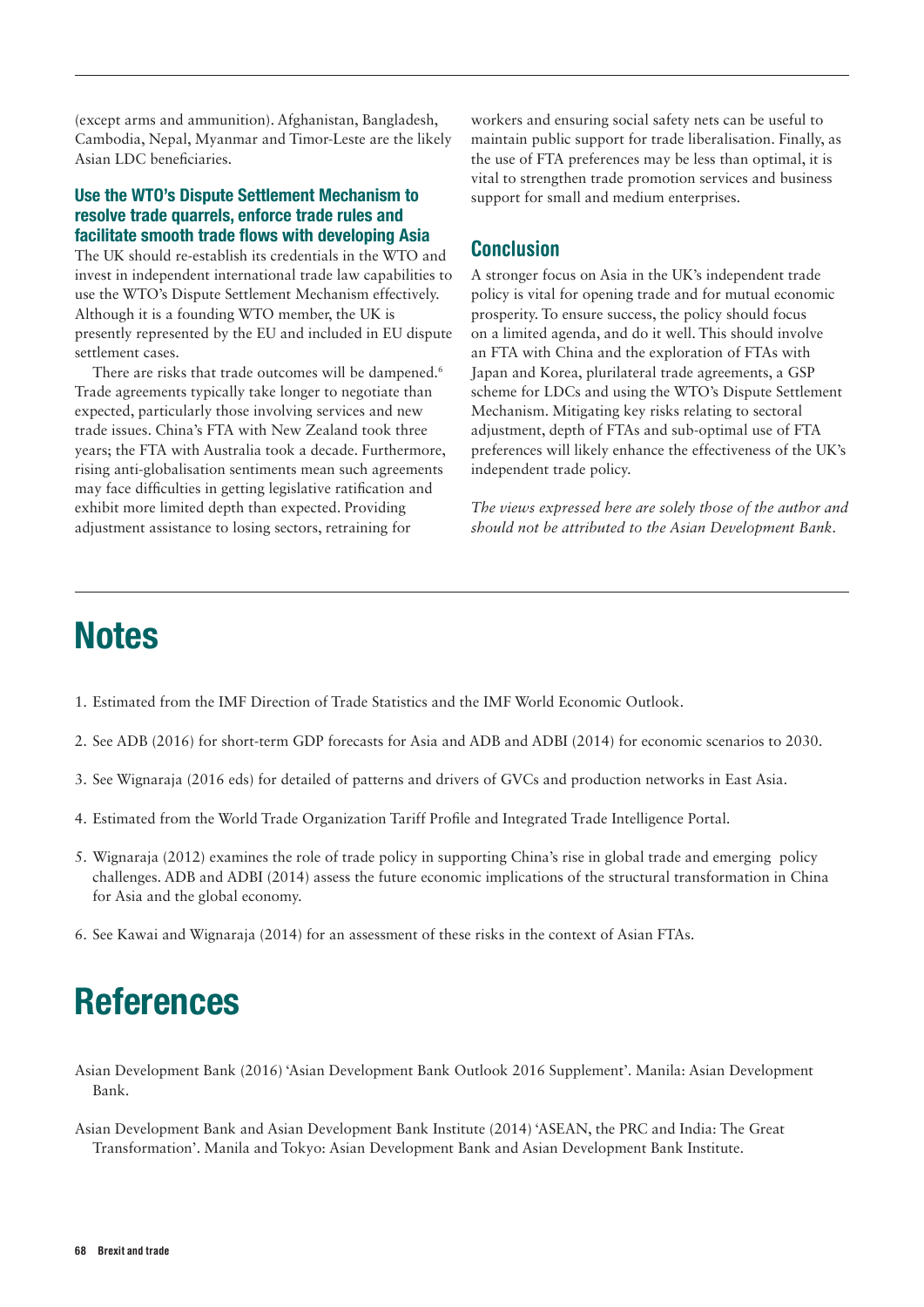- Kawai, M. and Wignaraja, G. (2014) 'Policy Challenges Posed by Asian Free Trade Agreements: A Review of the Evidence', in R. Baldwin, M. Kawai and G. Wignaraja (eds), *A World Trade Organization for the 21st Century*. Cheltenham, UK: Edward Elgar.
- Wignaraja, G. (2016 eds.) 'Production Networks and Enterprises in East Asia: Industry and Firm-level Analysis'. Heidelberg: Springer.
- Wignaraja, G. (2012) 'Commercial Policy and Experience in the Giants: China and India', in M. Kreinin and M. Plummer (eds), *The Oxford Handbook of Commercial Policy*. Oxford: Oxford University Press.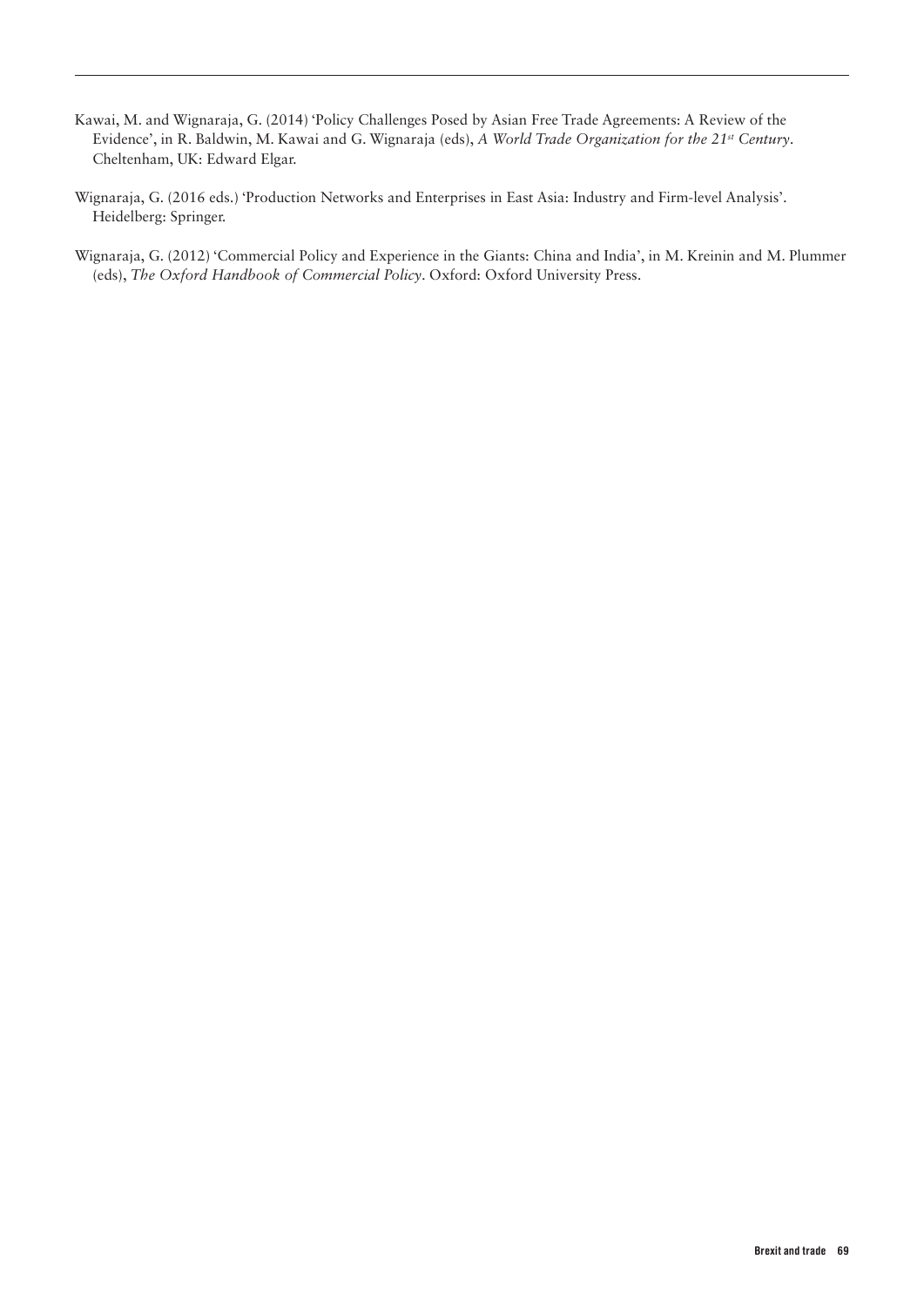# 19. Brexit and Latin America

Max Mendez-Parra, Overseas Development Institute

# Abstract

The effect of Brexit on trade with Latin America will be small, but the potential benefits of stronger links between the UK and the region are large for both. This essay argues that while a free trade agreement with Brazil is difficult to foresee, quick positive results could be realised with other countries in the region.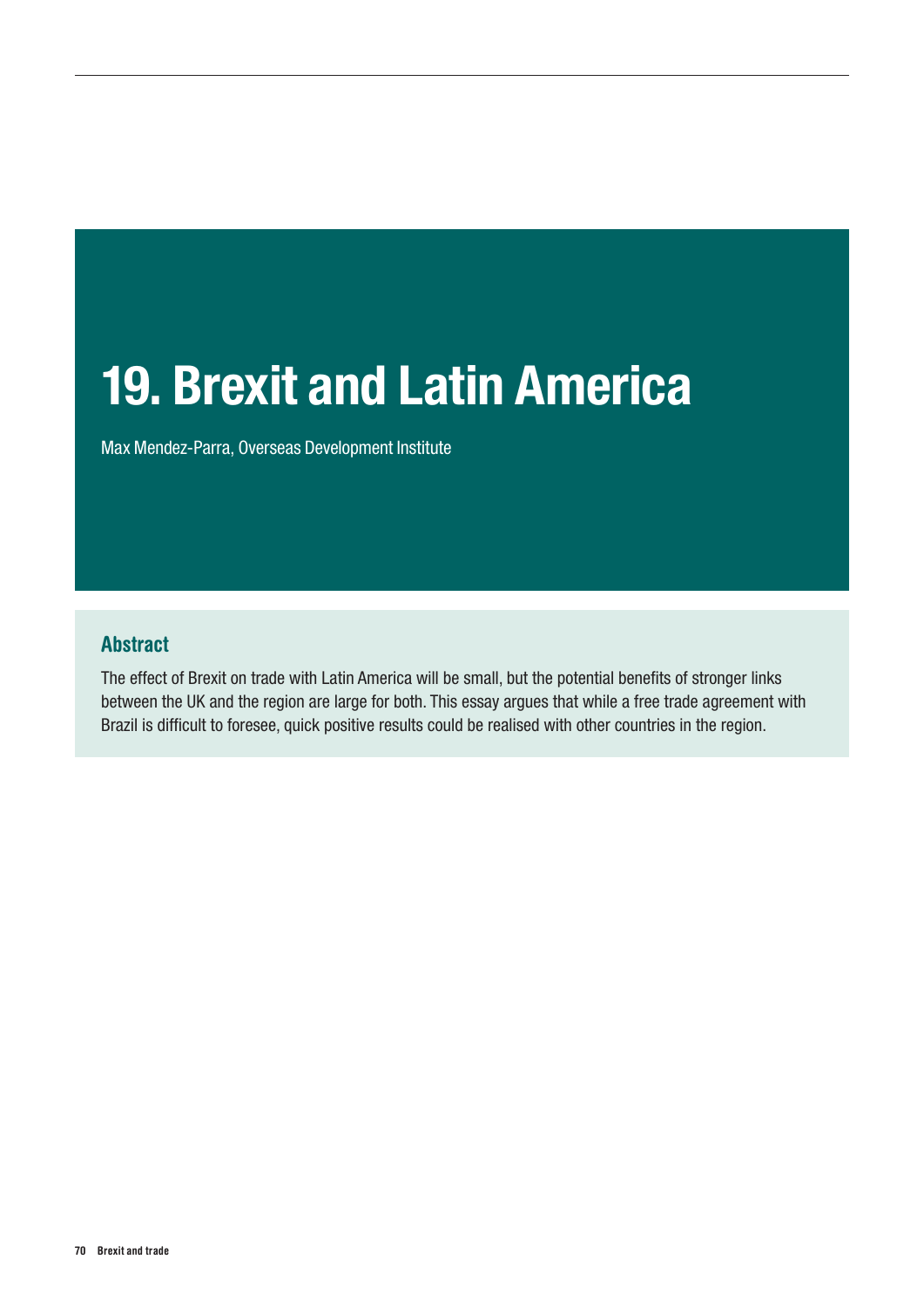Although it has global significance, Brexit is seen in Latin America as a distant and curious event. In fact, Latin America sees the UK as a politically and economically distant partner. This essay analyses the effects of Brexit in the region and discusses the potential opportunities for further engagement. In particular, it assesses the potential for a free trade agreement (FTA) between the UK and Brazil.

### How will Brexit affect Latin America?

The effect of Brexit on trade between the UK and Latin America is expected to be minimal. Table 1 presents the trade between the UK and Latin America in 2015. On average, the UK accounts for less than 1% of total Latin American exports, and Latin America absorbs just 1.93% of the UK's total exports. Exports of services to Latin America represent just 1.4% of total exports, and imports of services from Latin America represent 1.3% of total UK imports.1 Consequently, any change in UK trade policy towards Latin American countries will have minimal effects on these countries. At the same time, the effects on the UK of the reversion to most-favoured nation (MFN) status (as the EU's FTAs with many of these countries will not apply to the UK after Brexit) will be limited to just 1% of UK exports. Exports to the Common Market of the South (Mercosur) will not be affected.<sup>2</sup>

For many Latin American countries, it has been a long time since the UK represented their main trade partner or their main source of foreign direct investment. For example, in 1962, the UK captured 17% of Argentina's exports.3 The decline in the relationship between the UK and Latin America is also political in nature. David Cameron visited Asia 23 times between 2010 and 2014, and Latin America only twice over the same period.4

Brexit may affect current FTA negotiations between the EU and Latin American countries, however. Once the UK leaves the EU, its agricultural protectionist lobby will gain weight in decision-making. This will further complicate the EU–Mercosur FTA, as well as encouraging the EU to take a more rigid position in World Trade Organization negotiations on agriculture, which is a key issue for Latin America.

#### More economic engagement with Latin America: challenges and opportunities

There is major interest (and impatience) $\delta$  among many supporters of Brexit in projecting the UK beyond Europe. Among Latin American countries, Brazil has been targeted as a major future signatory of an FTA with the UK. The UK has a lot to gain from such an FTA – its exports attract an average tariff of almost 12% in Brazil.

However, a potential FTA with Brazil presents a series of issues. The first complication is associated with the fact that Brazil is part of the Mercosur customs union, with

Argentina, Paraguay, Uruguay and Venezuela. The UK will need to negotiate the agreement with the entire group, not just Brazil. Although the current government in Argentina may be willing to engage in an enhanced economic relationship, an FTA with the UK alone will be not very easy to present to the Argentine people, with the memory of the Falklands War still present. Although the failures of Mercosur are plain to see to its members, there is no indication at present that a 'Braxit' is on the horizon that might help circumvent this issue.

Mercosur is extremely protectionist. In addition to high tariffs, Brazil (along with Argentina) is among the countries that apply the highest number of discriminatory measures in the G20 (Evenett and Fritz, 2015). Moreover, no developed country has signed an FTA with Brazil. The FTA of the Americas (which included the US and Canada) capsized in 2005 without major concern from Brazil, while the EU–Mercosur FTA has been under negotiation since 1999. Although the EU is resistant to opening up markets in agricultural products, Brazil (again, along with Argentina) has a similar resistance to non-agricultural products. FTAs negotiated by Mercosur tend to be extremely shallow and limited in scope. The Mercosur– India FTA, for example, excludes key agricultural and industrial products.

The UK has not expressed any interest in the rest of Latin America. Interestingly, however, it is likely that it will find some low-hanging fruit if it looks to expand its relationship with the rest of the continent. After Brexit, the UK will find very little resistance from Chile, Colombia, Mexico, Peru and Central American countries to renewing coverage of their trade through an FTA. In fact, the EU is currently in the process of 'modernising' and amplifying existing FTAs with Chile and Mexico. Renegotiating these agreements will take some time,<sup>6</sup> and the UK could reap faster results by engaging with these countries.

#### Conclusion

Brexit will have minimal effects on Latin America. In turn, the non-application of current FTAs between Latin American and the EU will have limited effects on the UK. However, replacements for these agreements with some countries are likely to be easy and quick to negotiate, and the UK could obtain quick results by engaging with these countries.

Negotiating an FTA with Brazil in the short to medium term, however, would be very unlikely. It is politically complicated and not a priority for Brazil. And although it would be extremely beneficial for Mercosur to open up, it is unlikely that this will happen in the near future.

The UK will need to find smarter ways of becoming a protagonist in Latin America. With millions of the region's population still in poverty, more Aid for Trade, for example, may be a valuable tactic. Over time, such tactics will open up the region to the UK.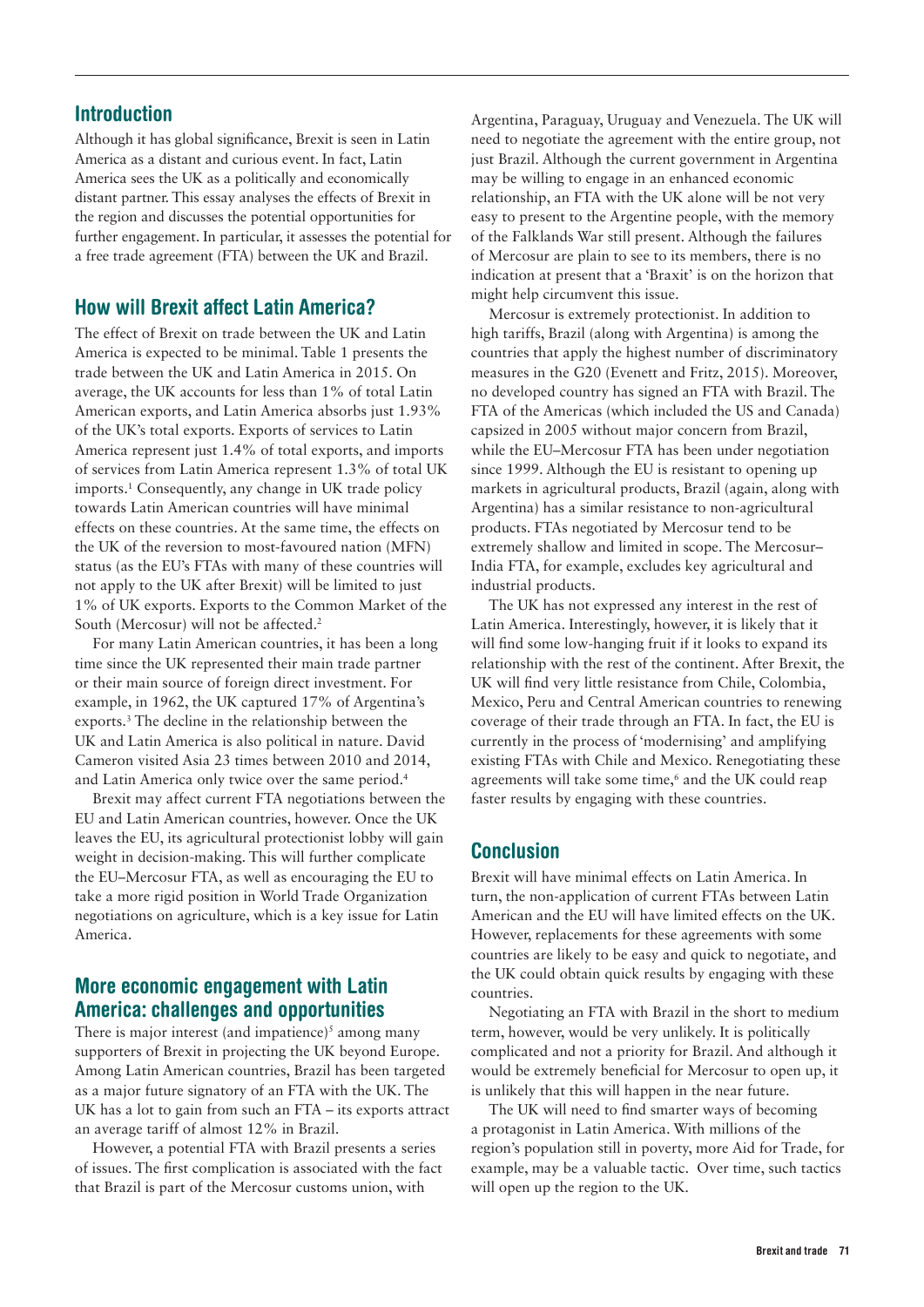#### Table 1: UK–Latin America trade in 2015

|                               | Exports of Latin American countries to the UK |                            |                                                                    |                                                                     |  |  |
|-------------------------------|-----------------------------------------------|----------------------------|--------------------------------------------------------------------|---------------------------------------------------------------------|--|--|
|                               | Value<br>(\$ millions)                        | Share in total exports (%) | <b>EU</b> tariffs<br>(weighted by Latin<br>American exports to UK) | <b>EU tariffs</b><br>(weighted by Latin<br>American total exports)* |  |  |
| <b>Mercosur</b>               | 3,783                                         | 1.08                       | 2.1                                                                | 2.1                                                                 |  |  |
| <b>Brazil</b>                 | 2,883                                         | 1.53                       | 2.4                                                                | 1.9                                                                 |  |  |
| Argentina                     | 719                                           | 1.29                       | 1.4                                                                | 2.9                                                                 |  |  |
| <b>Rest of Mercosur</b>       | 180                                           | 0.17                       | 0.9                                                                | 1.7                                                                 |  |  |
| Mexico                        | 1,935                                         | 0.51                       | 3.2                                                                | 2.7                                                                 |  |  |
| Colombia                      | 1,090                                         | 1.99                       | 0.2                                                                | 1.0                                                                 |  |  |
| Chile                         | 673                                           | 1.06                       | 3.6                                                                | 1.7                                                                 |  |  |
| Peru                          | 478                                           | 1.44                       | 5.0                                                                | 0.8                                                                 |  |  |
| Costa Rica                    | 177                                           | 1.85                       | 2.9                                                                | 3.2                                                                 |  |  |
| <b>Rest of Latin American</b> | 637                                           | 1.00                       | 2.0                                                                | 3.6                                                                 |  |  |
| Total<br>(Cuba not included)  | 8,775                                         | 0.92                       | 2.4                                                                | 2.1                                                                 |  |  |

|                              | Exports of the UK to Latin American countries |                            |                                                                 |                                                             |  |  |
|------------------------------|-----------------------------------------------|----------------------------|-----------------------------------------------------------------|-------------------------------------------------------------|--|--|
|                              | Value (\$ millions)                           | Share in total exports (%) | <b>Partner tariffs</b><br>(weighted by UK bilateral<br>exports) | <b>Partner tariffs</b><br>(weighted by UK total<br>exports) |  |  |
| Mercosur                     | 4,321                                         | 0.96                       | 8.2                                                             | 11.9                                                        |  |  |
| <b>Brazil</b>                | 3,198                                         | 0.71                       | 8.4                                                             | 11.9                                                        |  |  |
| Argentina                    | 437                                           | 0.10                       | 8.7                                                             | 11.9                                                        |  |  |
| Venezuela                    | 318                                           | 0.07                       | 8.5                                                             | 11.9                                                        |  |  |
| <b>Rest of Mercosur</b>      | 367                                           | 0.08                       | 5.6                                                             | 11.9                                                        |  |  |
| Mexico                       | 1,948                                         | 0.43                       | 3.3                                                             | 6.1                                                         |  |  |
| Chile                        | 680                                           | 0.15                       | 5.8                                                             | 5.6                                                         |  |  |
| Colombia                     | 547                                           | 0.12                       | 3.8                                                             | 7.1                                                         |  |  |
| Peru                         | 279                                           | 0.06                       | 2.7                                                             | 2.4                                                         |  |  |
| <b>Rest of Latin America</b> | 942                                           | 0.21                       | 3.8                                                             | 6.3                                                         |  |  |
| Total                        | 8,719                                         | 1.93                       | 6.0                                                             | 8.9                                                         |  |  |

*Notes: \* Non-ad valorem tariffs on many agricultural products in the EU are not transformed into ad valorem equivalents. Consequently, the effective average applied tariffs to many Latin American countries will be substantially higher.* 

*Trade data for Colombia, Dominican Republic, Honduras, Nicaragua and Uruguay are for 2014. Data for Venezuela are for 2013.* 

*Matching between trade and tariffs is not perfect and figures underestimate the true weighted average.*

*Bolivia, Costa Rica, El Salvador, Guatemala, Panama, Paraguay and Peru are Generalized System of Preferences (GSP)+ beneficiaries. Colombia, Honduras and Nicaragua are GSP (standard) beneficiaries. The rest of the partners attract MFN tariffs in the EU.*

*Countries marked in bold have a FTA with the EU. In addition, the EU has FTAs with Honduras, Nicaragua, Guatemala, Costa Rica, El Salvador and Panama.* 

*Source: UN Comtrade and TRAINS.*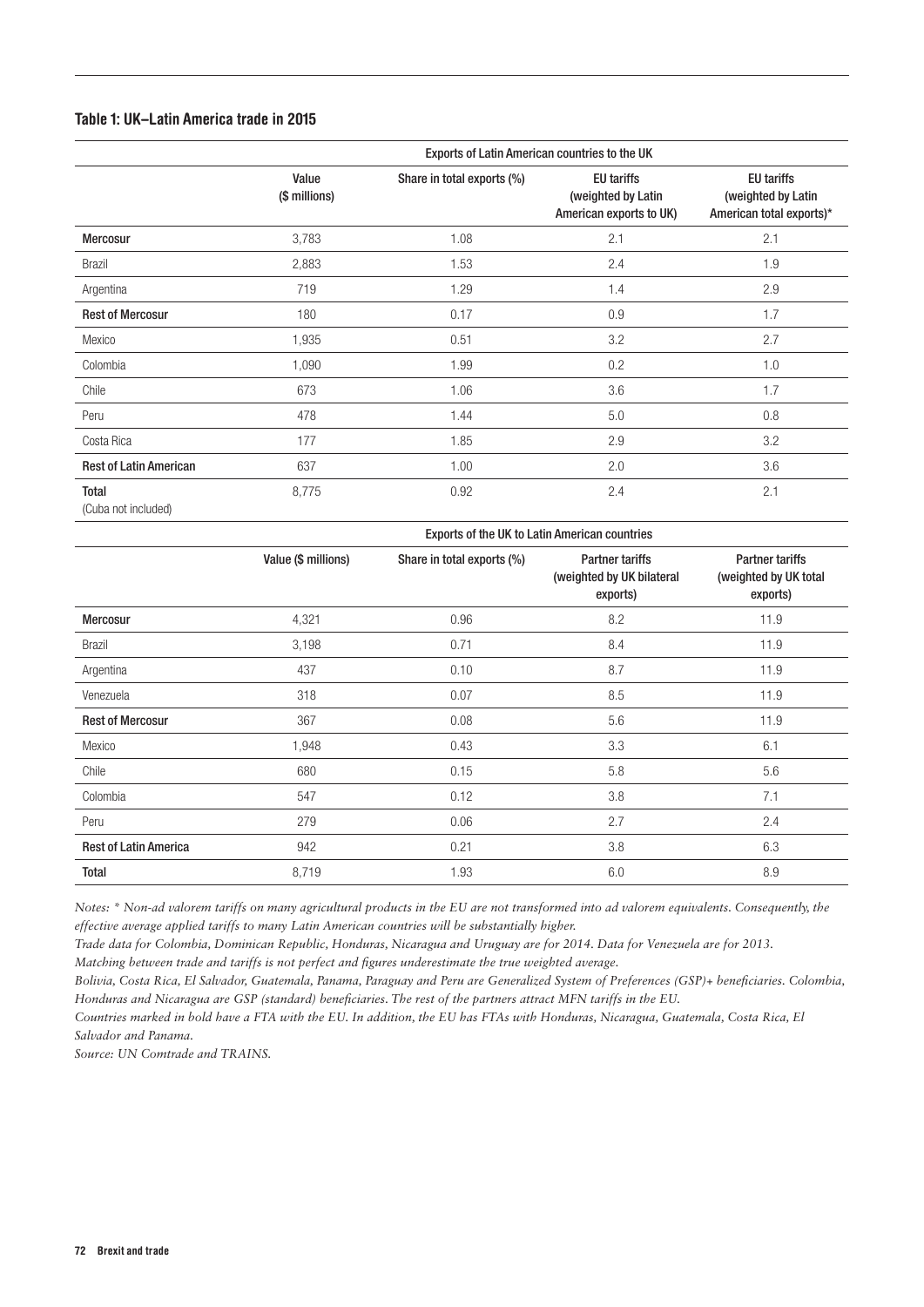## **Notes**

- 1 Author's calculations based on the Organisation for Economic Co-operation and Development (OECD) database.
- 2 The full members of Mercosur are Argentina, Brazil, Paraguay, Uruguay and Venezuela.
- 3 Author's calculations based on UN Comtrade.
- 4 [https://www.theguardian.com/news/datablog/2015/mar/11/david-camerons-trips-overseas-where-has-he-visited.](https://www.theguardian.com/news/datablog/2015/mar/11/david-camerons-trips-overseas-where-has-he-visited)
- 5 http://www.ft.com/cms/s/0/e87614da-533a-11e6-befd-2fc0c26b3c60.html#axzz4G1GDBrjV.
- 6 Even the EU–Chile FTA took around six years to be negotiated.

## **References**

Evenett, S. and Fritz, J. (2015) 'The tide turns? Trade, protectionism and slowing global growth', in *The 18th Global Trade Alert Report*. London: CEPR Press.